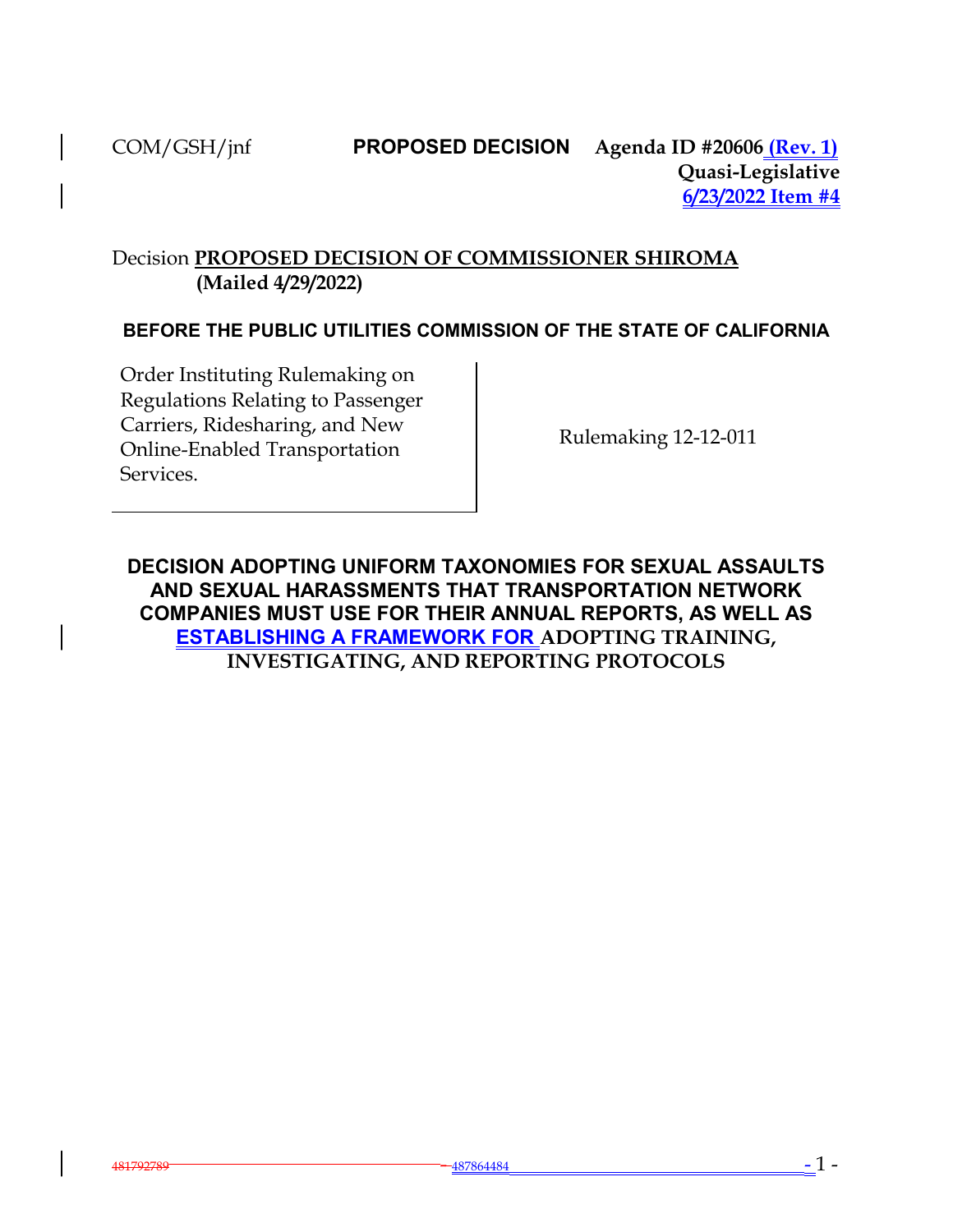# **TABLE OF CONTENTS**

### **Title Page**

 $\overline{\phantom{a}}$ 

 $\overline{\phantom{a}}$ 

 $\overline{\phantom{a}}$ 

# \_Toc99962185

| DECISION ADOPTING UNIFORM TAXONOMIES FOR SEXUAL ASSAULTS                                                                                                                                                                           |                  |
|------------------------------------------------------------------------------------------------------------------------------------------------------------------------------------------------------------------------------------|------------------|
| AND SEXUAL HARASSMENTS THAT TRANSPORTATION NETWORK                                                                                                                                                                                 |                  |
| COMPANIES MUST USE FOR THEIR ANNUAL REPORTS, AS WELL AS                                                                                                                                                                            |                  |
| ESTABLISHING A FRAMEWORK FOR ADOPTING TRAINING,                                                                                                                                                                                    |                  |
| INVESTIGATING, AND REPORTING PROTOCOLS                                                                                                                                                                                             | $\overline{2}$   |
|                                                                                                                                                                                                                                    |                  |
| 1.                                                                                                                                                                                                                                 | 23               |
| 2. Discussion and Analysis <u>Communications</u> and Constant Analysis and Analysis and Analysis and Analysis and Analysis and Analysis and Analysis and Analysis and Analysis and Analysis and Analysis and Analysis and Analysis | $5\frac{7}{2}$   |
| 2.1. What Definitions and Taxonomies of Sexual Assault and Sexual                                                                                                                                                                  |                  |
| Harassment, if any, Should the Commission Adopt that Should be                                                                                                                                                                     |                  |
| Applicable to all TNCs Subject to its Jurisdiction in Preparing their                                                                                                                                                              |                  |
| Annual Reports for 2022 and thereafter?                                                                                                                                                                                            |                  |
|                                                                                                                                                                                                                                    | $\frac{57}{2}$   |
| 2.1.2. Discussion                                                                                                                                                                                                                  | 79               |
| 2.2. What Minimum Training Protocols, if any, Should the Commission                                                                                                                                                                |                  |
| Require TNCs to Adopt to Train its Drivers that Sexual Assault and                                                                                                                                                                 |                  |
| Sexual Harassment are Punishable by Law and must be Prevented? <sup>1517</sup>                                                                                                                                                     |                  |
| 2.2.1. Comments                                                                                                                                                                                                                    | 1517             |
| 2.2.2. Discussion                                                                                                                                                                                                                  | 1618             |
| 2.3. What Minimum Standards, if any, Should the Commission Require                                                                                                                                                                 |                  |
| TNCs to Adopt for Investigating and Resolving Claims of                                                                                                                                                                            |                  |
| Sexual Assault and Sexual Harassment?                                                                                                                                                                                              | 2424             |
|                                                                                                                                                                                                                                    | 2124             |
| 2.3.2. Discussion                                                                                                                                                                                                                  | 2326             |
| 2.4. What Reporting Requirements, if any, Should the Commission                                                                                                                                                                    |                  |
| Adopt that TNCs Must Follow Regarding Claims of Assault, Harassment,                                                                                                                                                               |                  |
| Sexual                                                                                                                                                                                                                             |                  |
| Assault, and Sexual Harassment?                                                                                                                                                                                                    | <del>26</del> 28 |
| 2.4.1.<br>Comments                                                                                                                                                                                                                 | <u>2628</u>      |
| Discussion<br>2.4.2.                                                                                                                                                                                                               | <u>2729</u>      |
| Comments on Proposed Decision<br>3.                                                                                                                                                                                                | 2830             |
| 4.                                                                                                                                                                                                                                 | 2932             |
|                                                                                                                                                                                                                                    | 2932             |
| Conclusions of Law                                                                                                                                                                                                                 | 2932             |
| <b>ORDER</b>                                                                                                                                                                                                                       | 3033             |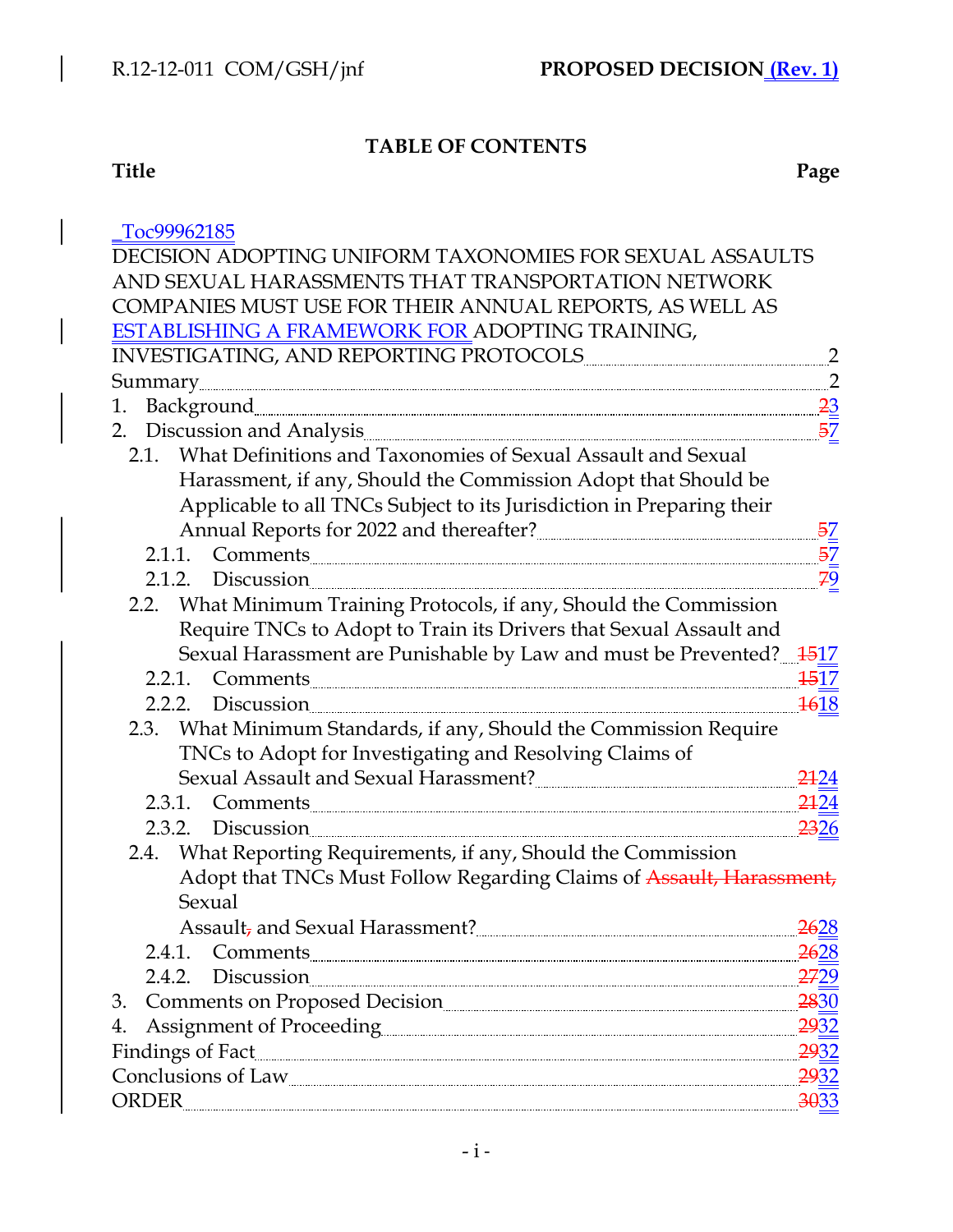$\begin{array}{c} \hline \end{array}$ 

 $\begin{array}{c} \hline \end{array}$ 

*.*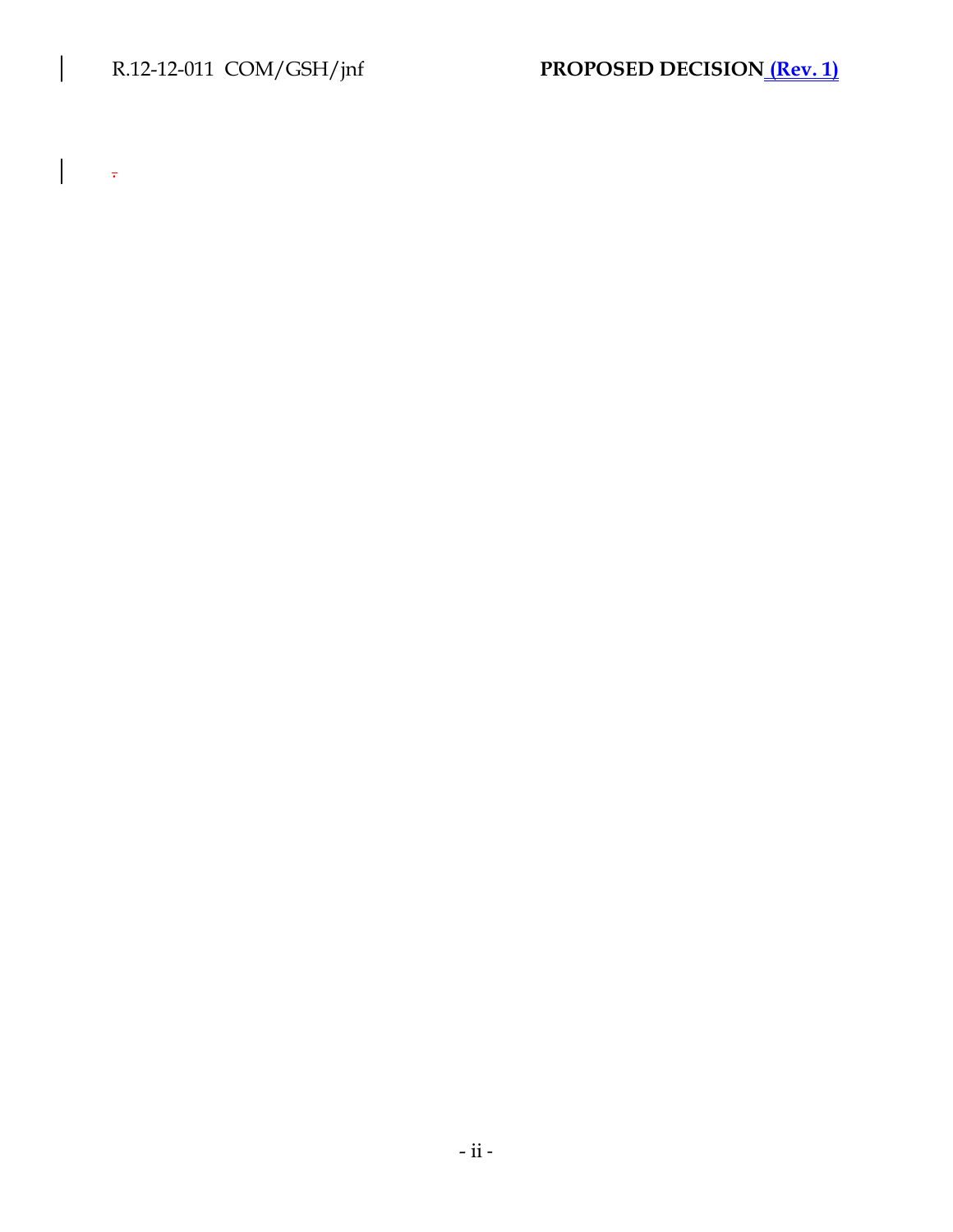## **DECISION ADOPTING UNIFORM TAXONOMIES FOR SEXUAL ASSAULTS AND SEXUAL HARASSMENTS THAT TRANSPORTATION NETWORK COMPANIES MUST USE FOR THEIR ANNUAL REPORTS, AS WELL AS ESTABLISHING A FRAMEWORK FOR ADOPTING TRAINING, INVESTIGATING, AND REPORTING PROTOCOLS**

### **Summary**

This decision adopts uniform taxonomies for sexual assaultassaults and sexual harassmentharassments so that the Transportation Network Companies (TNCs) maintain consistency in definitions, language, and terminology when reporting such incidents in their Annual Reports. This is the Commission's first step in ensuring that, as part of its data collection responsibilities, the Commission receives accurate, complete, and consistent information from each TNC so that the Commission is informed about the extent of sexual assault and sexual harassment incidents arising from TNC passenger transport.

This decision also adoptsestablishes a framework to enable TNCs to consult with experts in the fields of sexual assault and sexual harassment recognition, training, and prevention so that TNCs can adopt and implement (1) baseline training for TNCs drivers regarding sexual assaults and sexual harassment in order to minimize the occurrence of such incidents; (2) baseline training, investigating, and reporting standards for those employees or third parties tasked with investigating sexual assault and sexual harassment claims  $\frac{1}{6}$ minimize the occurrence of such incidents, and to provide the TNCs withso that the investigation is conducted in a manner that best respects the rights of the victims and doesn't result in a retraumatization; and (3) consistent protocols for investigating and resolving such incidents. TNCs may supplement theOnce adopted, each TNC shall notify the Commission via Tier 1 Advice Letter and provide a copy of its training, investigation, and reporting protocols adopted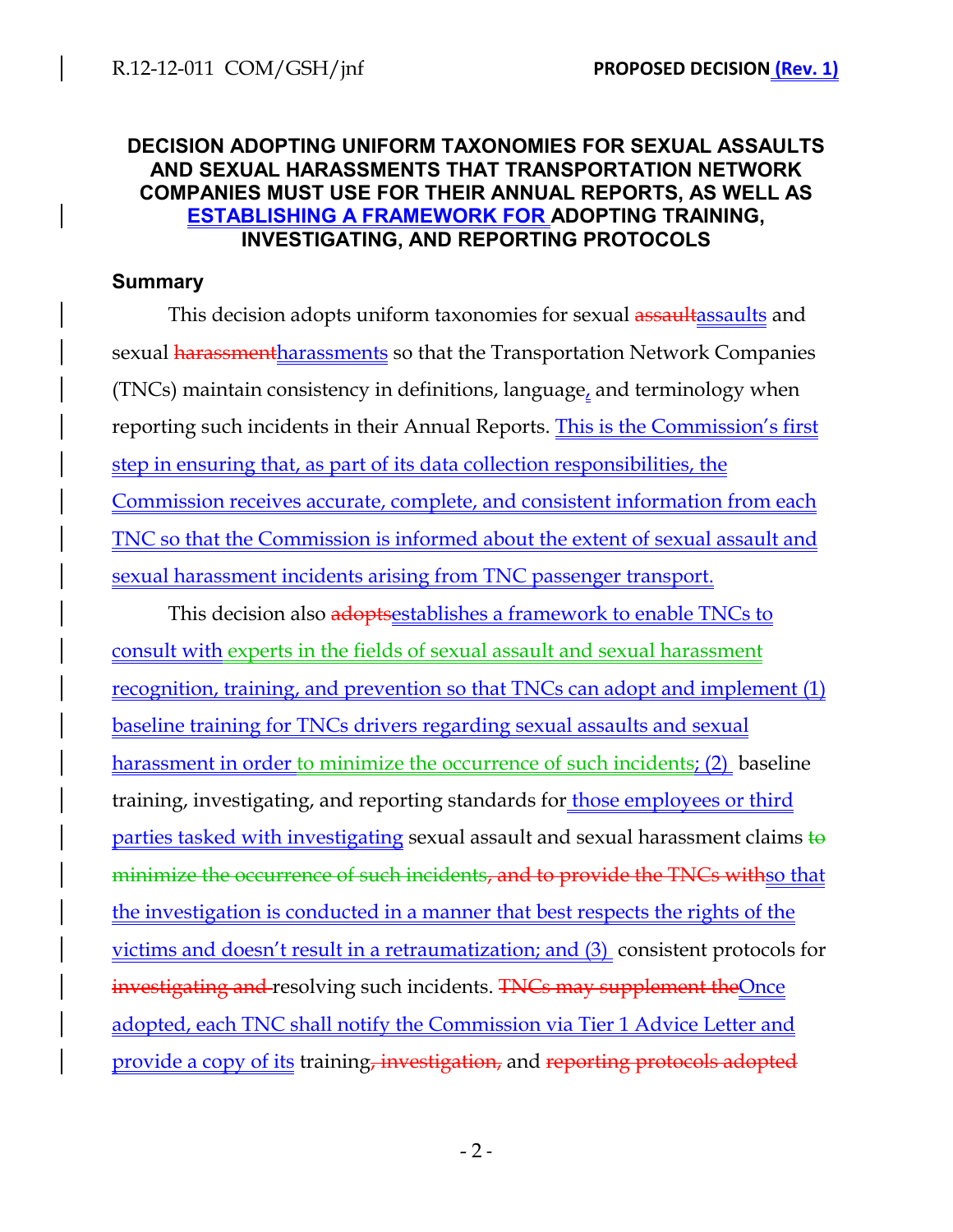today with additional best practices that are learned after consulting with persons and companies who are recognized experts in the fields of sexual assault and sexual harassment training and investigating protocols to the Commission's staff upon request.

We stress that the framework adopted today, as well as any claim's manual standards adopted herein, may be supplemented and/or revised after each TNC has received training from experts in the field of sexual assaults and sexual harassment. The Commission sees today's decision as an interim solution that will remain in place until more refined, informed, and comprehensive training and investigative frameworks can be adopted in the future. In addition, the taxonomies for sexual assault and sexual harassment adopted herein are seen as an interim solution pending the completion of the industry-wide evaluation and best practices agreed to in the Settlement Agreement adopted in Decision (D.) 21-12-003. This evaluation and best practices will be informed or conducted by industry experts who will review the California TNC industry's existing protocols and practices for classifying and reporting sexual violence.

But, while interim, we nonetheless see today's decision as a necessary milestone in the Commission's ongoing commitment to ensuring the safety of TNC services for all passengers, and as a signal to TNC passengers who are victims of sexual assault and/or sexual harassment that their claims will be given the necessary consideration and sensitivity that respects their rights.

This proceeding remains open.

### **1. Background**

The need for uniform sexual assault and sexual harassment taxonomies, *i.e.* using a standardized set of terminologies, definitions, language and references, has been a growing concern for the Commission. As TNC operations continued

- 3 -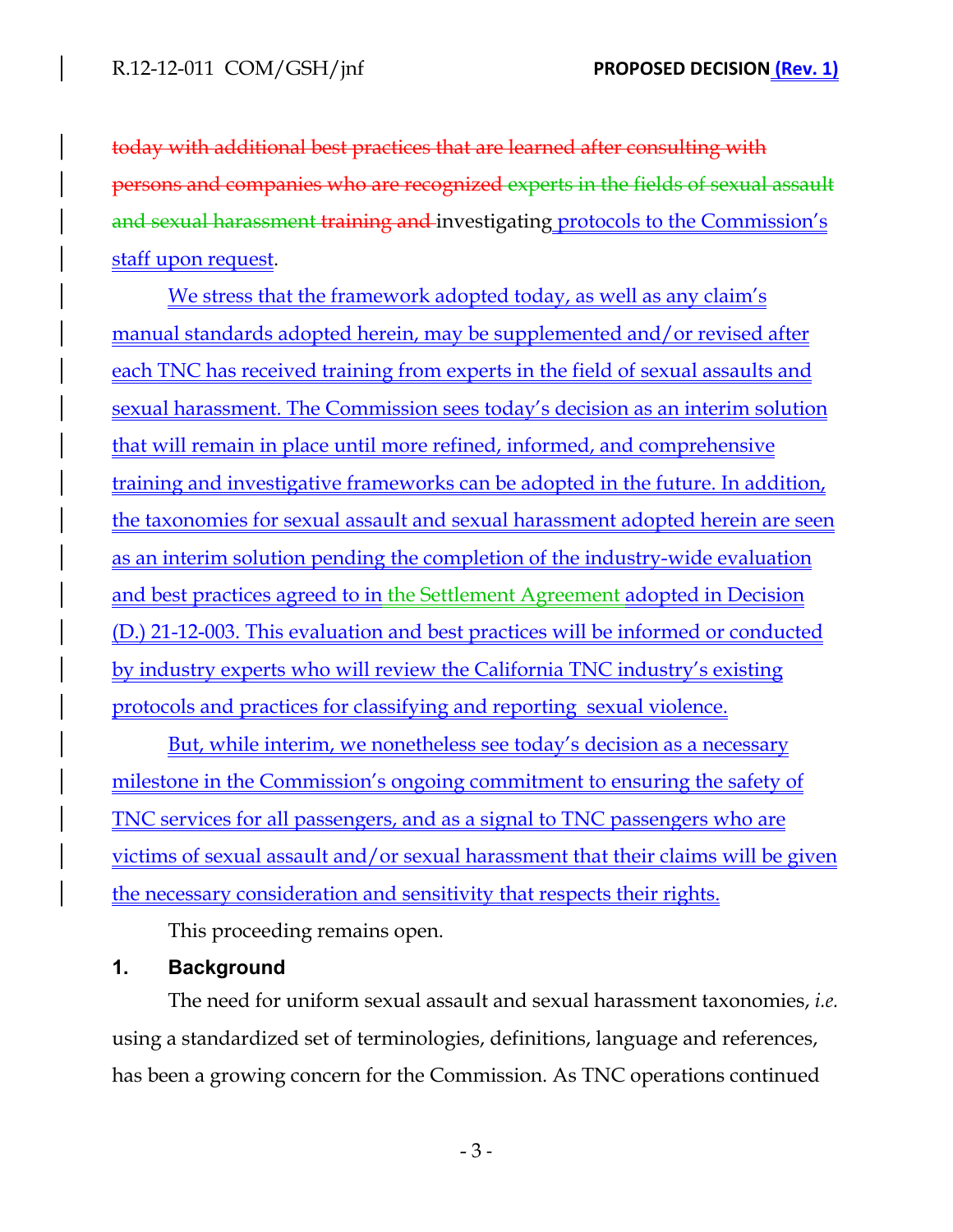to grow and become one of the preferred modes of passenger transportation in California, the Commission has become increasingly aware of anecdotal reports of TNC passengers alleging various types of sexual assaults perpetrated by their TNC drivers. In an effort to keep up with the TNC business model and retrieve relevant data from the TNCs in their Annual Reports and to ensure that such claims were properly investigated and resolved, the Commission revised and expanded the reporting template to require TNCs to include incidents of sexual assault and sexual harassment in their Annual Reports.

But as these Annual Reports were submitted and reviewed, the Commission learned that the TNCs were not using consistent taxonomies for reporting sexual assault and sexual harassment claims, and this decision uses Uber Technologies, Inc. (Uber) and Lyft, Inc. (Lyft) as examples since these two TNCs occupy more than 99.9 percent of the TNC market in California. With respect to Uber, for its 2017-2019 Annual Reports, Uber did not provide a definition of assault or harassments. Instead, for sexual assault, Uber reported attempts or completed physical contact of a sexual nature. For sexual harassment, Uber reported non-contact unwanted experiences and reported behavior of a sexual nature that was without consent or had the effect of threatening or intimidating a user against whom the conduct is directed. Uber adopted a more expansive approach to identifying sexual assault and sexual harassment claims in 2019 when Uber published its December 5, 2019, *US Safety Report* that identified 5,981 incidents of claimed sexual assault and sexual harassment that allegedly occurred in 2017 and 2018, 1,243 of which occurred in California. In that *US Safety Report*, Uber utilized definitions of sexual assault and sexual harassment that were derived from its consultations with Helping Industries to Classify Reports of Sexual Harassment, Sexual Misconduct, and

- 4 -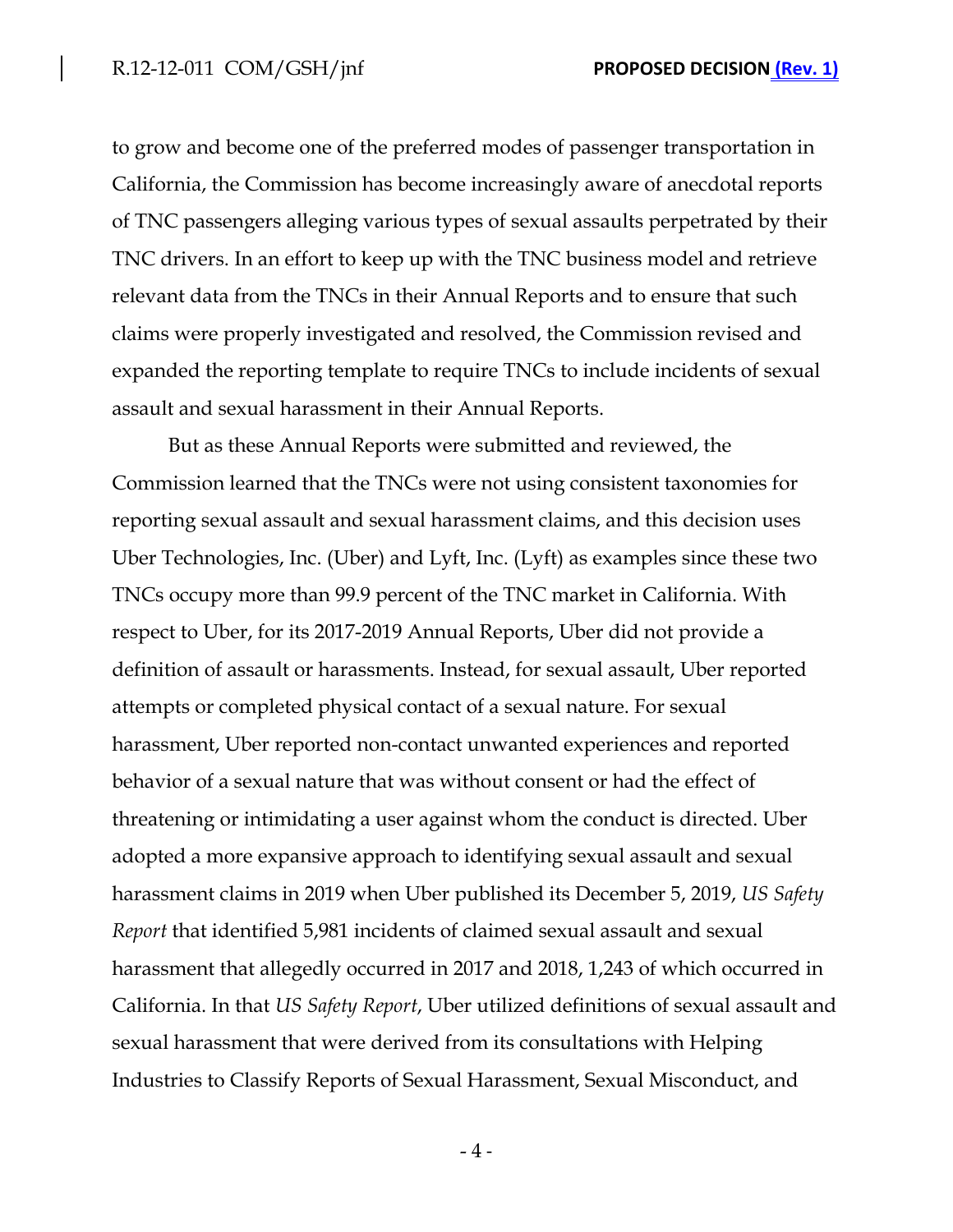Sexual Assault, a joint project of the National Sexual Violence Resource Center and the Urban Institute.

A similar evolution in the concepts of sexual assault and sexual harassment can be seen in Lyft's Annual Reports. From 2017 to 2019, Lyft used internally defined incidents of assault and harassment and grouped the incidents into incident categories that were defined by example. Next, prior to June of 2019, Lyft used the following definition of sexual assault from the Department of Justice: any nonconsensual sexual act proscribed by Federal, tribal, or state law, including when the victim lacks capacity to consent. More recently, on or about October 22, 2021, Lyft issued its *Community Safety Report* (*Community Report*), in which it collected 4,158 reports of sexual assault, including 360 reports of rape, from 2017 through 2019. In its *Community Report*, Lyft defined sexual misconduct in accordance with the definitions developed by RALIANCE, a national partnership dedicated to ending sexual violence:

In November 2018, RALIANCE, a national sexual violence prevention organization, announced the Sexual Misconduct and Violence Taxonomy, a new form of categorization that created a uniform standard for reporting and classifying reported safety incidents that has been used so far by app-based companies. Lyft categorizes incident reports according to this taxonomy to better understand, analyze, prevent, respond to and address safety incidents on the platform. The taxonomy classifies sexual assault and misconduct into 21 categories. This report includes five of the most serious categories of sexual assault: Non-Consensual Sexual Penetration; Attempted Non-Consensual Sexual Penetration; Non-Consensual Kissing of a Sexual Body Part; Non-Consensual Touching of a Sexual Body Part; and Non-Consensual Kissing of a Non-Sexual Body Part.

Lyft has also utilized RALIANCE's taxonomy for sexual assault and sexual harassment since June of 2019 for reporting these incidents in its Annual Reports.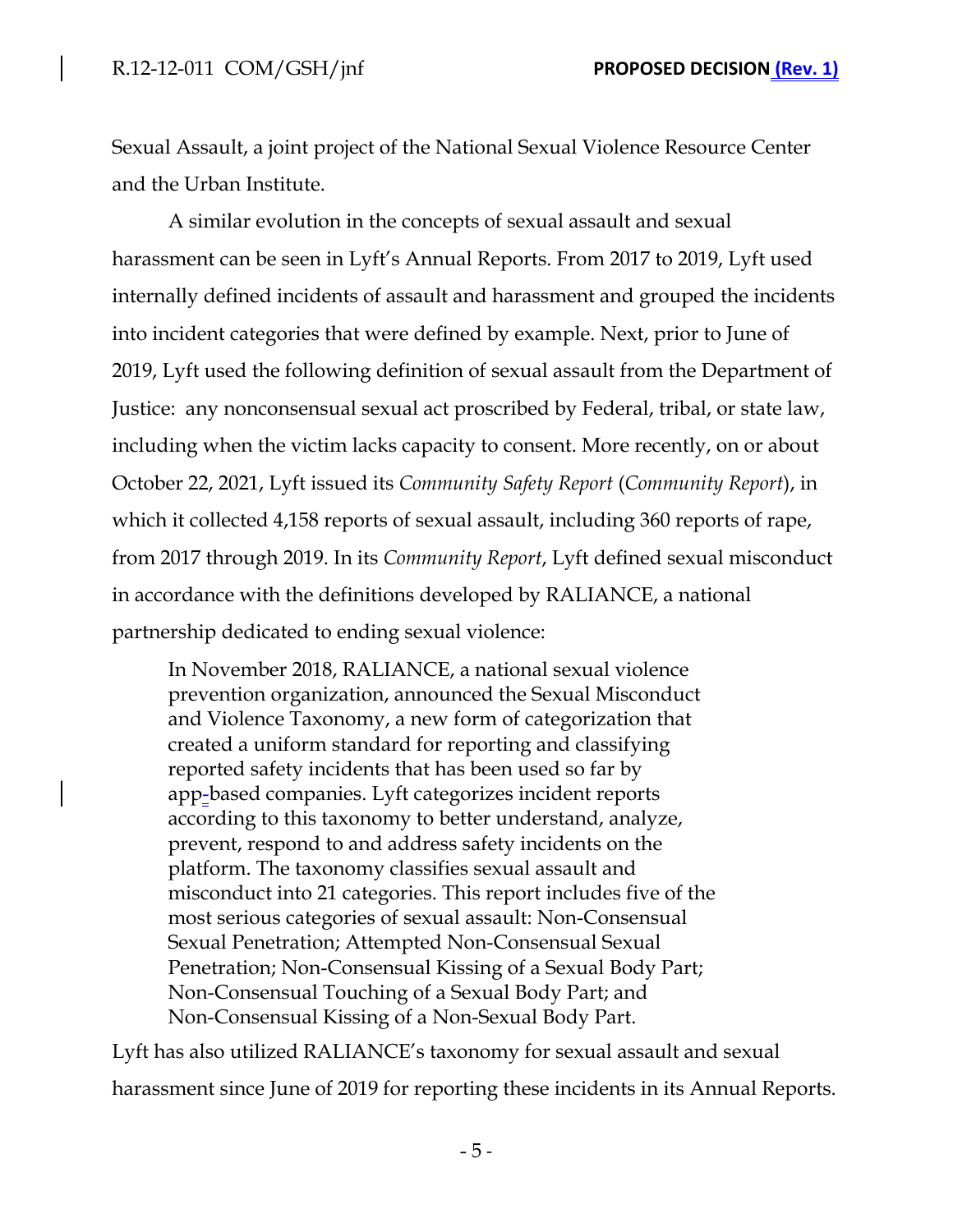Because potentially different taxonomies being used by each TNC for identifying and reporting sexual assault and sexual harassment claims could impact uniformity of reporting in their Annual Reports, on September 22, 2021, the Commission's Consumer Protection and Enforcement Division sent out data requests to Uber and Lyft and asked that "for all Annual Reports provided to the CPUC from September 2017 to the present, provide a taxonomy list of assault and harassment types (*i.e.* category) that was used to submit data for each of [Uber and Lyft's] Assault and Harassment reports." Uber and Lyft submitted their responses on October 12, 2021, and October 20, 2021, respectively.

Based on the Commission's review and evaluation of these responses, the Commission determined that it would be beneficial to adopt standardized taxonomies for sexual assault and sexual harassment for use in preparing their Annual Reports for 2022 and thereafter. To that end, on December 9, 2021, the assigned Commissioner issued her *Third Amended Phase III. C. Scoping Memo and Ruling of Assigned Commissioner* (*Third Amended Scoping Memo*), wherein she asked the parties to answer a series of questions regarding sexual assault and sexual harassment definitions, training, investigating, and reporting. Lyft, Uber, and the California Public Utilities Commission's Consumer Protection and Enforcement Division (CPED) filed Opening Comments on January 21, 2022. Lyft, Uber, CPED, and HopskipDrive Inc. (HSD) filed Reply Comments on January 28, 2022.

### **2. Discussion and Analysis**

- 6 -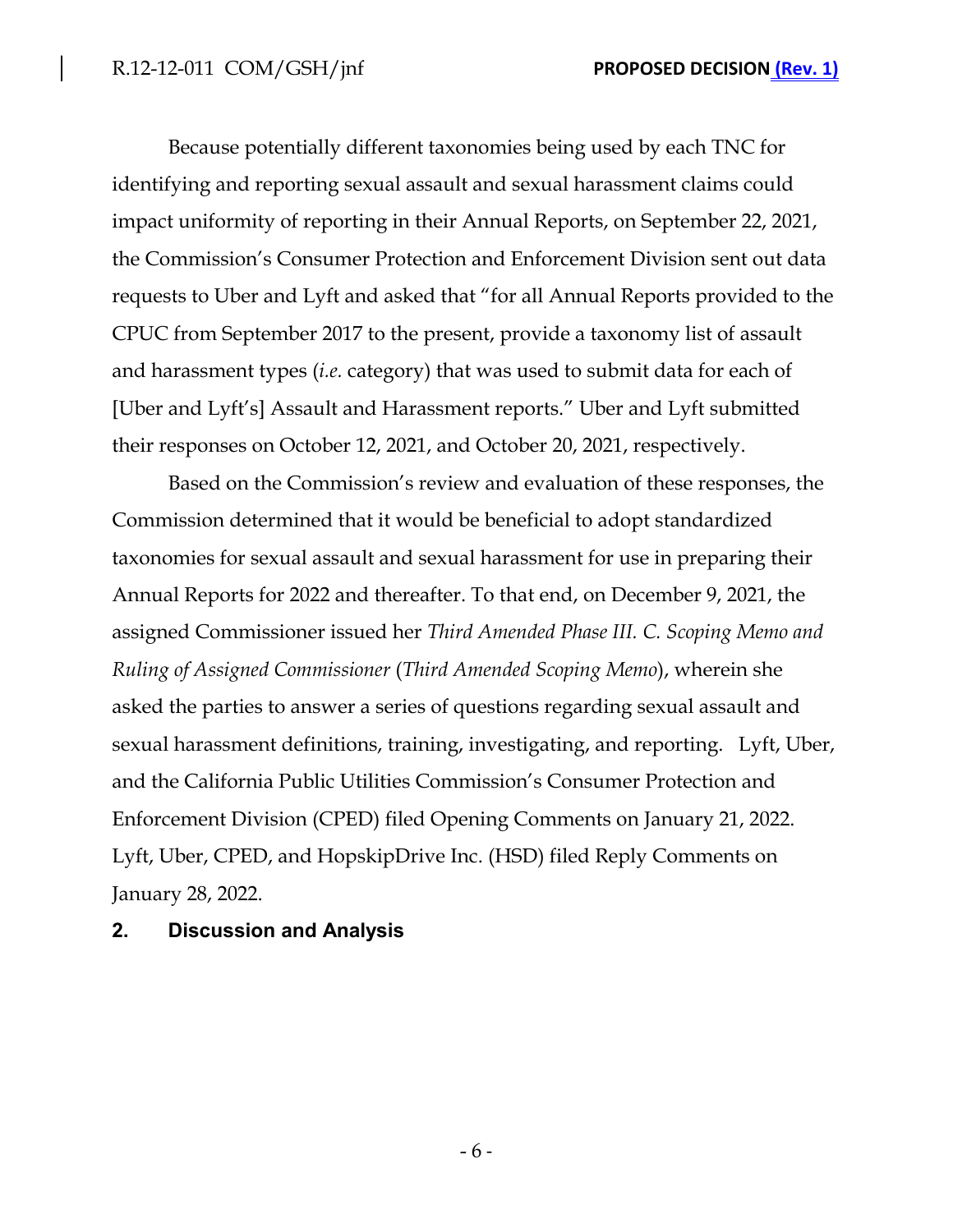**2.1. What Definitions and Taxonomies of Sexual Assault and Sexual Harassment, if any, Should the Commission Adopt that Should be Applicable to all TNCs Subject to its Jurisdiction in Preparing their Annual Reports for 2022 and thereafter?<sup>1</sup>**

**2.1.1. Comments**

**Lyft**

Lyft proposes that the Commission uses the definitions that have been

adopted by RALIANCE:

*Sexual Assault*: Physical or attempted physical conduct that is reported to be sexual in nature and without the consent of the user. Sexual body parts are defined as the mouth, female breasts, buttocks, or genitalia. The phrase "between the legs" is considered to reference a sexual body part. All other body parts are characterized as non-sexual. When only a non-sexual body part is involved, either of the following provides context for the 'sexual nature' of the contact or attempted contact: Sexual misconduct of any type; or Reporter's explicit perception that the contact was either flirtatious, romantic, or sexual.

*Sexual Misconduct*: Non-physical conduct (verbal or staring) of a sexual nature that is without consent or has the effect of threatening or intimidating a user against whom such conduct is directed. This includes explicit or non-explicit verbal comments ( or nonverbal, non-physical) such as flirting, personal comments on appearance, and inquiries on relationship status. Catcalling (shouting, yelling, whistling) is also defined as sexual misconduct.

**1** We acknowledge that Section 3.1.D. of the *Third Amended Scoping Memo* also asked about the reporting requirements for non-sexual assaults and harassment: "What reporting requirements, if any, should the Commission adopt that TNCs must follow regarding claims of assault, harassment, sexual assault, and sexual harassment?" The Commission reserves the right to address this issue in a later decision.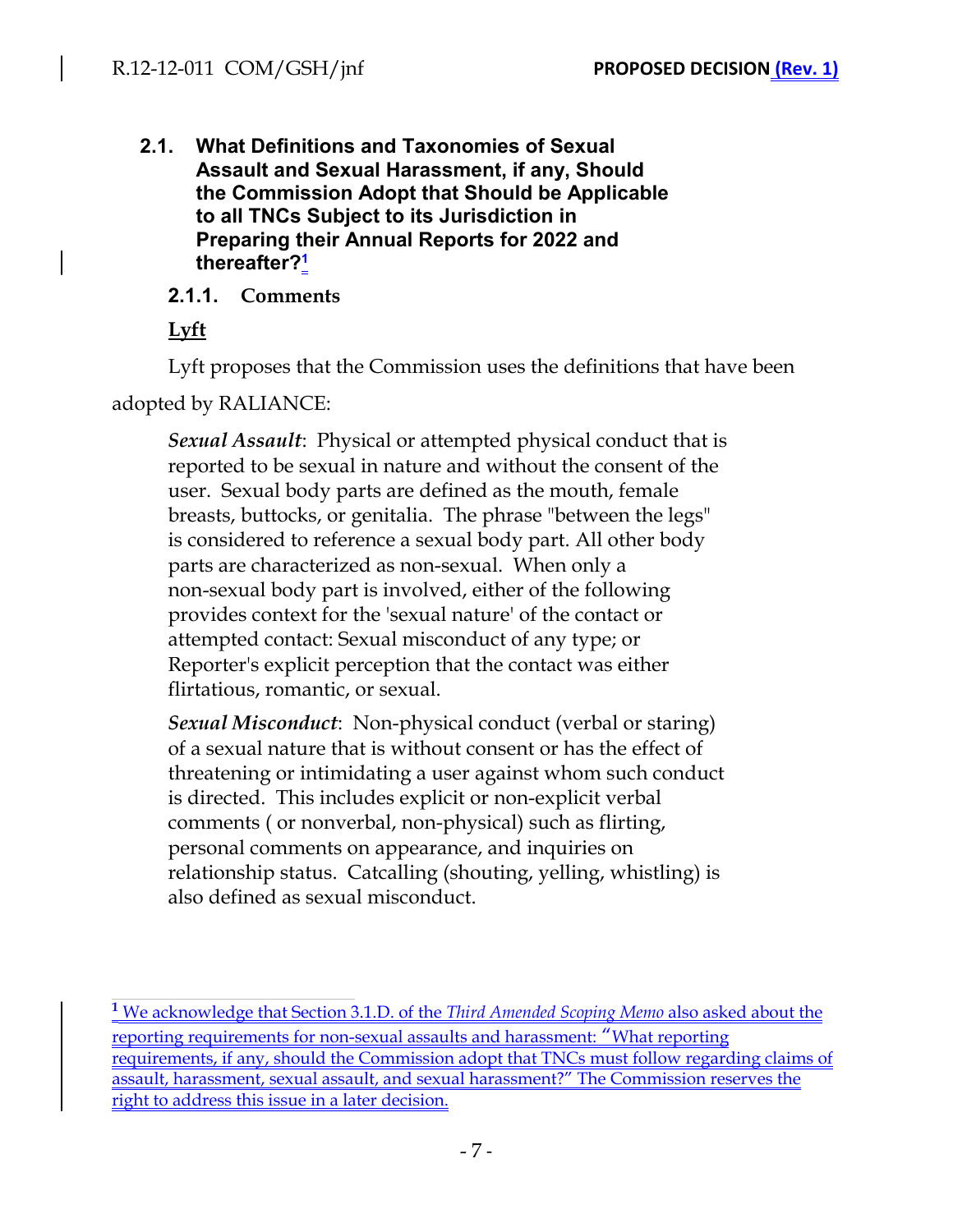Lyft suggests that the Commission use RALIANCE's taxonomies, which Lyft acknowledges do not include a separate category for sexual harassment.

Lyft also suggests that the Commission may want to utilize some of the Safety Settlement Funds approved in Decision 21-12-003 to enable CPED to hire a consultant to conduct more research and provide recommendations.

#### **Uber**

Uber states that in 2018, it partnered with RALIANCE, the National Sexual Violence Resource Center (NSVRC), and the Urban Institute to create The Sexual Misconduct and Sexual Violence Taxonomy, which classifies acts of sexual violence using behaviorally specific definitions which are aligned with best practices in the research of sexual violence. Unwanted sexual experiences are classified into two overarching categories—sexual assault (*i.e*., any physical or attempted physical conduct reported to be sexual in nature and is without consent) and sexual misconduct (*i.e.,* non-contact unwanted experiences of a sexual or romantic nature)—which are further divided into a total of 21 secondary categories. Uber suggests that the Commission should adopt this taxonomy, as provided in Appendix A of Uber's Comments.

Finally, Uber asks that the scope of the Annual Reports be limited to only incidents where a TNC driver was suspended or deactivated for any reasons relating to safety and/or consumer protection.

#### **CPED**

CPED argues that Uber's lengthy categorization in its 2017-18 US Safety Report results in the deemphasis of the definitions and taxonomies of sexual assault and sexual harassment and does not give the Commission adequate information to make an informed decision on what categories are appropriate.

- 8 -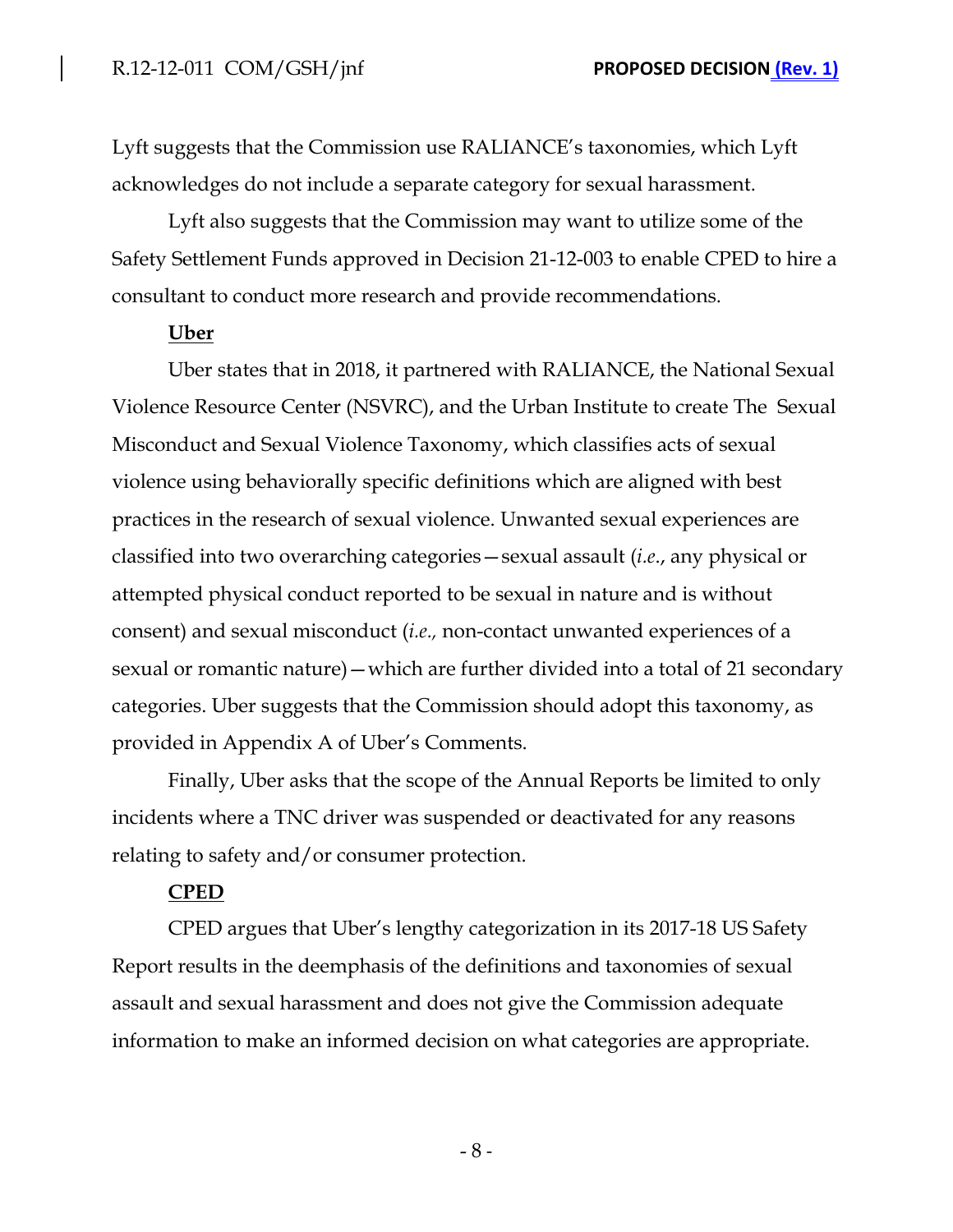### **2.1.2. Discussion**

The Commission believes it will be best to adopt broad and consistent definitions of sexual assault and sexual harassment and use the specific types of sexual assault and sexual harassment that Lyft and Uber have proposed as non-exhaustive yet illustrative examples of the types of conduct that can fit within these two taxonomies.  $ByIn addition, by starting with a macro definitional$ approach, the Commission can assure itself that the TNC Annual Reports will capture the greatest number of sexual assault and sexual harassment claims.

Additionally, inIn adopting these definitions, we are guided by expansive California law that the Legislature has developed in identifying sexual assaults, sexual batteries, and sexual harassment. While we appreciate Lyft and Uber's suggestions to rely on the definitions developed by RALIANCE and other companies that specialize in identifying and dealing with sexually related claims, we believe that following the direction of our Legislature gives our definitions the clarity and solid legal foundation needed to guide TNCs in determining which claims fit within the sexual assault and sexual harassment taxonomies that must be included in their Annual Reports.

#### **Sexual Assault**

With respect to sexual assault, the Commission adopts the following three-part taxonomy:

- An act by a person- $w$ ho;
- $\frac{\bullet}{\bullet}$  Who touches or attempts to touch the intimates exual body parts of another (*e.g.* sexual organs, the mouth, etc.) breasts, buttocks, or genitalia) or non-sexual body parts of a Transportation Network Company passenger or driver; and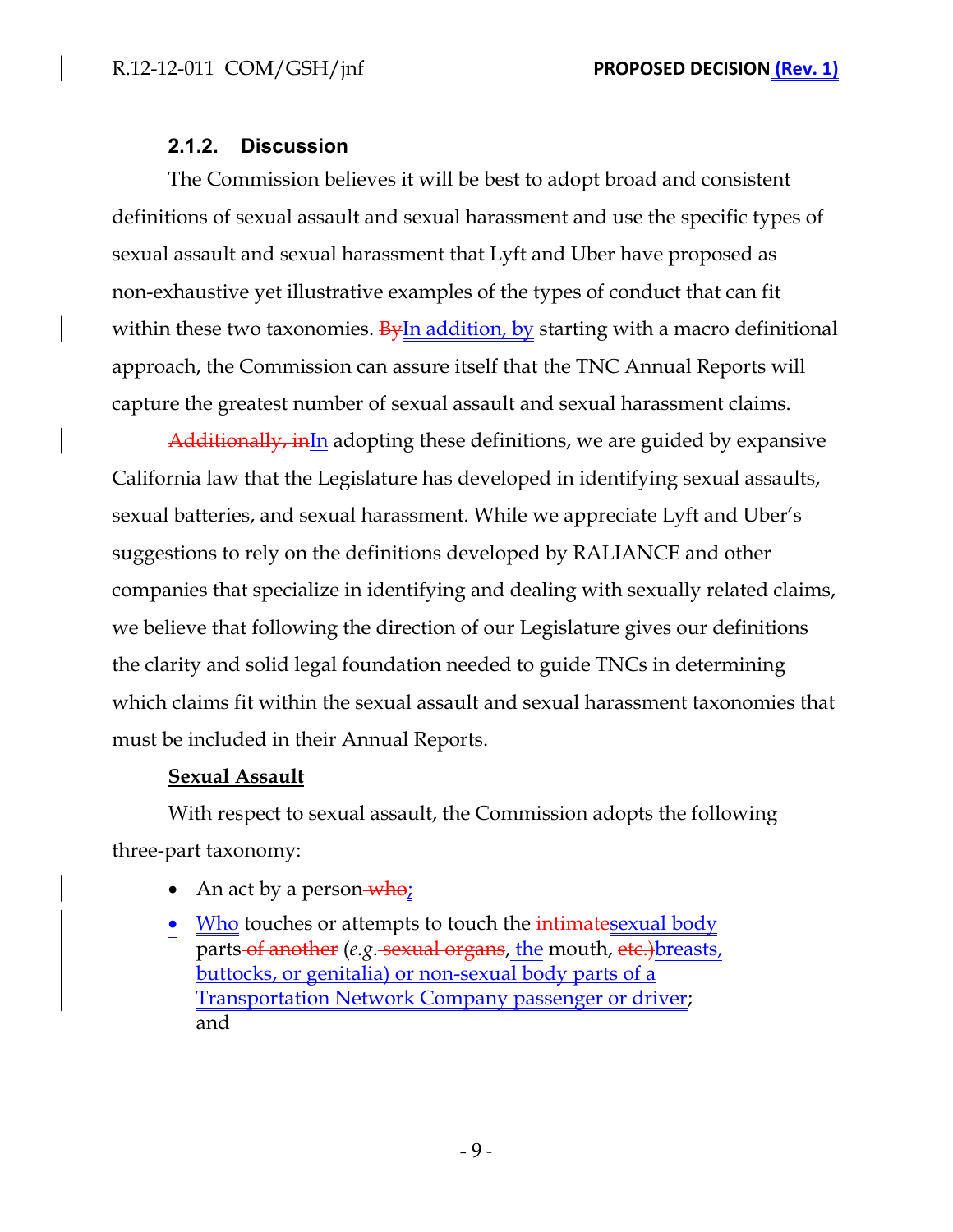• The touching or attempted touching is against the will of the **personTransportation Network Company passenger or** driver being touched.

In arriving at this definition, the Commission has considered both the body

of California criminal and civil law. California Penal Code § 243.4(a) defines

sexual assault and sexual battery the same way:

Any person who touches an intimate part of another person while that person is unlawfully restrained by the accused or an accomplice, and if the touching is against the will of the person touched and is for the purpose of sexual arousal, sexual gratification, or sexual abuse, is guilty of sexual battery.

Our decision expands Penal Code § 243.4(a) by including "attempts" along with the completed "touches."

We note that Penal Code § 243.4(c) provides that a sexual assault or sexual

battery can occur against an unconscious person:

Any person who touches an intimate part of another person for the purpose of sexual arousal, sexual gratification, or sexual abuse, and the victim is at the time unconscious of the nature of the act because the perpetrator fraudulently represented that the touching served a professional purpose, is guilty of sexual battery.

While it might seem unnecessary to include unconscious persons as a class of victims to be covered by sexual assault protection since the touching or attempted **toughingtouching** would automatically against the will of the person being touch, the Commission accepts the Legislature's desire to identify this class of victims and, as such, the definition of sexual assault that the Commission adopts also applies to persons who are unconscious.

Beyond the criminal statutes that inform the Commission's decision, we are also guided by the civil definition of sexual assault. Civil Code § 1708.5(a)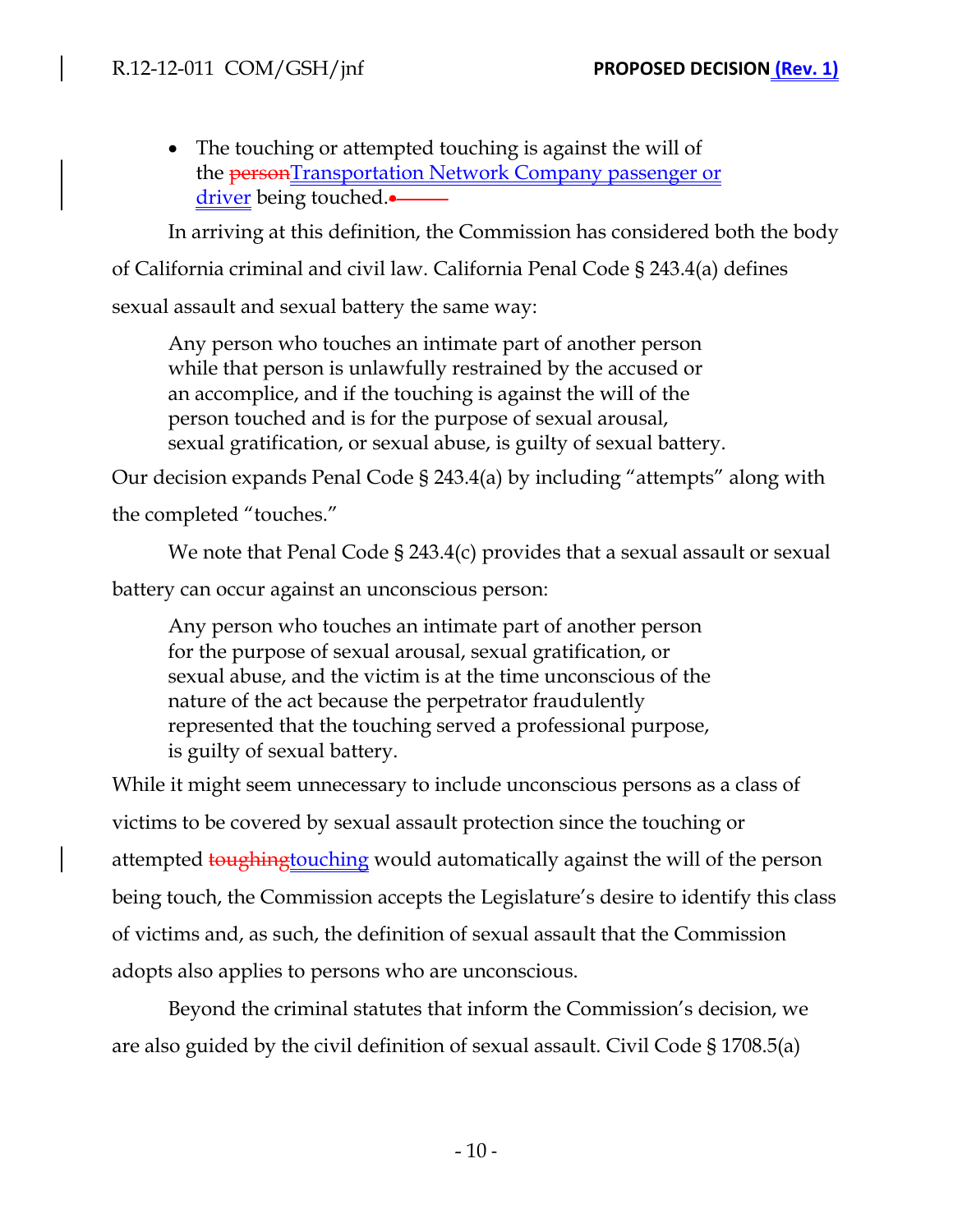provides that any of the following constitutes a sexual battery if it is established

by a preponderance of the evidence that the person sued:

- (1) Acts with the intent to cause a harmful or offensive contact with an intimate part of another, and a sexually offensive contact with that person directly or indirectly results.
- (2) Acts with the intent to cause a harmful or offensive contact with another by use of the person's intimate part, and a sexually offensive contact with that person directly or indirectly results.
- (3) Acts to cause an imminent apprehension of the conduct described in paragraph (1) or (2), and a sexually offensive contact with that person directly or indirectly results.
- (4) Causes contact between a sexual organ, from which a condom has been removed, and the intimate part of another who did not verbally consent to the condom being removed.
- (5) Causes contact between an intimate part of the person and a sexual organ of another from which the person removed a condom without verbal consent. $\frac{12}{2}$

Civil Code Section<sup>§</sup> 1708.5 has been interpreted to require that the battereebattery did not consent to the contact (*Angie M. v. Superior Court* (1995) 37 Cal.App.4th 1217, 1225), since lack of consent is an essential element to a civil sexual battery claim. (*Rains v. Superior Court* (1984) 150 Cal.App.3d 933, 938.)

As with the definition of sexual assault that the Commission adopts with this decision, Civil Code § 1708.5 covers both the intent to act (*i.e*., "acts with the intent") as well as the actual contact (*i.e*., "causes contact"). While Civil Code § 1708.5 speaks of sexual battery and the Commission is requiring TNCs to report on sexual assaults, we see the two legal terms as being synonymous for

<sup>&</sup>lt;sup>12</sup> *See* also California Civil Jury Instruction 1306.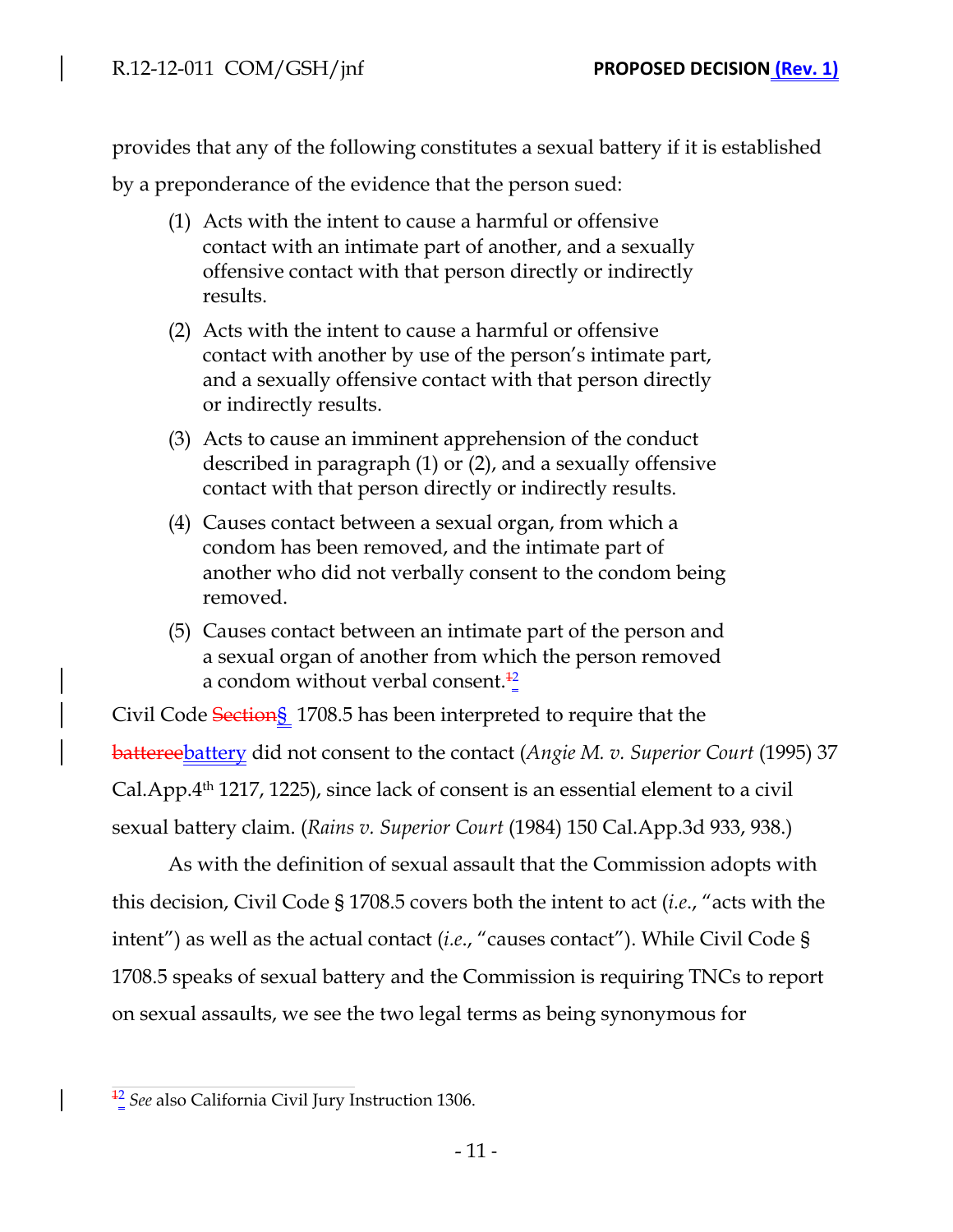determining a TNC's reporting duty. In words, an assault or battery that would fit within the legal definition of either a sexual assault or a sexual battery must be included in a TNC's Annual Report.

Having established the broad taxonomy of sexual assault, we list the following examples from Lyft's and Uber's Comments as a non-exhaustive list of conduct that TNCs shouldshall report, at minimum, in their Annual Reports as a sexual assault:

- Attempted touching of a non-sexual body part. "Sexual body parts" are defined as the mouth, breasts, buttocks, or genitalia. The phrase "between the legs" is considered to reference a sexual body part. All other body parts are characterized as non-sexual.
- Attempted kissing of a non-sexual body part.
- Attempted touching of a sexual body part.
- Attempted kissing of a sexual body part.
- Non-consensual touching of a non-sexual body part.
- Non-consensual kissing of a non-sexual body part.
- Attempted non-consensual sexual penetration.
- Non-consensual touching of a sexual body part.
- Non-consensual kissing of a sexual body part.
- Non-consensual sexual penetration.
- Attempted kissing of a non-sexual body part.
- Attempted touching of a non-sexual body part.
- Non-consensual touching of a non-sexual body part.
- Non-consensual kissing of a non-sexual body part.

Finally, the Commission rejects Uber's suggestion that Uber need only report incidents where a driver has been deactivated following an investigation. The Commission needs to receive an accurate accounting of number of sexual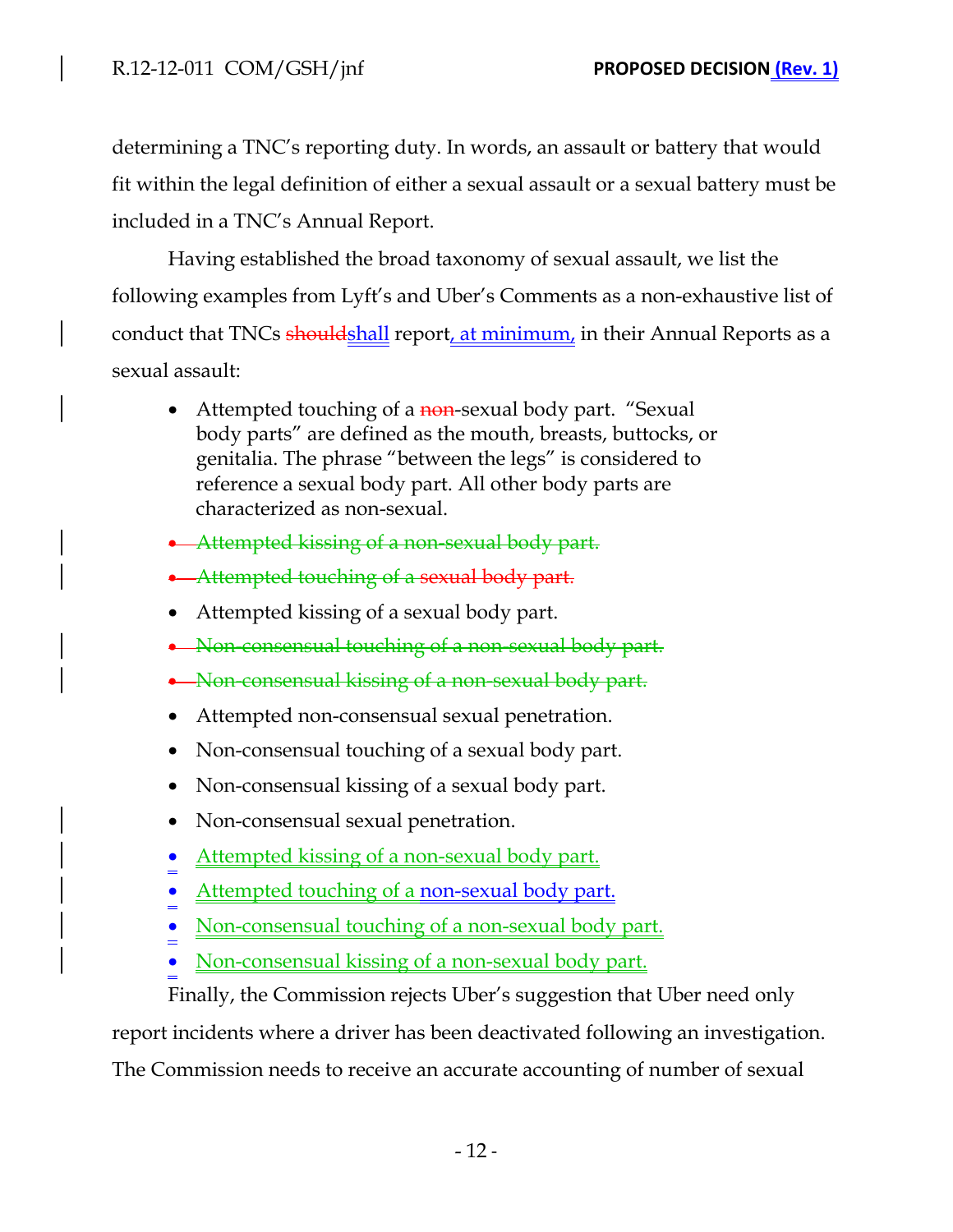assault claims made against a TNC driver in order to know of the broadest number of sexual assault claims being made. In those instances where a claim has been made and the TNC driver has not been deactivated following an investigation, the Commission may want its staff to conduct its own investigation into a sexual assault incident with the TNC to understand the circumstances that led to the determination not to deactivate a TNC driver.

# **Sexual Harassment**

The Commission adopts the following definition of sexual harassment:

- Someone who engages in an act of  $\chi$
- unwelcome visual, verbal, nonverbal, or physical conduct (either a single act or multiple acts) $\overline{z}$
- directed at a Transportation Network Company passenger or driver;
- based on sex  $(i.e., and/or gender)$ , (including gender identity, gender expression, and sexual orientation); and
- which creates an intimidating, hostile, or offensive environment to a reasonable person.

As with the definition adopted herein of sexual assault, the definition of sexual harassment that the Commission adopts is grounded in California law. The Fair Employment and Housing Commission has defined sexual harassment as "verbal, physical, or sexual behavior directed at an individual because of her, or his, gender." (*Peralta Community College District v. Fair Employment and Housing Commission* (1990) 52 Cal.3d 40, 45, Footnote 2, citing to *Dept. Fair Employment and Housing Commission v. Ambylou Enterprises, Inc*. (1982) No. 82-06, FEHC Precedential Decisions 1982-1983, CEB 3, p. 6; Cal. Code Regs., tit. 2, § 7287.6, subd. (b)(1).) On its website, the Fair Employment and Housing Commission offers the following more expansive explanation of what is covered by the term sexual harassment: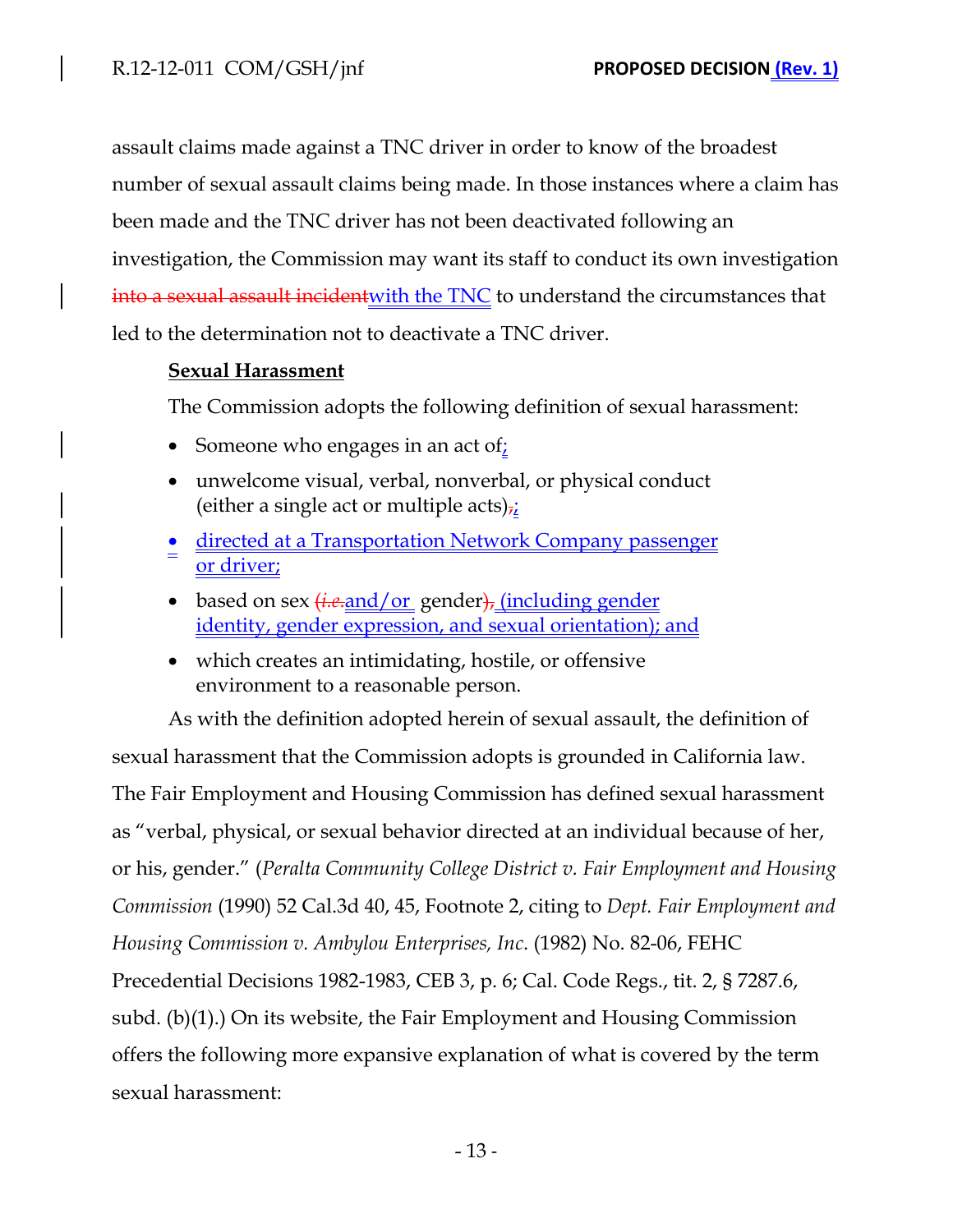Sexual harassment is a form of discrimination based on sex/gender (including pregnancy, childbirth, or related medical conditions), gender identity, gender expression, or sexual orientation. Individuals of any gender can be the target of sexual harassment. Unlawful sexual harassment does not have to be motivated by sexual desire. Sexual harassment may involve harassment of a person of the same gender as the harasser, regardless of either person's sexual orientation or gender identity.

Although the concept of sexual harassment grew out of the employment context, $^{23}_{-}$  we believe these definitions are elastic enough to be useful in TNC operations where a driver engages in conduct while in the course of providing TNC transport (or even after the passenger has exited the TNC vehicle and the driver continues to engage with the passenger) that would fit within the Fair Employment and Housing Commission's definitions.

Our conclusion finds further legislative support when we consider how the law of sexual harassment has evolved since its inception. Civil Code § 51.9 was originally designed to address sexual harassment claims arising from relationships between providers of professional services and their clients. The examples provided included physicians, psychiatrists, dentists, attorneys, real

<sup>23</sup> In *Dyna-Med, Inc. v. Fair Employment and Housing Commission* (1987) 43 Cal.3d 1379, 1383-1384, the California Supreme Court summarized the history of how sexual harassment became illegal in the workplace. The California Fair Employment Practice Act (FEPA) (former Lab. Code, § 1410 *et seq*.) was enacted in 1959 and recodified in 1980 as part of the Fair Employment and Housing Act (Stats. 1980, ch. 992, § 4, at 3140 *et seq*.). The law established that freedom from discrimination in employment on specified grounds, including sex, was a civil right (Government Code § 12921) and such discrimination was against public policy (Government Code § 12920). The law declared discrimination or harassment on the specified grounds to be an unlawful employment practice. (Government Code § 12940, subd. (h).) Federal law was similarly worded. (*See* Title VII (42 U.S.C. § 2000e *et seq*., which defines as "an unlawful employment practice" discrimination by an employer based on an applicant's or employee's "race, color, religion, *sex,* or national origin." Title VII treats sexual harassment as another form of sex discrimination. (*Meritor Savings Bank v. Vinson* (1986) 477 U.S. 57, 64.)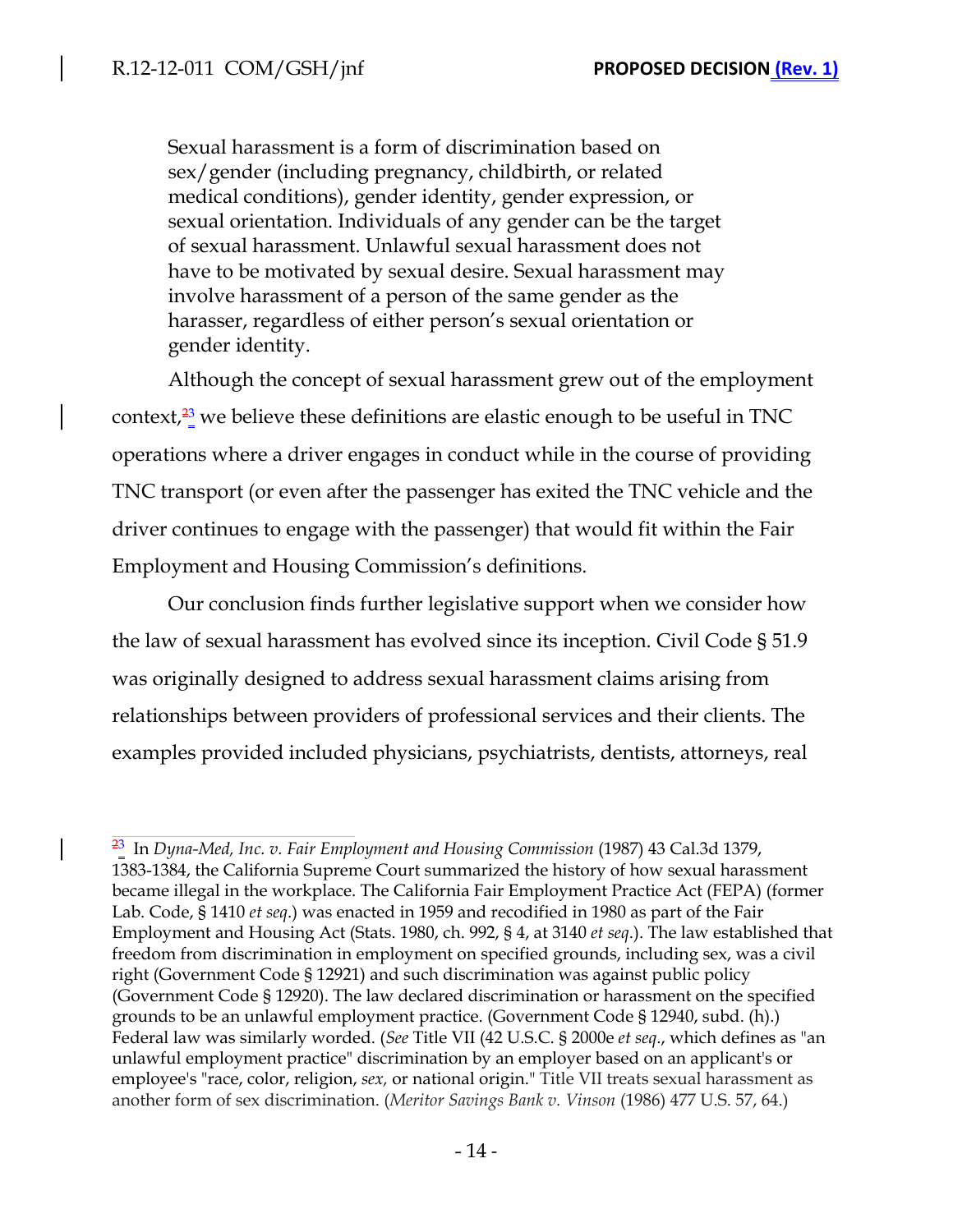estate agents, accountants, bankers, building contractors, executors, trustees*,* landlords, teachers, and any other "relationship that is substantially similar to" those specifically listed. $34 \overline{4}$  But in 2018, the Legislature amended the law to clarify that a cause of action for sexual harassment in the non-traditional employment setting can exist if the plaintiff can establish that there was a business, service, or professional relationship with the person accused of engaging in sexual harassment. Civil Code § 51.9(a) now provides that a person is liable in a cause of action for sexual harassment when the plaintiff proves all the following elements:

- (1) There is a business, service, or professional relationship between the plaintiff and defendant or the defendant holds himself or herself out as being able to help the plaintiff establish a business, service, or professional relationship with the defendant or a third party.
- (2) The defendant has made sexual advances, solicitations, sexual requests, demands for sexual compliance by the plaintiff, or engaged in other verbal, visual, or physical conduct of a sexual nature or of a hostile nature based on gender, that were unwelcome and pervasive or severe.
- (3) The plaintiff has suffered or will suffer economic loss or disadvantage or personal injury, including, but not limited to, emotional distress or the violation of a statutory or constitutional right, as a result of the conduct described in paragraph  $(2).45$

By agreeing to transport a customer in TNC vehicle, there would be a "service" relationship between the driver and the passenger that would fall within the scope of Civil Code § 51.9.

<sup>34</sup> Civ. Code, § 51.9, subd. (a)(1)(A)-(F). (*See Hughes v. Pair* (2009) 46 Cal.4th 1035, 1044.)

 $\frac{45}{5}$  Amended by Stats. 2018, Ch. 951, Sec. 1. (SB 224) Effective January 1, 2019.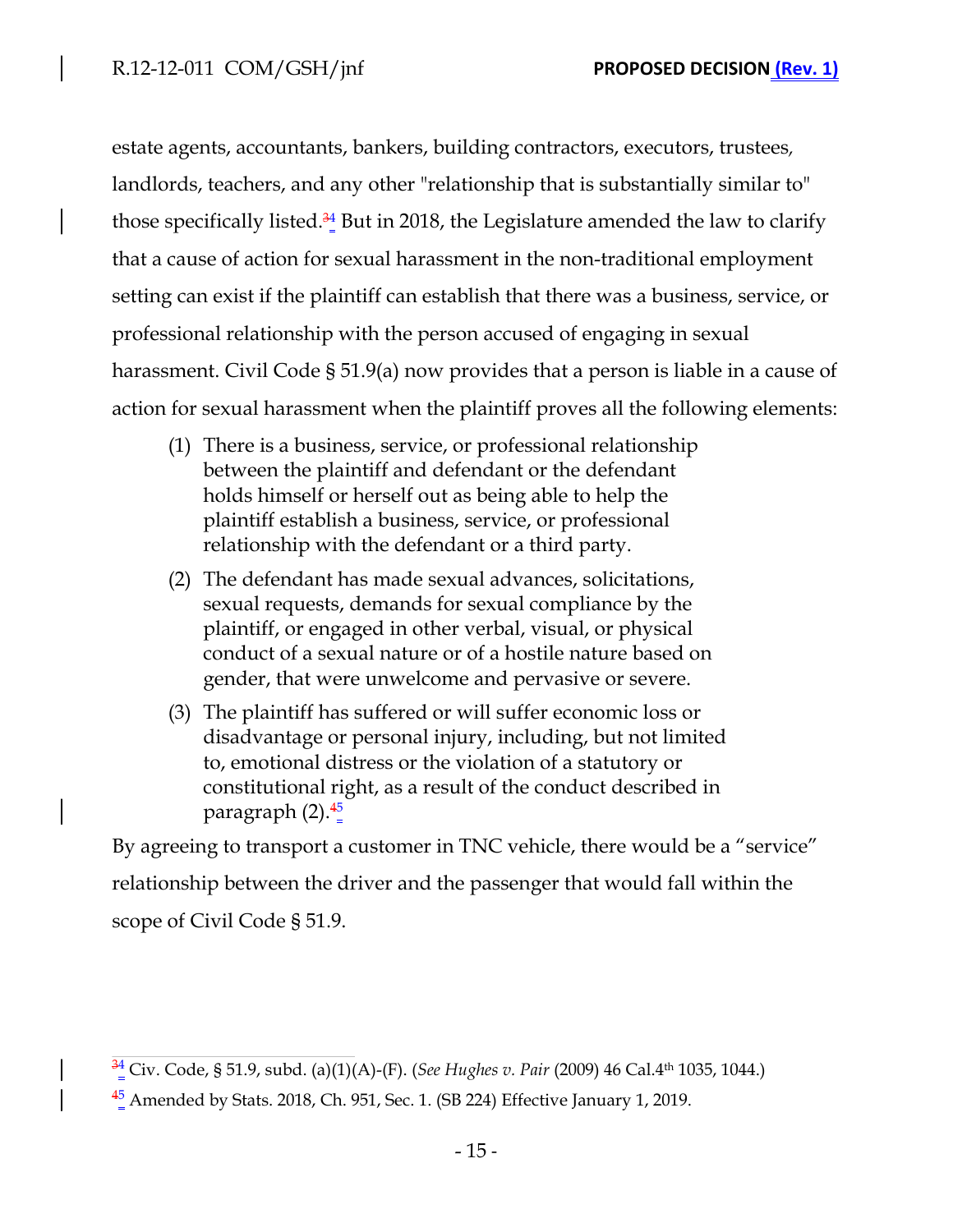Having established the broad taxonomy of sexual harassment, we list the following examples from Lyft's and Uber's Comments, as well as from our review of California law, as a non-exhaustive list of conduct that TNCs shouldshall report, at minimum, in their Annual Reports as an example sexual harassment:

- Comments about or asking personal questions (which would include questions about the user's personal life, home address, contact information, romantic, or sexual preferences).
- Comments about or gestures regarding appearance.
- Flirting.
- Staring or leering.
- Explicit sexually suggestive gestures.
- Explicit sexually suggestive comments.
- Displaying of indecent material.
- Displaying Indecentindecent photography/video without consent.
- Soliciting a sexual act.
- Masturbation or engaging in acts of indecent exposure.
- Turning general conversations into conversations regarding sex.
- Verbal threats of a sexual nature.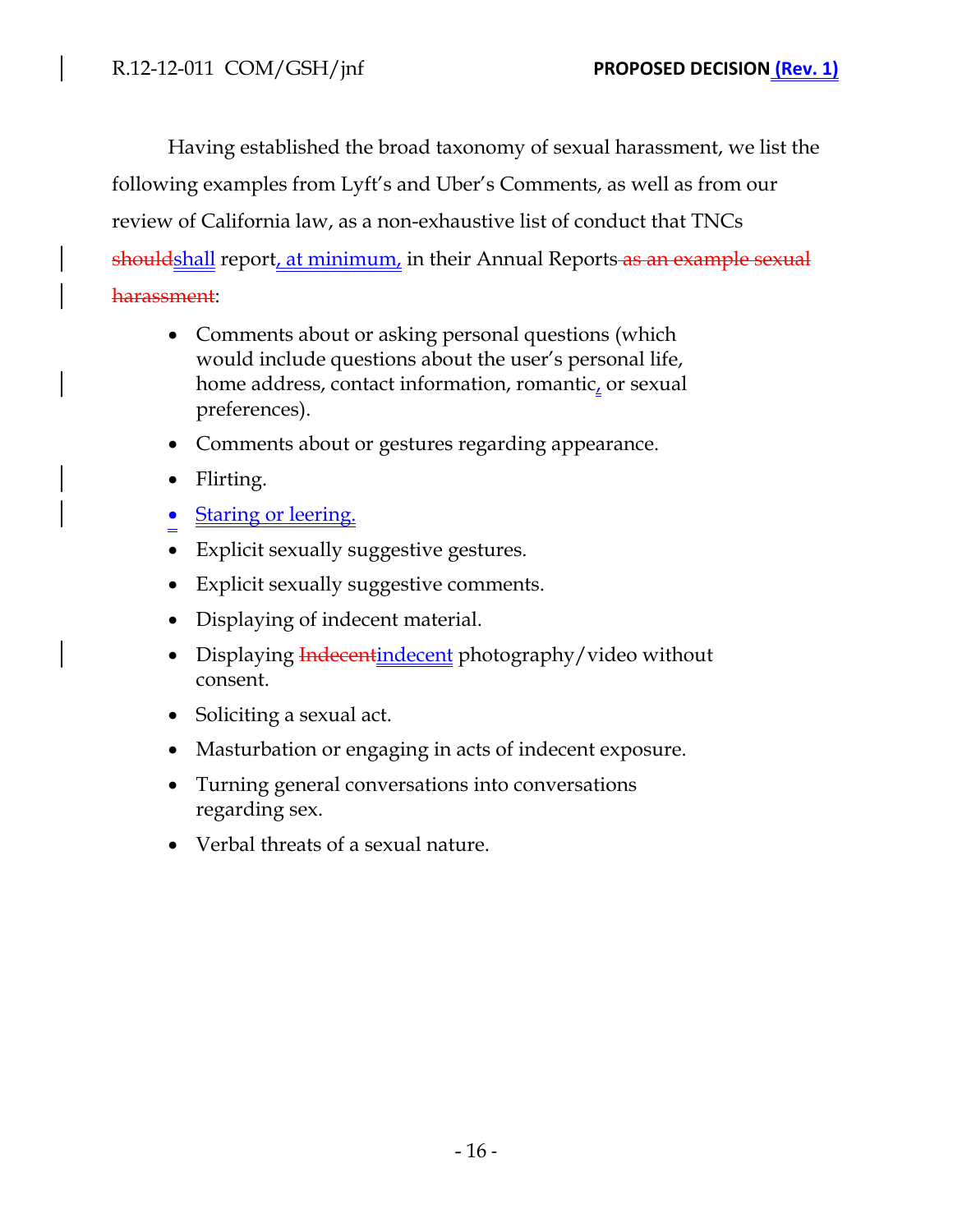**2.2. What Minimum Training Protocols, if any, Should the Commission Require TNCs to Adopt to Train its Drivers that Sexual Assault and Sexual Harassment are Punishable by Law and must be Prevented?**

### **2.2.1. Comments**

### **Lyft**

Lyft believes that TNCs should inform all drivers of the terms and conditions under which they are authorized to operate and provide clear guidance on the behaviors that are prohibited, including, but not limit to, any form of sexual assault or misconduct. Lyft states that in 2019, it partnered with RAINN (Rape, Abuse & Incest National Network) to develop a community safety education course that Lyft drivers must complete. This education course was revised in late 2020 and consists of a multimodal tutorial that covers three primary topics: recognizing, responding to, and reporting sexual misconduct. Additional training protocols should be victim-centered and trauma-informed.

#### **Uber**

Like Lyft, Uber states that in 2019, it deployed education modules that RAINN developed and focus on the following goals: creating a safe community; respecting boundaries and uncomfortable conversations; conversational boundaries and inappropriate conversations; respect for personal space and physical boundaries and *untoleratedunwelcome* behaviors; sexual violence awareness; and bystander intervention. The modules share information about ways to respectfully interact while on the app and are sent to riders and drivers when they receive an initial report of unwanted behavior.

 Drivers are also required to review sexual assault and sexual misconduct video training that covers similar topics during onboarding. Starting in 2021, Uber states it began requiring US-based drivers to complete an education

- 17 -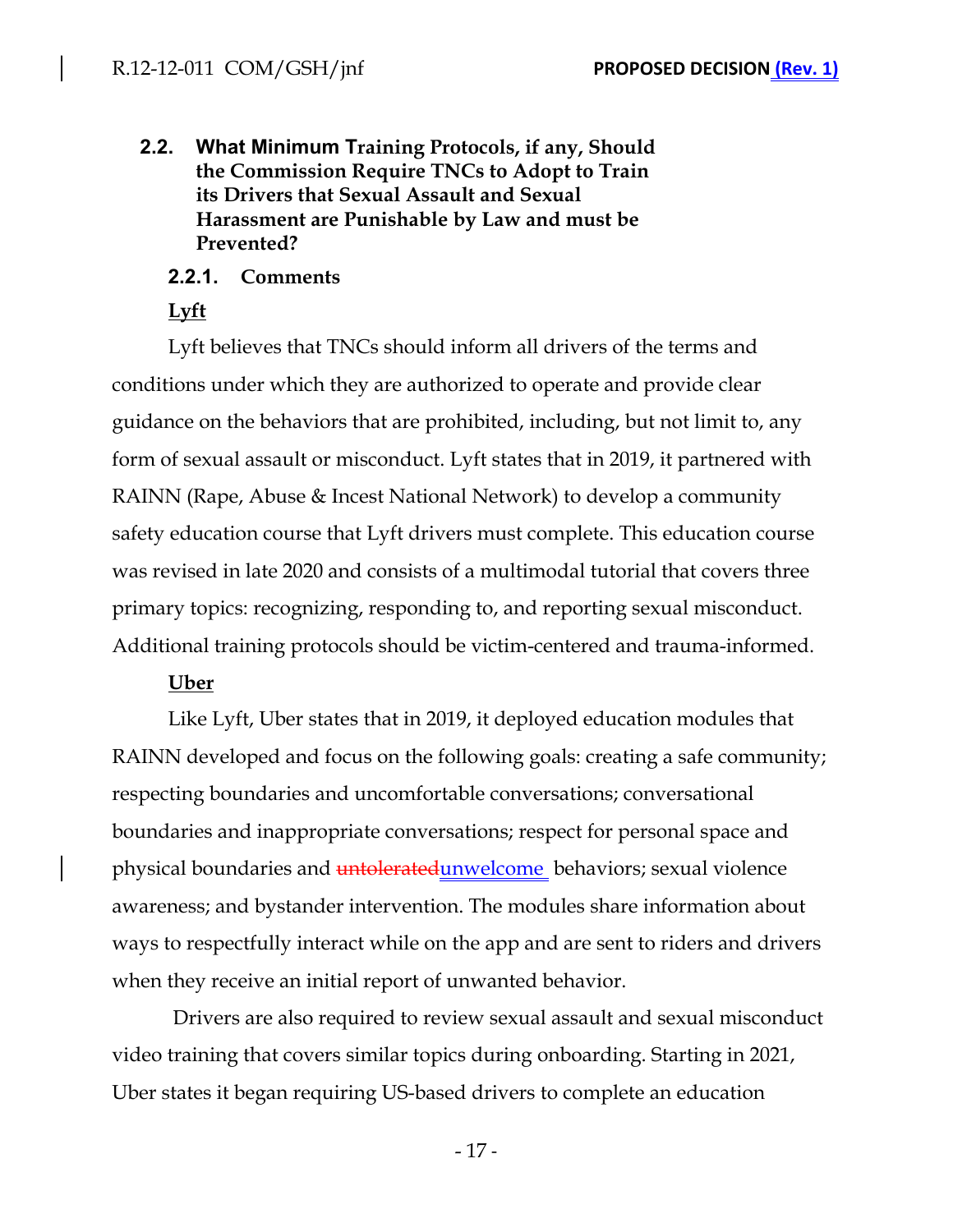program on preventing sexual misconduct and sexual assault. Uber states it supports extending training to drivers and riders should the Commission, in consultation with experts in the field, determine that doing so is appropriate across the entire TNC industry.

#### **CPED**

CPED recommends that all TNC drivers receive regular training on the prevention of sexual assault and sexual harassment, with content developed or provided by independent experts on the issues. The training materials should be provided to TEB for its review either regularly or upon request from TEB. All drivers must receive this training before transporting any passengers and must certify that all drivers have complied with this requirement.

#### **HSD**

HSD is concerned that recommendations for broad training requirements for all TNCs, regardless of a particular TNC's business model, will not achieve the Commission's goals of improving safety and will require small TNCs to allocate resources on unnecessary training. HSD points out that its business model is primarily focused on arranging rides for unaccompanied minors and other persons that need assistance during the daytime hours. As such, it does not make sense in HSD's view to train its drivers on issues relating to accepting rides from adults. Rather than adopting a one-size-fits-all training model, HSD suggests that smaller niche TNC operations should have the flexibility in creating its training programs and to submit the programs to CPED.

#### **2.2.2. Discussion**

The Commission adopts the following training protocols requirements for each TNC permitted to operate in California:

• EachIf it has not already done so, each TNC must develop a training program on its own, or in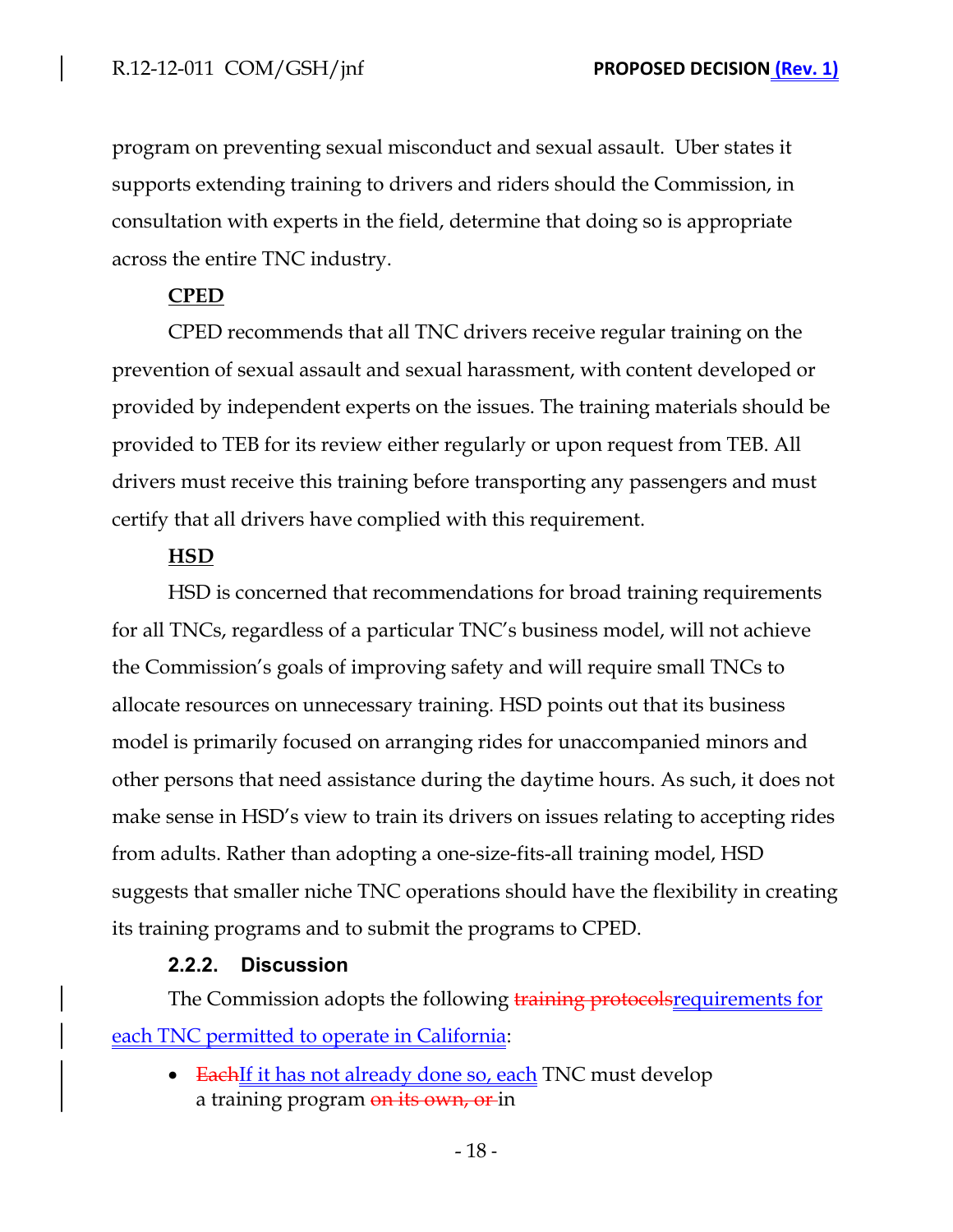partnership/consultation with a recognized expert in the field of sexual assault and sexual harassment, that is accessible either in person, on a computer, or mobile device.

- As for the sexual assault component of the training, the course shall, at a minimum, instruct on the definition of sexual assault that has been developed by California law and by experts in the field of sexual assault instructions, and the various examples of conduct that can constitute <u>a</u> sexual assault.
- As for the sexual harassment component of the training, the course shall cover the definition of unlawful sexual harassment under the FEHA and Title VII of the Civil Rights Act of 1964, and by experts in the field of sexual harassment instruction, and provide examples of the types of conduct that constitute sexual harassment.
- As part of its sexual assault and sexual harassment training, each TNC must also adopt gender identity training as required by Senate Bill 396.
- Each TNC shall also provide written policies (either in hard copy or electronic form) for preventing sexual assault and sexual harassment to each of its TNC drivers and passengers.
- Each TNC's training program shall be operational within  $60120$  days from the adoption of this decision.
- All Each TNC drivers shall have completednotify the Commission via Tier 1 Advice Letter that its training program is operational.
- $\frac{\bullet}{\bullet}$  <u>Each TNC driver shall complete</u> the training within  $\frac{120180}{1201}$ days from the adoption of this decision onboarding onto a TNC's platform for whom the driver intends to provide passenger transport.
- Each TNC shall provide a copy of the current version of its training program and written policies *(in written or* electronic form) to the Commission upon request.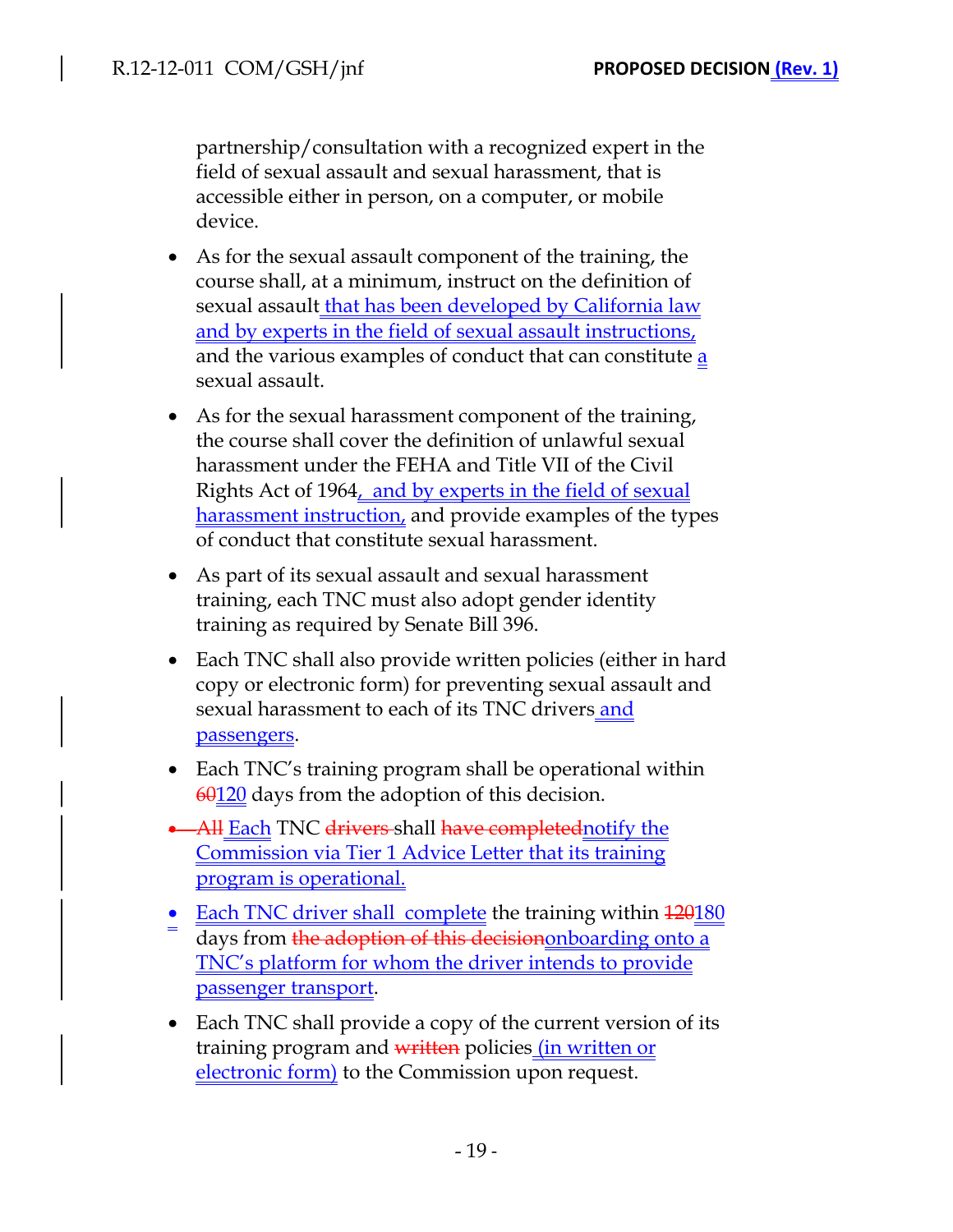- The training and written policies (in written or electronic form) must be available in English, and may also be available in (but not limited to), depending on a TNC's driver population, in Spanish, Korean, Chinese, Russian, Tagalog, and Vietnamese, or other applicable languages.
- Each TNC driver must complete and pass the training annually.
- Each TNC must maintain a copy (hard copy or electronic) of each of its current driver must receive a's certificate of completion, with a copy going to TNC for whom the driver provides TNC transport through that TNC's app. Each TNC shall maintain the certificates oftraining completion for each driver providing TNC transport. For drivers no longer subscribing to the TNC's app, the TNC shall maintain the **former driver's** certificates of completion for two years.

In adopting the above training requirements, the Commission is guided in part by the body of law that the California Legislature developed for instructing employees about sexual harassment. California was one of the first states to outline the requirements for sexual harassment compliance training with the August 4, 2004 passage of Assembly Bill 1825, codified by Government Code § 12950.1., which required employers with fifty or more employees or contractors to meet certain standards regarding sexual harassment training and education in the workplace. Government Code § 12950.1 was amended, effective January of 2019, by Senate Bill (SB)1343 which extended the training requirements to all employers of five or more employees. With the amendment, Government Code § 12950.1(a) reads as follows:

By January 1, 2020, an employer having five or more employees shall provide at least two hours of classroom or other effective interactive training and education regarding sexual harassment to all supervisory employees and at least one hour of classroom or other effective interactive training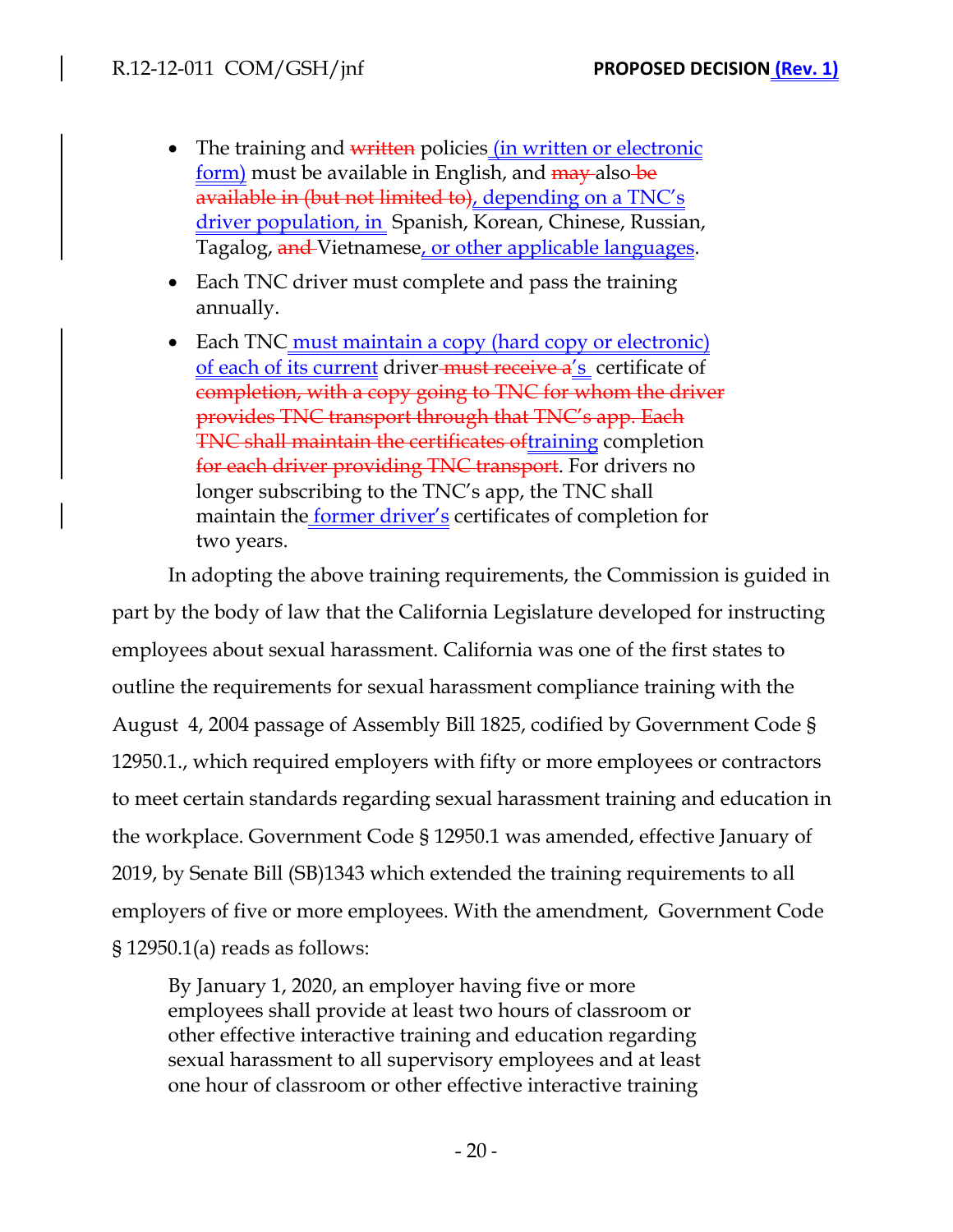and education regarding sexual harassment to all nonsupervisory employees in California within six months of their assumption of a position. An employer may provide this training in conjunction with other training provided to the employees. The training may be completed by employees individually or as part of a group presentation, and may be completed in shorter segments, as long as the applicable hourly total requirement is met. An employer who has provided this training and education to an employee after January 1, 2019, is not required to provide training and education by the January 1, 2020, deadline. After January 1, 2020, each employer covered by this section shall provide sexual harassment training and education to each employee in California once every two years. The training and education required by this section shall include information and practical guidance regarding the federal and state statutory provisions concerning the prohibition against and the prevention and correction of sexual harassment and the remedies available to victims of sexual harassment in employment. The training and education shall also include practical examples aimed at instructing supervisors in the prevention of harassment, discrimination, and retaliation, and shall be presented by trainers or educators with knowledge and expertise in the prevention of harassment, discrimination, and retaliation. The department shall provide a method for employees who have completed the training to save electronically and print a certificate of completion.

While lengthy, Government Code § 12950.1(a) can be broken down into important components: (1) the requirement to provide at least two hours of sexual harassment training for supervisors, and one hour for all nonsupervisory employees; (2) within six months of their assumption of a position; (3) include information and practical guidance regarding the applicable federal and state law on the prevention of sexual harassment; (4) practical examples of sexual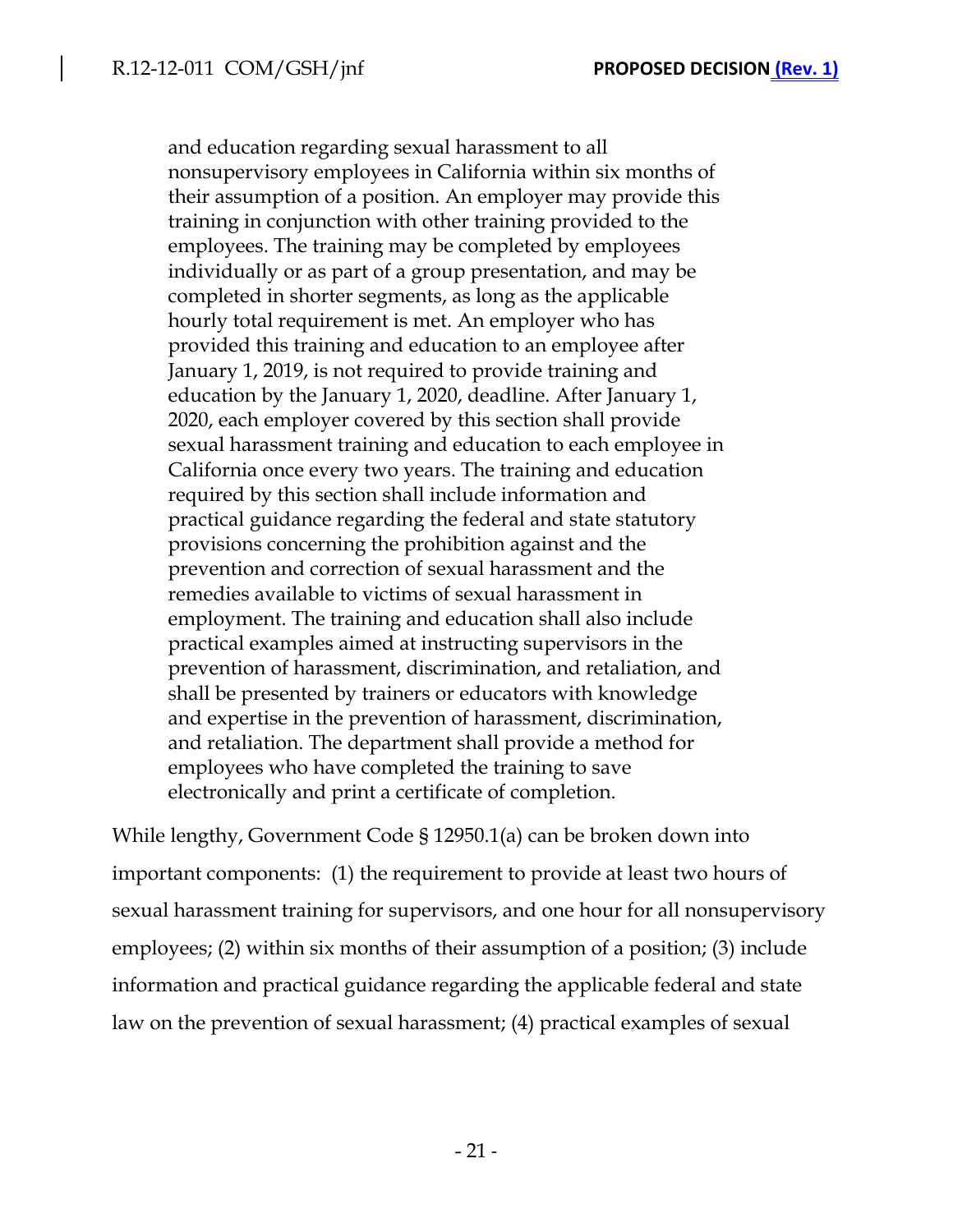harassment; and (5) provide a certificate of completion that can be electronically shared.

The requirements we adopt today mirror those of Government Code § 12950.1(a) but with the following modifications: first, we require the training of both sexual assault and sexual harassment; second, we require the training to be completed annually as opposed to every two years. We believe annually training is important given the number of rides that TNC drivers provide on an annual basis, which leads to many more interactions with different people than an employee might encounter in the conventional employment workspace.

Finally, we believe it is important to include, as part of the sexual assault and sexual harassment training, gender identity training. Senate Bill 396, which went into effect on January 1, 2018, amended Government Code § 12950.1 to require employers with 50 or more employees to provide training regarding gender identity, gender expression, and sexual orientation:

(c) An employer shall also provide training inclusive of harassment based on gender identity, gender expression, and sexual orientation as a component of the training and education specified in subdivision (a). The training and education shall include practical examples inclusive of harassment based on gender identity, gender expression, and sexual orientation, and shall be presented by trainers or educators with knowledge and expertise in those areas.

SB 396 explained that the purpose for this addition to Government Code § 12950.1 was to address sexual harassment of the gay, lesbian, bisexual, and transgender (LGBT) communities in California. According to the Williams Institute at the UCLA School of Law, California is home to 1.3 million LGBT adults, including over 100,000 transgender adults. Unfortunately, LGBT people, and transgender people in particular, continue to experience harassment in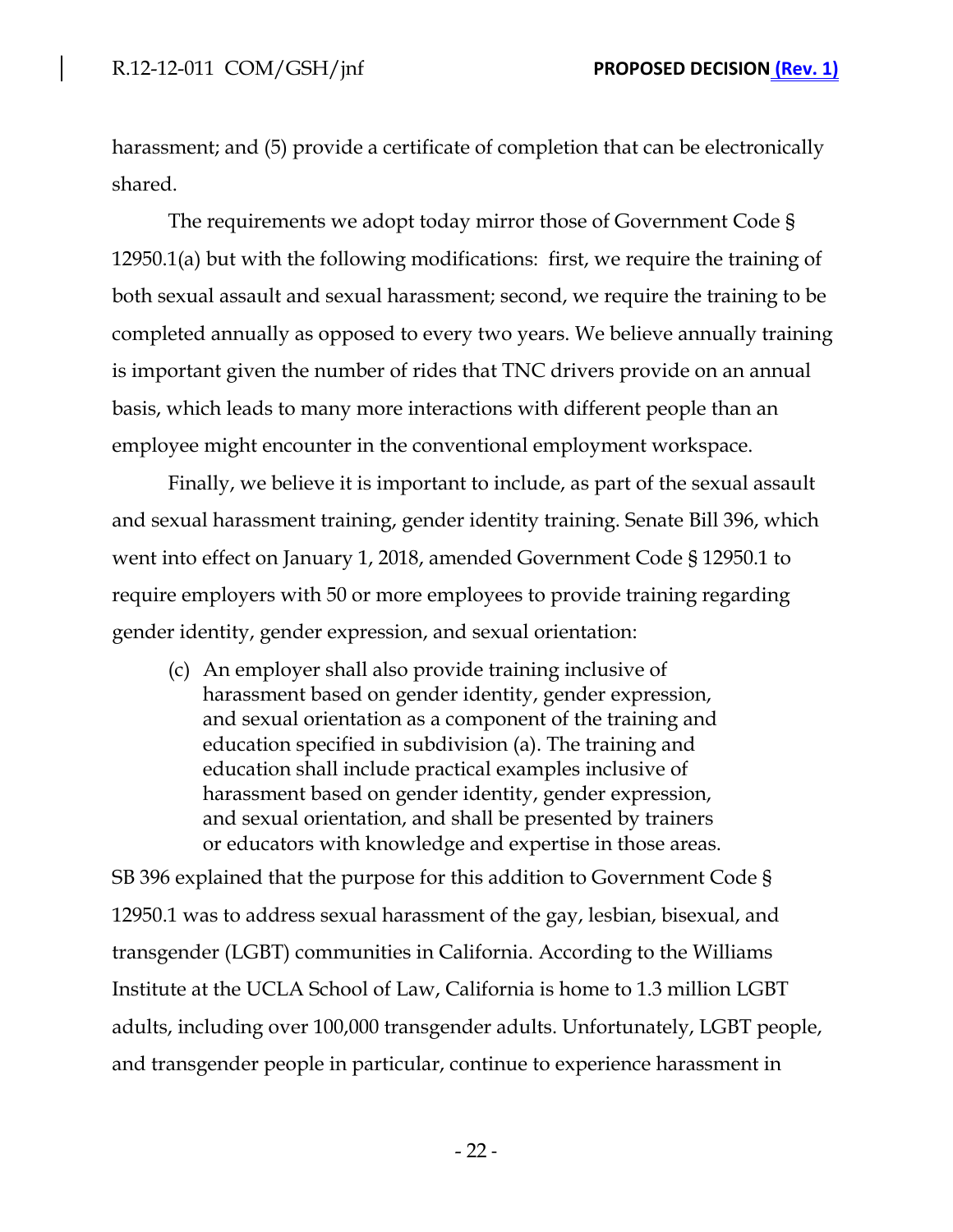R.12-12-011 COM/GSH/jnf **PROPOSED DECISION (Rev. 1)**

workplace settings. SB 396 points out that a 2015 U.S. Transgender Survey found that 15% of the respondents reported being verbally, physically, or sexually harassed at work. As such, it is important that the sexual assault and sexual harassment training that the TNCs provide to their drivers includes a training component for gender identity so that members of the LGBT community can avail themselves of TNC transportation without fear of gender-based assaults or harassment.

Finally, the Commission addresses HSD's concern that smaller TNCs with a niche customer base should be able given the flexibility to develop their own training programs and submit them to CPED. While we appreciate HSD's point that it is unlikely that its drivers will transport the types of passengers that subscribe to Uber and Lyft, the fact remains that minors and other niche customer bases need to be equally protected from sexual assault and sexual harassment. With respect to children, California has enacted a series of child molestation laws that make it a crime to engage in, or to attempt to engage in, sexual acts with a child under 18 years of age, and these laws prohibit conduct that can easily fall within the scope of a sexual assault or a sexual harassment claim. For example, Penal Code § 288 makes in a crime to commit a lewd or lascivious act on a child, and lewd acts include touching a child's body for sexual purposes or causing a child to touch him/herself or someone else for a sexual purpose. Such lewd conduct is like the type of conduct that a TNC must report as a sexual assault if a claim is made to the TNC. And Penal Code § 647.6 criminalizes the act of annoying a minor under the age of 18 and annoy refers to conduct that is motivated by a sexual interest in a child, and is likely to disturb, irritate or be observed by a child. Such annoyance is the type of conduct that a TNC must report as sexual harassment if a claim is made to the TNC.

- 23 -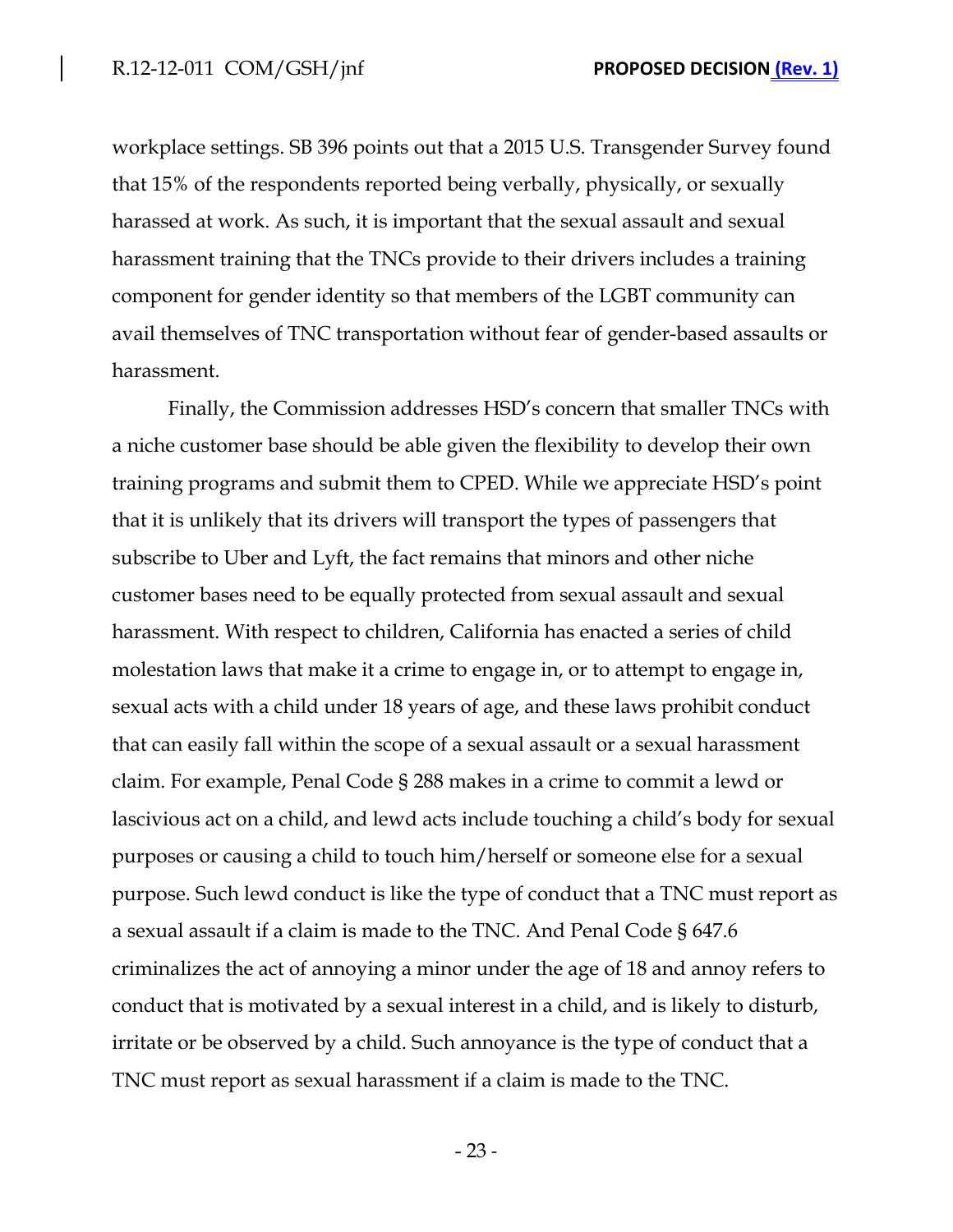Accordingly, a TNC driver transporting a minor must receive the same training as a TNC driver transporting an adult so that they are both aware of the types of conduct that is prohibited while in the course of providing TNC passenger transport, regardless of the passenger's age.

## **2.3. What Minimum Standards, if any, Should the Commission Require TNCs to Adopt for Investigating and Resolving Claims of Sexual Assault and Sexual Harassment?**

**2.3.1. Comments**

### **Lyft**

Lyft states that TNCs should make best efforts to contact the parties involved, consider all available evidence, and review available data, including the involved user(s) account history, to reach a determination regarding the appropriate actions to help ensure the safety of the platform and fairness to the parties involved. TNCs should have an established process to comply with valid legal requests for information concerns these types of incidents by law enforcement and other officials, with appropriate protections for user privacy.

### **Uber**

Uber states that it does not oppose the adoption of minimum standards for investigating and resolving sexual assault and harassment complaints for all TNCs and other passenger service industries subject to the Commission's jurisdiction, but stresses that any protocols should allow for flexibility and discretion. In Uber's view, a potential model standard could mirror what has already been developed and codified in the insurance fraud context, in which investigations must complete the following steps: a thorough analysis of a claim; identification and interviews of potential witnesses who may provide information on the accuracy of the claim; utilization of industry-recognized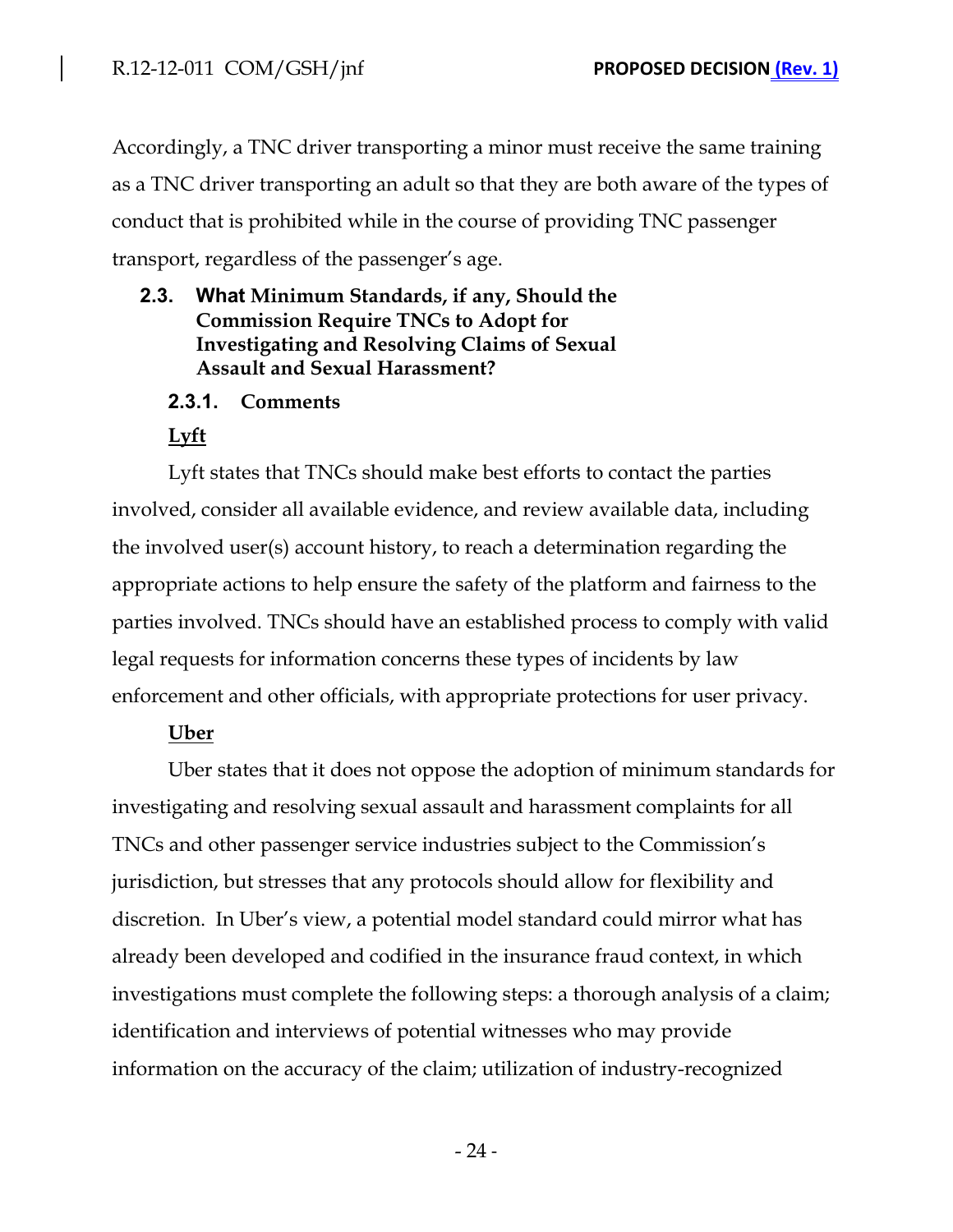databases; preservation of documents and other evidence; and writing a concise and complete summary of the investigation, including the investigator's findings regarding the claim and the basis for their findings. $\frac{56}{5}$ 

Equally important in Uber's view is the need to adopt investigative standards that respect the survivor's agency, privacy, and emotional and physical well-being. As such, investigative standards should be adopted in consultation with practitioners in the field of victim services so that the standards adopted do not compound and exacerbate the effects on a survivor's trauma.

To that end, Uber suggests that the Commission utilize the three million dollars from the Safety Settlement Funds received by the Commission pursuant to  $\overline{\text{Decision (D.) 21-12-003D.21-12-003}}$  to hire a consultant to perform an evaluation of the TNC industry's existing protocols and practices for classifying and reporting violence (including sexual violence), and develop recommendations of industry-wide best practices for receiving, reporting, and responding to complaints of violence (including sexual violence). Consistent with the settlement previously reached in D.21-12-003, Uber also suggests that the Commission should direct CPED to convene a panel including CPED representatives, Uber, and at least two other TNCs to select the consultant.

Finally, Uber summarized its current method for investigating and resolving sexual misconduct and sexual claims.

#### **CPED**

CPED states that it does not have specific standards to recommend for TNCs to develop and maintain, but that the Commission should require that all TNCS follow their investigation procedures and codify this expectation in a

<sup>56</sup> *See* Cal. Code Regs. Tit. 10, § 2698.36.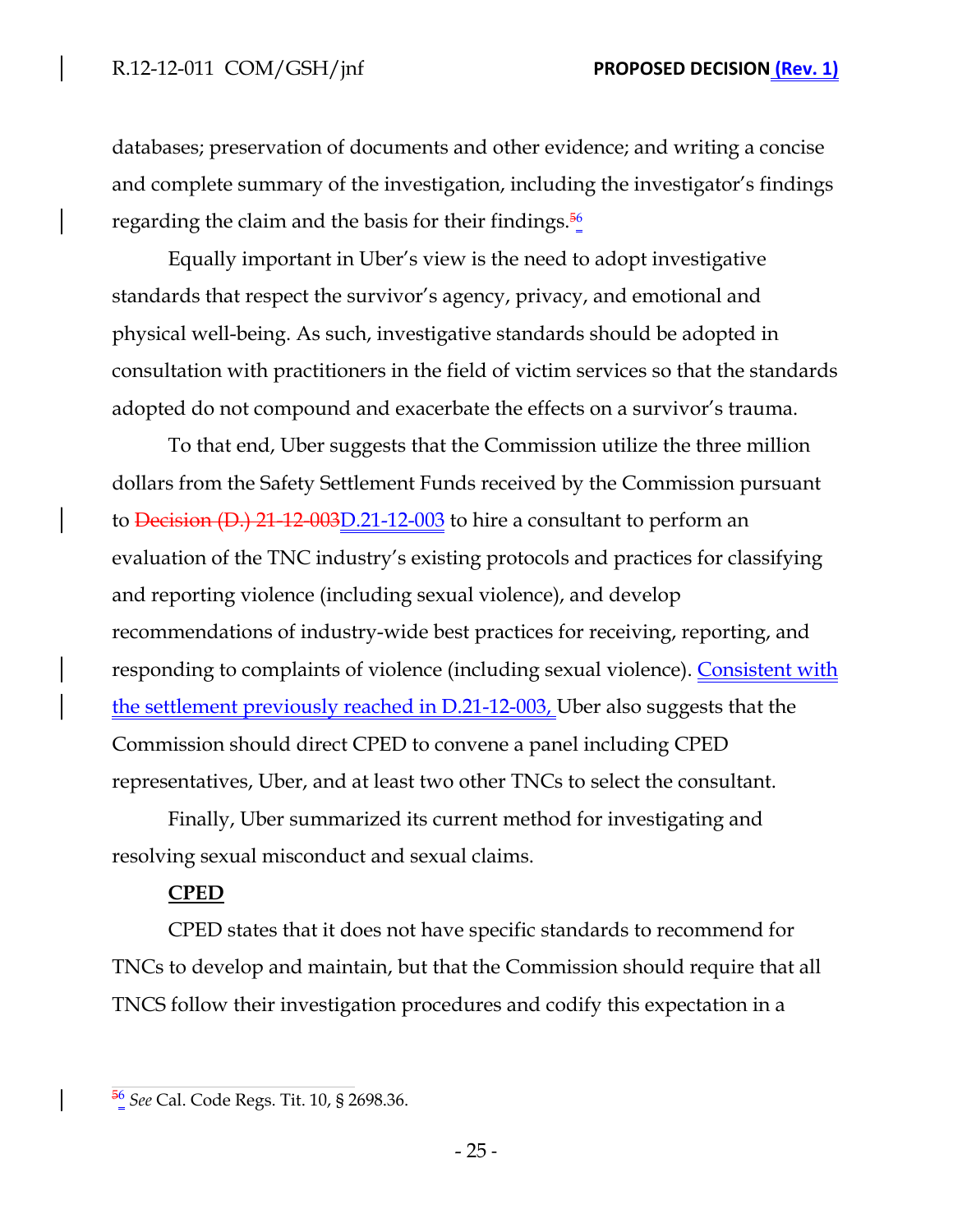General Order that could state, for example: "each TNC shall establish procedures for investigating all reports of Sexual Assault/Sexual Harassment claims, to determine the facts, what corrective action to take, and minimizing the possibility of recurrence."

### **2.3.2. Discussion**

The Commission agreesacknowledges that investigating and resolving TNC passenger and driver complaints of a sexual nature requires comprehensive training from experts in the field so that investigators (be they TNC employees or third-party contractors) understand the physical, biological, and/or psychological traumas that each victim has experienced and may continue to experience. It is critical that investigators acquire the necessary sensitivity training prior to reaching out to victims to ensure that victims are treated with respect, the claims are given the proper consideration, and that the victims are not subjected to retraumatization by having to recount the incident to a third-party investigator. The Commission already agreed that it would be beneficial and necessary if the settlement funds from D.21-12-003 are allocated to hiring a consultant to perform an evaluation of the TNC industry's existing protocols and practices and evaluate industry-wide best practices.

But while that process will be helpful in ensuring that all TNCs are following the same best practices in investigating sexual assault and sexual harassment claims in a manner that protects the rights of the victims, we believe that there are certain minimum investigative requirements that each TNC should be following now, which can be refined later after the retained consultant(s) complete(s) the industry-wide evaluation and proposes improvements. As Uber points out, there are existing models for investigating claims that exist outside the sexual assault and sexual harassment context that provide a helpful baseline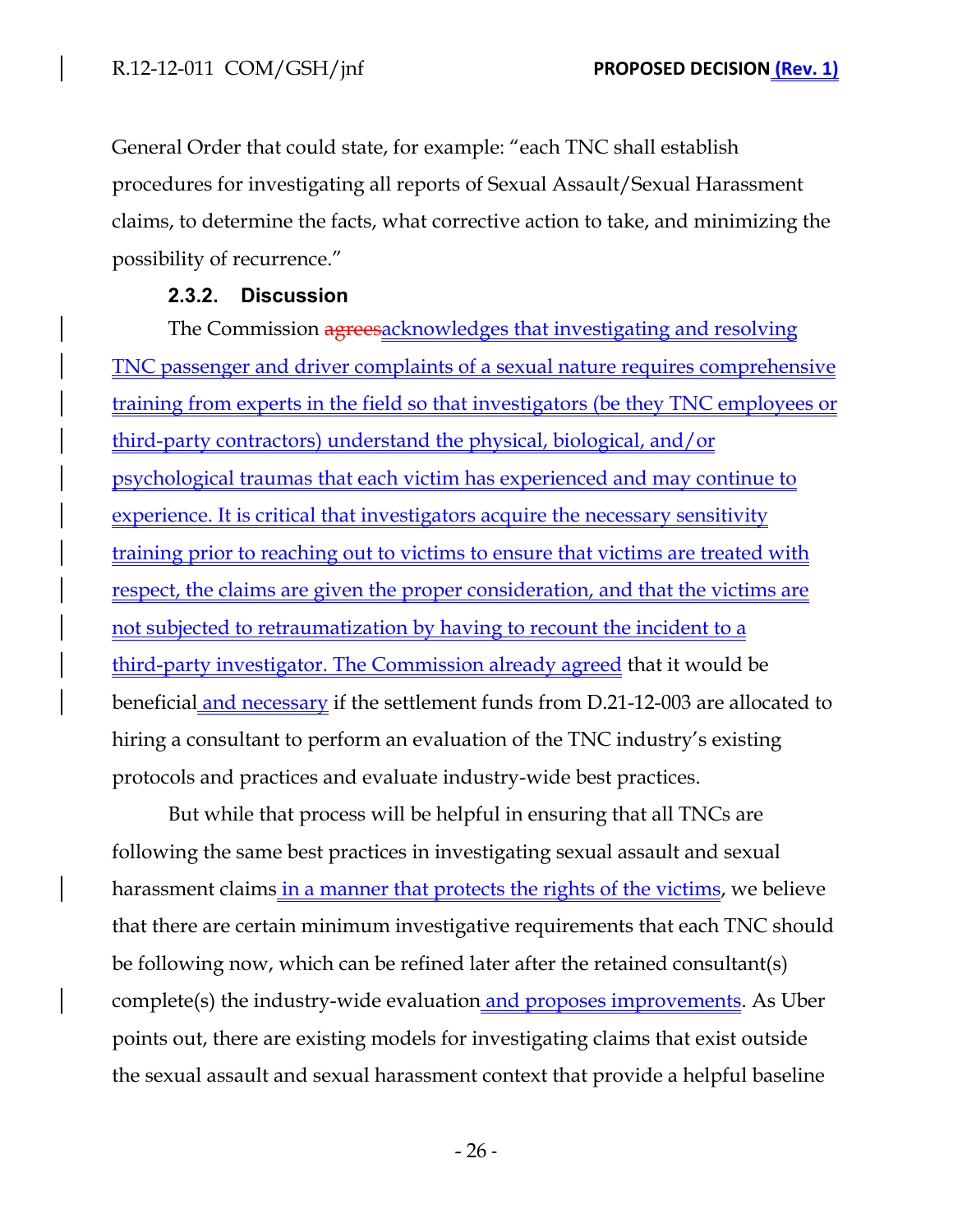for what a TNC should do when it is presented with ana sexual assault (sexual or otherwise) orsexual harassment (sexual or otherwise) claim. In viewing these models, including those that have been developed for investigations of claims arising from the workplace, the Commission concludes that, at a minimum, each TNC must adhere to the following requirements:

# **The claims investigation** process**manual**

- Each TNC shall have a <del>written</del> claims investigation manual (written or electronic) which sets forth how the TNC will investigate and resolve each claim.
- The written claims investigation manual must include the requirement that claims should be responded to in a timely manner once the TNC has been made aware that a claim has been made.
- The written claims investigation manual must include the steps for conducting a complete analysis of the claim.
- The written claims investigation manual must include the steps for conducting interviews with the claimant and any witnesses to the claim.
- The person(s) conducting the investigation of the claim must document (in writing or electronically) the results of each step of the investigation, including any claimant and witness statements.
- The written claims investigation manual must include steps for interviewing the driver or passenger named in the claim.
- The conclusions reached regarding the claim must be documented (in writing or electronically).
- Any appropriate action taken as a result of the conclusions reached regarding the claim must be documented (in writing or electronically).
- Each TNC must consult with an expert in the field of sexual assault and sexual harassment to adopt and follow trauma informed sexual assault and sexual harassment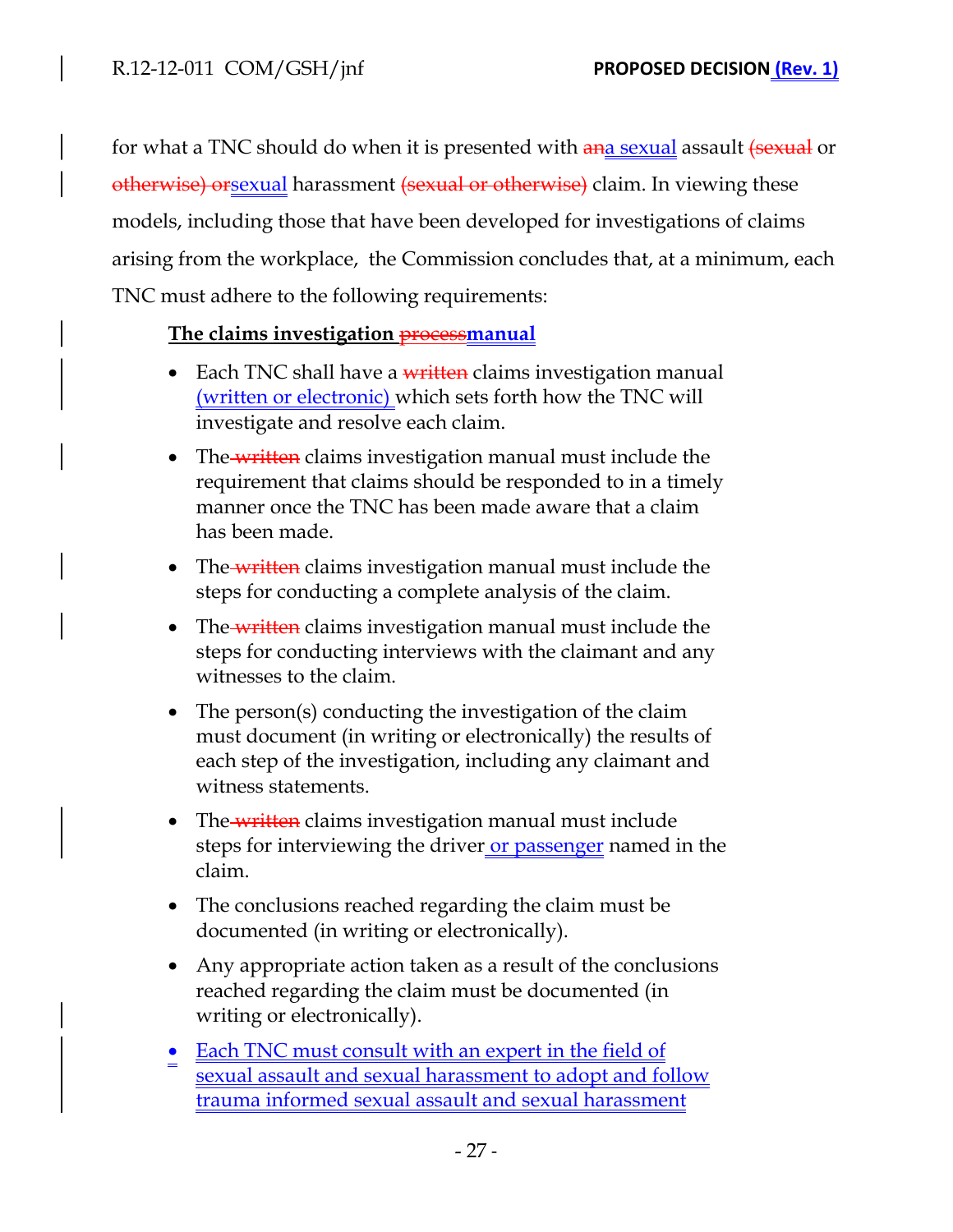investigation protocols. These protocols shall be memorialized in the claim's investigation manual for sexually based claims.

## **Selecting the claims investigator**

- The investigator should be trained in investigating sexual assault and sexual harassment claims.
- The persons conducting the investigation must be sensitive to the privacy interests of the claimants and conduct their investigations in a manner that does not traumatize the claimants.
- **If the investigator is already employed by the TNC, the** investigator must not have any personal involvement with any of the parties who are part of the investigation.
- Depending on the nature of the allegations, and to avoid the appearance of influence or bias, it may be necessary for a TNC to retain an outside third-party that is independent from the TNC to conduct the investigation.
- The selected investigator must be able to make credibility assessments of the claimant, alleged perpetrator, and any witnesses interviewed.

#### Questions to ask the claimant

- Who committed the act?
- What exactly occurred or was said?
- When did it occur?
- Where did it occur?
- Was it a single act or multiple acts?
- $\bullet$  How did the act(s) affect you?
- How did you react?
- What response did you make when the incident occurred or afterwards?
- Are there any notes, physical evidence, or other documentation regarding the incident?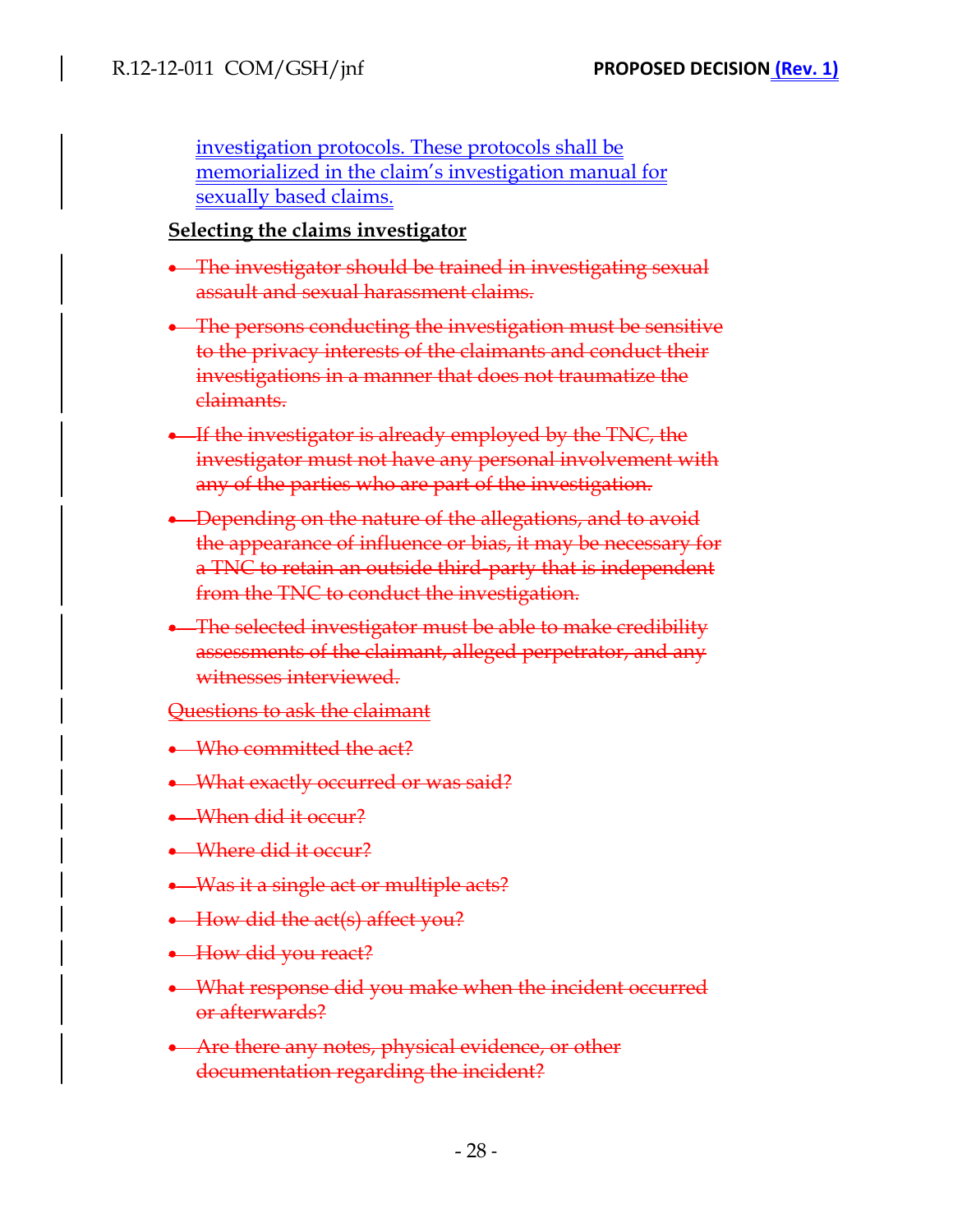• How would you like to see the situation resolved?

Questions to ask the alleged perpetrator

- What is your response to the allegations?
- **If the perpetrator claims that the allegations are false, ask** why the claimant would allegedly fabricate a story.
- Are there any persons who have relevant information?
- Are there any notes, physical evidence, or other documentation regarding the incident?

Questions to ask third parties

- What did you see or hear?
- When did this occur?
- What did the complainant tell you?Each TNC must consult with an expert in the field of sexual assault and sexual harassment to determine the qualifications for its claim's investigators, how the claims investigators shall be trained, and how an investigation should be conducted**.**

**Questions to ask the victim, perpetrator, and any third-party witnesses**

• When did the complainant tell you this? For now, we decline to formulate a precise list of questions but will instead defer to the experts in the field of sexual assault and sexual harassment to inform TNCs how to best obtain information regarding sexually based incidents in a manner that respects the victim and does not subject the victim to retraumatization.

These questions may be supplemented or modified depending on the advice each TNC receives from its consultant or from Commission staff.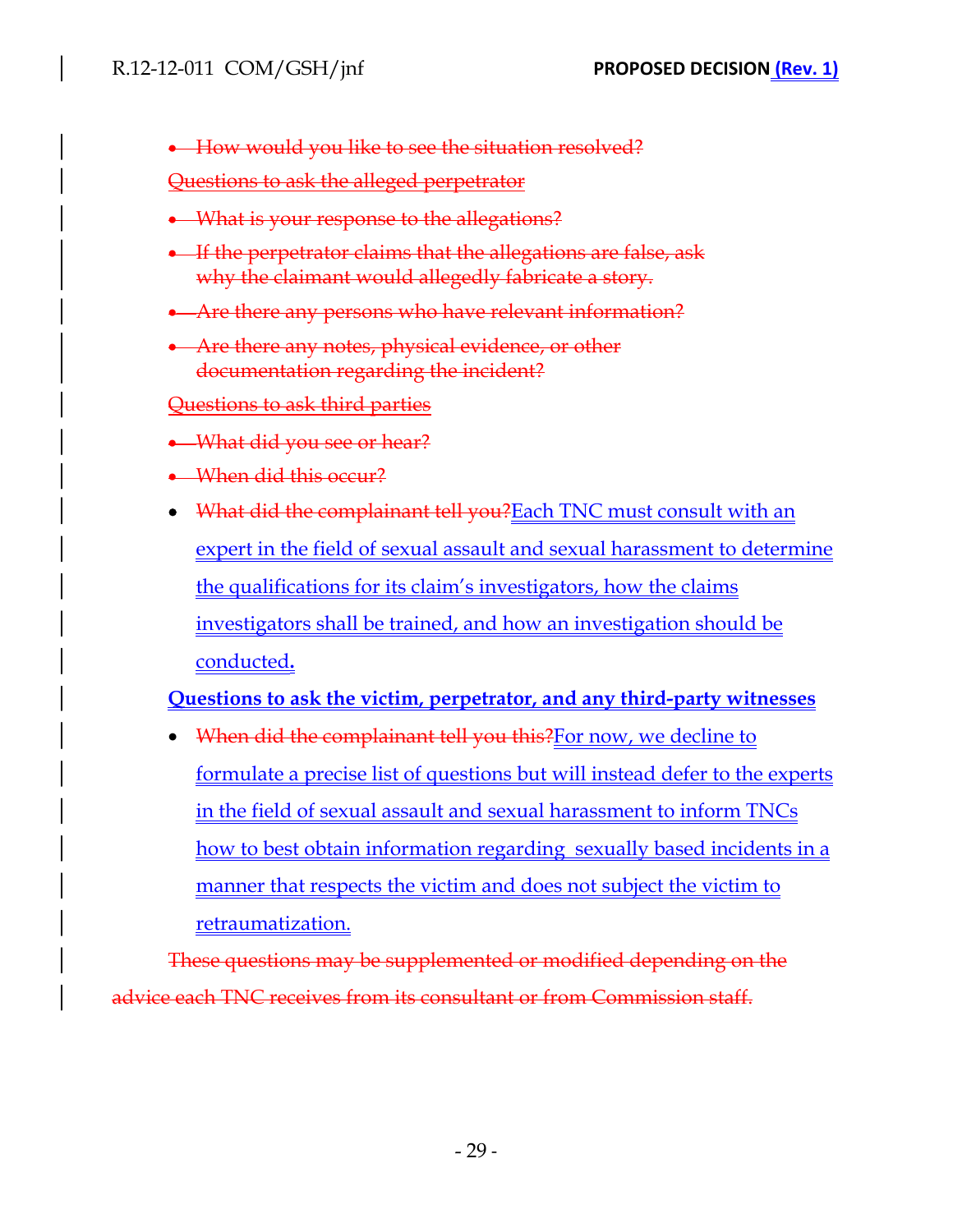# **2.4. What Reporting Requirements, if any, Should the Commission Adopt that TNCs Must Follow Regarding Claims of Assault, Harassment, Sexual Assault, and Sexual Harassment?**

### **2.4.1. Comments**

# **Lyft**

Lyft states that since the Commission already requires TNCs to disclose information concerning reports of assault or harassment on the platform, Lyft does not believe that additional reporting is warranted. But to ensure complete and consistent reporting of data, Lyft recommends that the Commission require TNCs to utilize the RALIANCE taxonomy in reporting incidents. Lyft also recommends that the Commission review and refine current data fields with input from the TNCs. Specifically, Lyft recommends that the following data fields be revised: (1) "AssaultHarassDescr" should be removed as being duplicative of the information required by "AssaultHarassType;" (2) "ComplaintResolveDescr" should be removed as Lyft already providers a high-level explanation concerning how an incident was resolved; (3) "DriverConsequence" and "DriverCurrentAuth" are superfluous as Lyft already provides this information as part of its high-level explanation of how an incident was resolved.

Finally, Lyft claims that it is unable to provide complete and accurate information (*i.e*. latitude, longitude, zip code, census tract, and census block details for each report) regarding assaults and harassment as Lyft has no way of identifying precisely when a reported incident takes place during a ride. As such, Lyft should only be required to report the passenger pickup and drop off location.

### **Uber**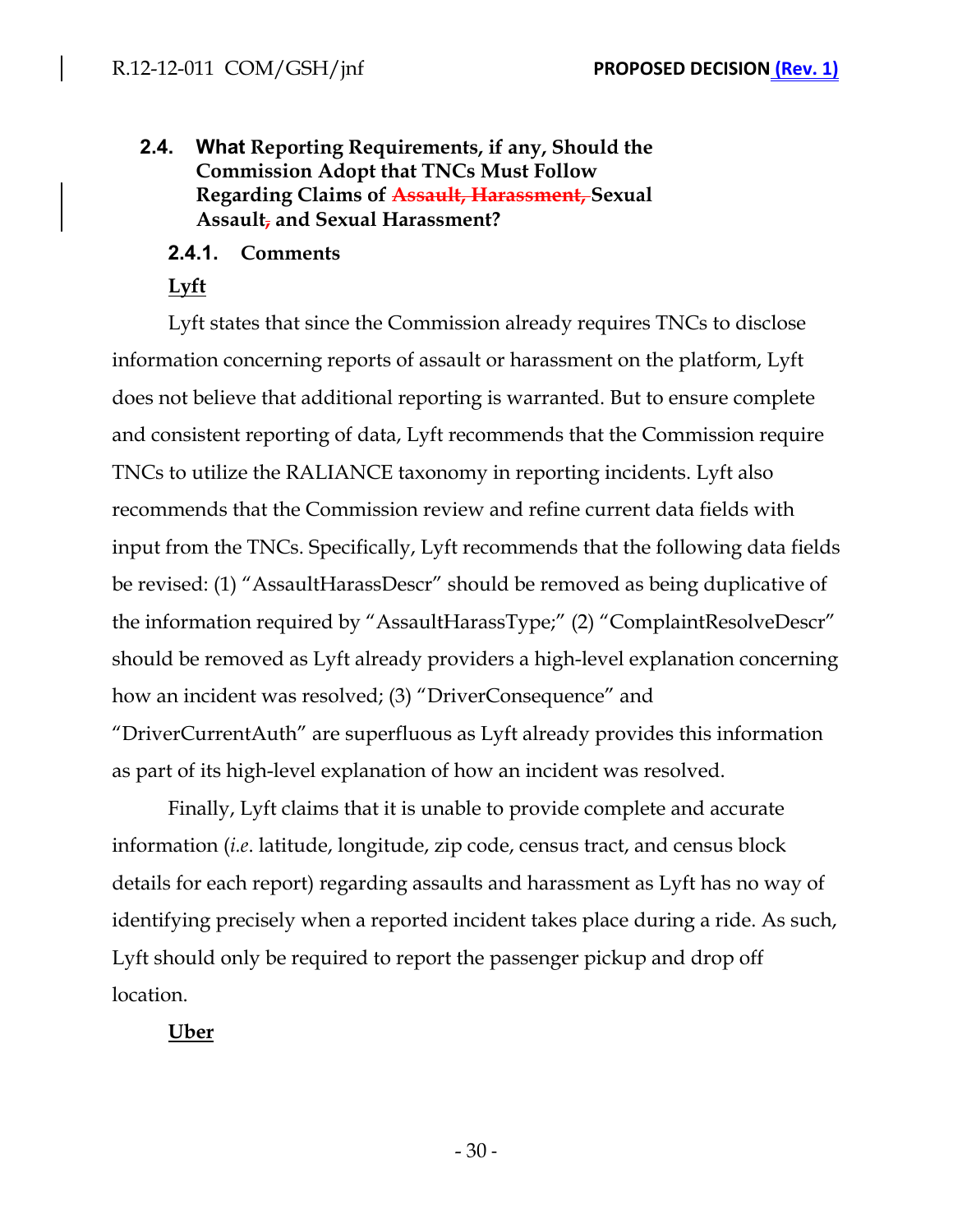Uber states that the TNCs should report the same data, in the same format, and with the same privacy protections that the Commission adopted for Uber in D.21-12-003.

#### **CPED**

CPED states that TNCs should include both qualitative and quantitative data in their Annual Reports that comprehensively report on the status of their anti-sexual assault and sexual harassment program. At a minimum, the data should include the number of drivers trained by month, the number of assault and harassment claims reported monthly to the TNC, the nature of the claims, and the geographic location by city and neighborhood. The data should also indicate whether there have been any repeated claims against a particular driver.

#### **2.4.2. Discussion**

The Commission does not believe it is necessary to modify the reporting requirements for assaults, harassment, sexual assaults, and sexual harassment that currently exist in the operative reporting template that Commission staff has developed except as otherwise described in the Taxonomy section of this Decision. The templates have evolved over time based on data received and information learned about TNC operations, and Commission staff have been diligent in updating the templates as needed. As such, we leave it up to staff to determine if the reporting categories are, in fact, duplicative and if some categories should be eliminated or revised in the future.

In the event Commission staff wants to conduct any follow up investigation with a TNC regarding any of the sexual assault or sexual harassment claims reported in its Annual Reports, the Commission agrees that the reporting requirements that it adopted in D.21-12-003 should be adopted and applied to all TNCs operating in California**.** That language, contained in Section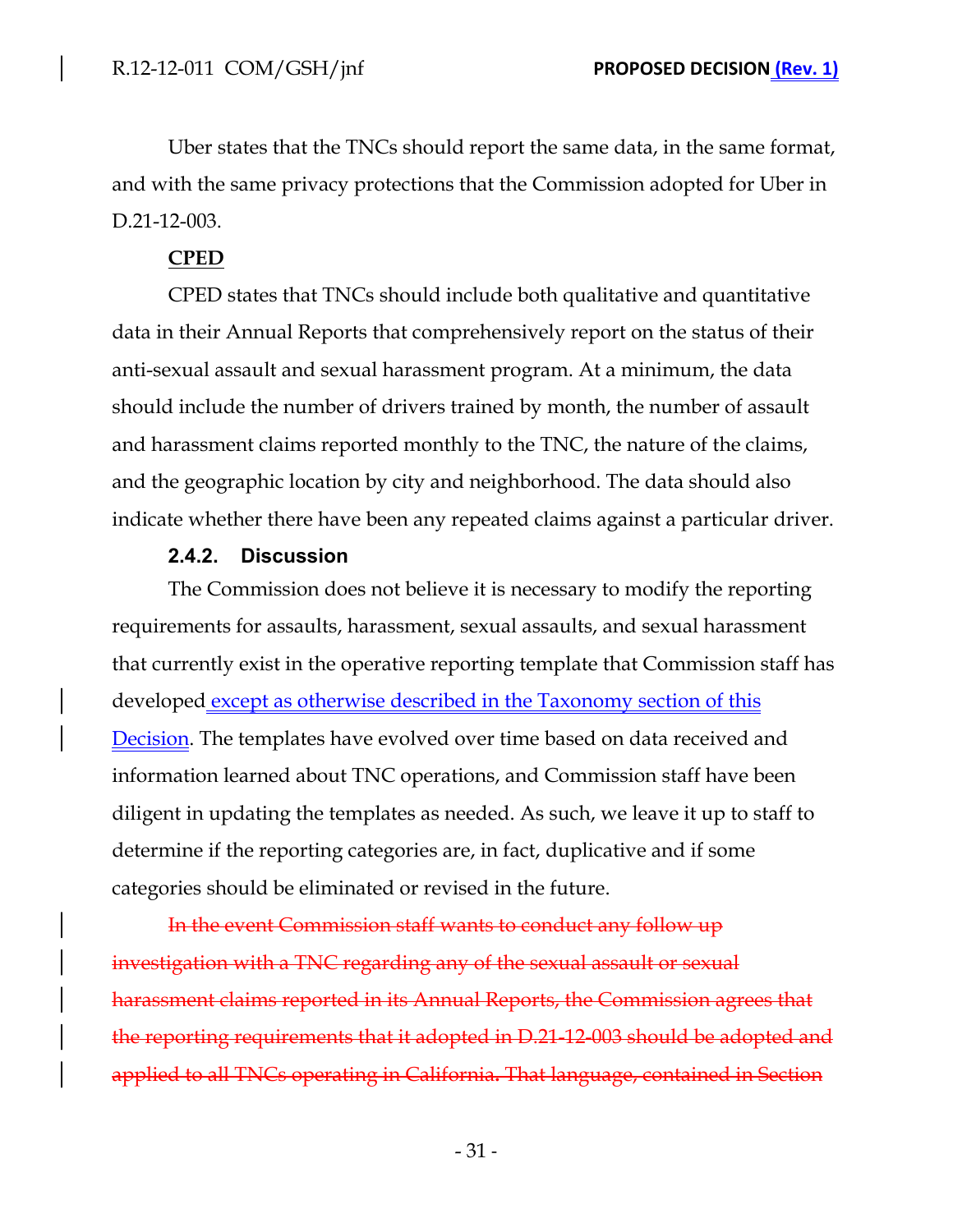C of the Settlement Agreement attached to D.21-12-003, is modified and set forth below**:**

Each TNC shall ensure that, for any incident of sexual assault or sexual harassment that has been reported to the TNC, the TNC will offer witnesses involved in such incidents (including survivors) an opportunity to "opt-in" in writing to consent to be contacted by the Commission. Witnesses will be able to opt-in or withdraw that consent at any time. Each TNC shall submit to CPED the names and contact information for witnesses that have opted-in upon CPED request and such information may be accompanied by a claim of confidentiality pursuant to G.O. 66-D. CPED agrees to notify the TNC via email before it contacts any such witnesses. CPED agrees to allow the TNC a reasonable period of time to coordinate with organizations, such as RAINN, on any anticipated CPED contact of witnesses.

# **3. Comments on Proposed Decision**

The proposed decision of Commissioner Shiroma in this matter was mailed to the parties in accordance with Section 311 of the Public Utilities Code and comments were allowed under Rule 14.3 of the Commission's Rules of Practice and Procedure. Comments were filed  $\theta$ n \_\_\_\_\_\_\_\_\_, and reply comments were filed on \_\_\_\_\_\_\_\_\_\_\_\_\_ by \_\_\_\_\_\_\_\_\_\_\_\_\_\_\_\_by Uber, Lyft, HopSkipDrive, RAINN, Raliance, and ValorUS. Rather than discuss each set of comments separately, we address them by the major issues raised.

# **Sexual Assault and Sexual Harassment Taxonomies**.

Uber, Lyft, Raliance, RAIN, and ValorUS argue that the Commission should not adopt a definition of sexual assault drawn from the California civil and criminal statutes nor should the Commission use a definition of sexual harassment guided by the FEHA and Title VII of the Civil Rights Act of 1964. Instead, the Commission should adopt definitions that Uber and Lyft developed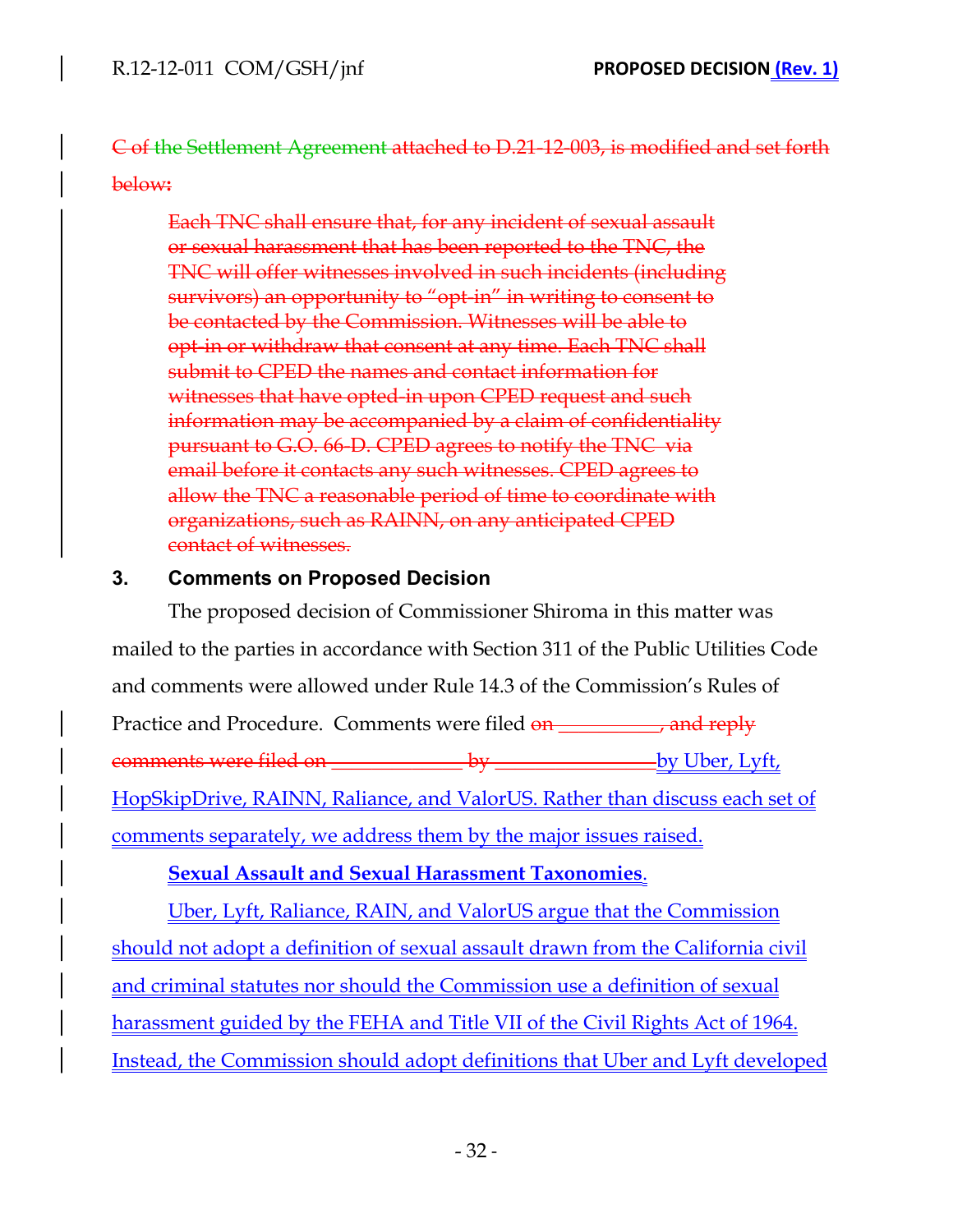after consulting with experts in the field of sexual assault and sexual harassment such as Raliance, a party who advocates for the use of the term sexual misconduct rather than sexual harassment.

We decline to follow this suggestion for several reasons. First, we believe it is necessary and appropriate to base our taxonomies on the law in these areas that have been developed by our legislature and the courts to ensure consistency in how each TNC reports such incidents in their Annual Reports. Second, we cannot say that the taxonomies that Raliance and other experts have developed are based on California law, the law from other jurisdictions, or that the taxonomies will not change over time. While we appreciate the work that Raliance and other experts have conducted in this field, it is better to use California law as the foundation for our definitions since the incidents in question will have occurred in California and it is California's law that will ultimately determine if an actionable offense has occurred. Finally, while Raliance states that the Commission should adopt its taxonomy for sexual misconduct instead of sexual harassment, the standards appear to be essentially the same. In fact, the examples we have developed for what constitutes a sexual harassment reportable claim are nearly identical to the examples that Raliance uses in its definition of sexual misconduct. Thus, we do not see the benefit from a reporting perspective if sexual harassment is changed to sexual misconduct as Raliance has suggested.

# **Training and Investigation Standards**

Uber, Lyft, Raliance, RAINN, and ValorUS criticize the training and investigation standards as they do not follow a victim centered approach. Instead, they ask that investigation questions be more open-ended to not focus on victim reaction which sounds like victim blaming. They also criticize the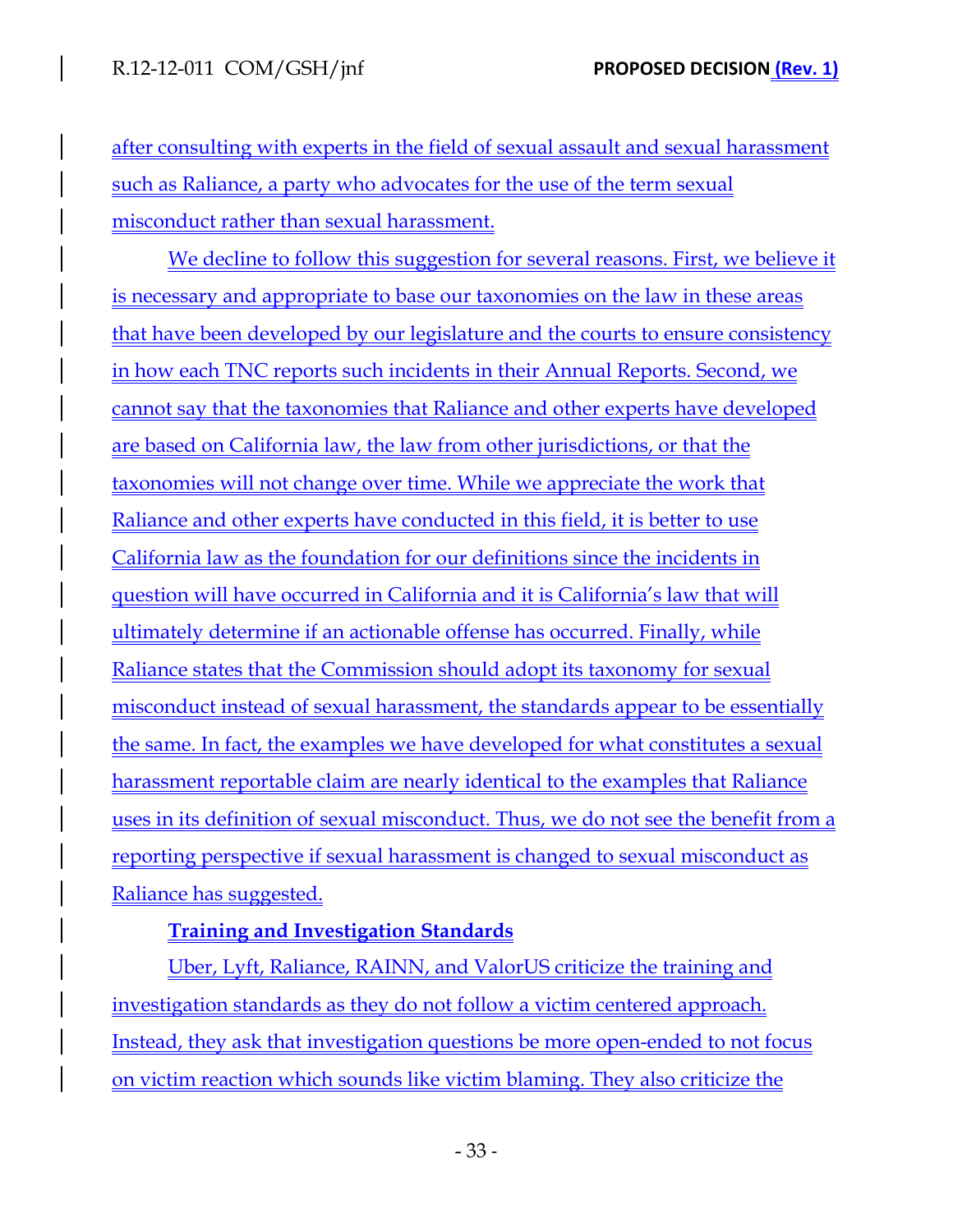decision for not including a requirement that all investigatory be trained on how to conduct trauma informed investigations.

We agree with the parties' comments and have made revisions to the training and investigative processes. Instead of developing specific questions, we have decided that the training on sexual assault and sexual harassment, as well as the claims investigation process, will best be handled by TNCs (their employees or third-party contractors) after they have received the requisite trauma-centric training from experts in this field.

**Timeline for Compliance with the Decision**

Uber, Lyft, and HopSkipDrive request more time in which to comply with the requirement for new training requirements.

We agree with the parties' concerns and have made adjustments to the schedule for compliance.

### **4. Assignment of Proceeding**

Genevieve Shiroma is the assigned Commissioner and Robert M. Mason III and Debbie Chiv are the assigned Administrative Law Judge in this proceeding.

# **Findings of Fact**

1. TNCs are required to include sexual assault and sexual harassment claims as part of the information provided in their Annual Reports to the Commission.

2. Taxonomy is a standardized set of terminologies, definitions, language, and references.

3. TNCs have not been using consistent taxonomies for sexual assault and sexual harassment.

4. TNCs have not been reporting sexual assault and sexual harassment claims consistently in their Annual Reports.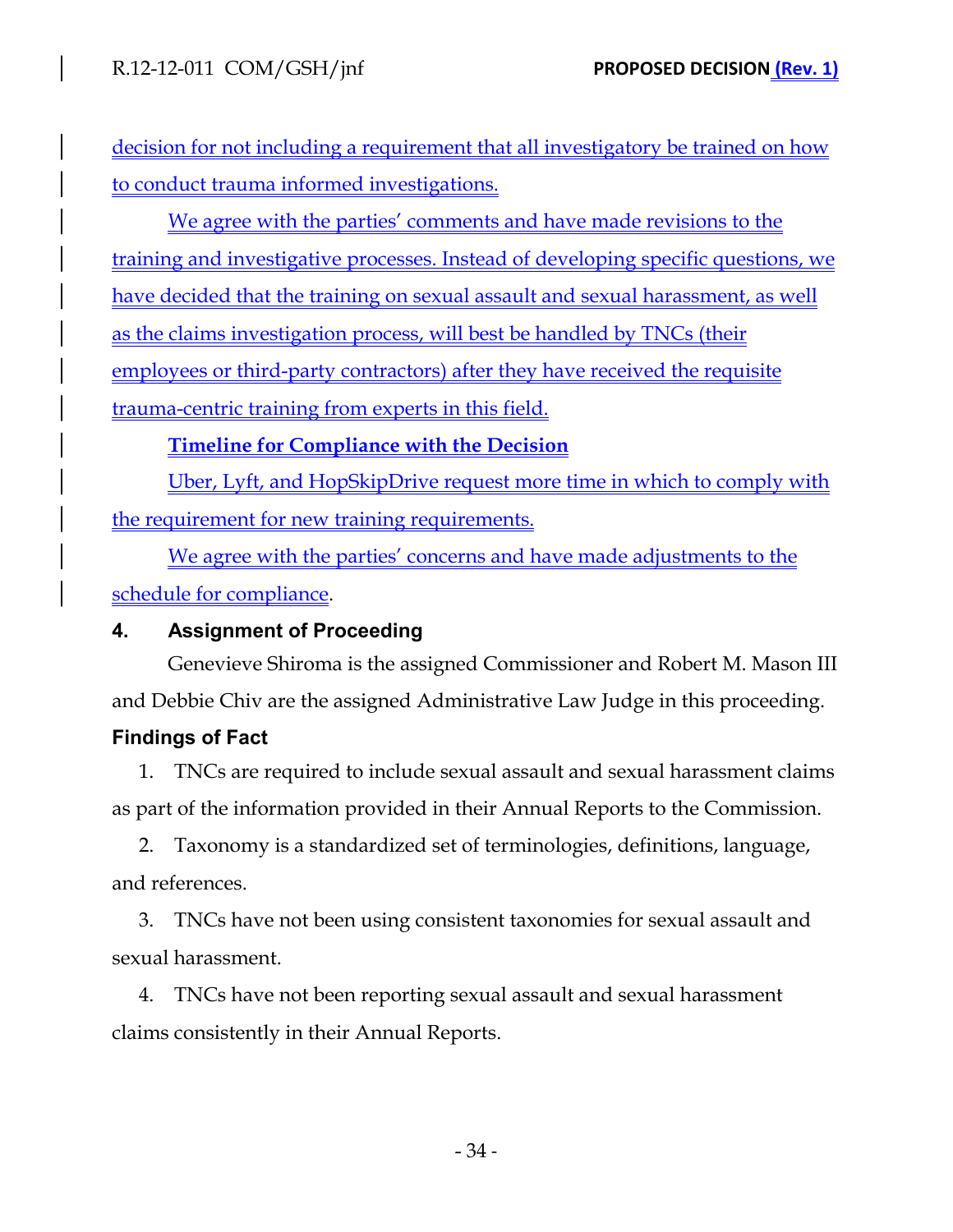# **Conclusions of Law**

1. It is reasonable to conclude that TNCs should be using the same taxonomies for sexual assault and sexual harassment in reporting such claims in their Annual Reports.

2. It is reasonable to conclude that TNCs should be using the same consistent expert-informed baseline standards for training TNC drivers about what constitutes sexual assault and sexual harassment.

3. It is reasonable to conclude that TNCs should be using the sameconsistent expert-informed baseline standards for investigating sexual assault and sexual harassment claims made against TNC drivers.

4. It is reasonable to conclude that TNCs should be using the same minimum baseline standards for reporting sexual assault and sexual harassment claims in their Annual Reports.

# **ORDER**

# **IT IS ORDERED** that:

1. The Commission adopts the following definition of sexual assault:

- An act by a person- $w h e_k$
- Who touches or attempts to touch the *intimatesexual body* parts of another (*e.g.* sexual organs, the mouth, etc.) breasts, buttocks, or genitalia), or non-sexual body parts, of a Transportation Network Company passenger or driver; and
- The touching or attempted touching is against the will of the **personTransportation Network Company passenger or** driver being touched.

The following is ana non-exhaustive list of the types of conduct that must be reported by all Transportation Network Companies as examples of sexual assault: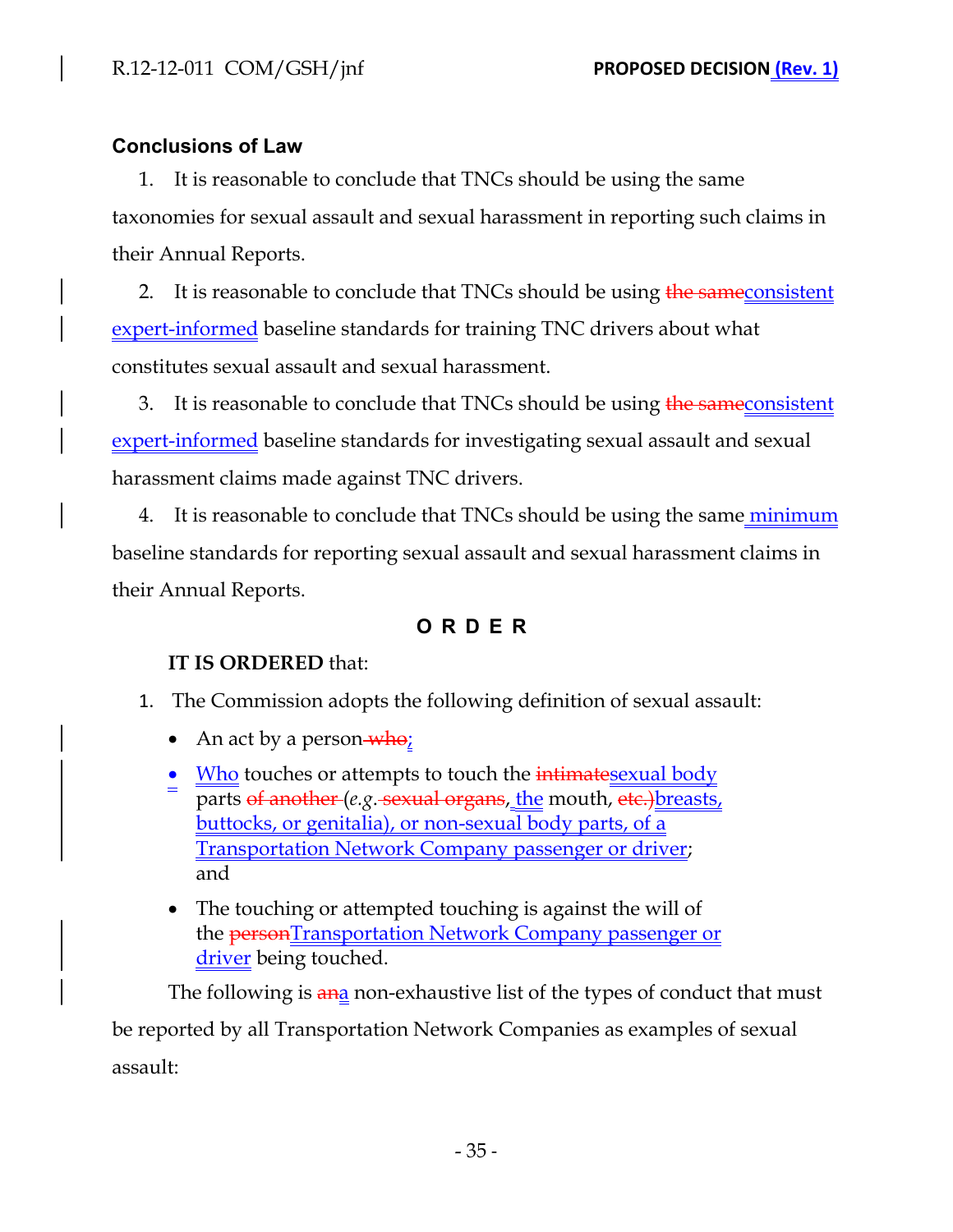- Attempted touching of a non-sexual body part. "Sexual body parts" are defined as the mouth, female breasts, buttocks, or genitalia. The phrase "between the legs" is considered to reference a sexual body part. All other body parts are characterized as non-sexual.
- Attempted kissing of a non-sexual body part.
- Attempted touching of a sexual body part.
- Attempted kissing of a sexual body part.
- Non-consensual touching of a non-sexual body part.
- Non-consensual kissing of a non-sexual body part.
- Attempted non-consensual sexual penetration.
- Non-consensual touching of a sexual body part.
- Non-consensual kissing of a sexual body part.
- Non-consensual sexual penetration.
- Attempted kissing of a non-sexual body part.
- Attempted touching of a non-sexual body part.
- Non-consensual touching of a non-sexual body part.
- Non-consensual kissing of a non-sexual body part.
- 2. The Commission adopts the following definition of sexual harassment:
	- An act by someone who engages in $\frac{1}{2}$
	- unwelcome visual, verbal, nonverbal, or physical conduct (either a single act or multiple acts) $\overline{\mathfrak{z}}$
	- directed at a Transportation Network Company passenger or driver;
	- based on sex *(i.e.and/or gender (including gender)*, identity, gender expression, and sexual orientation); and
	- which creates an intimidating, hostile, or offensive environment to a reasonable person.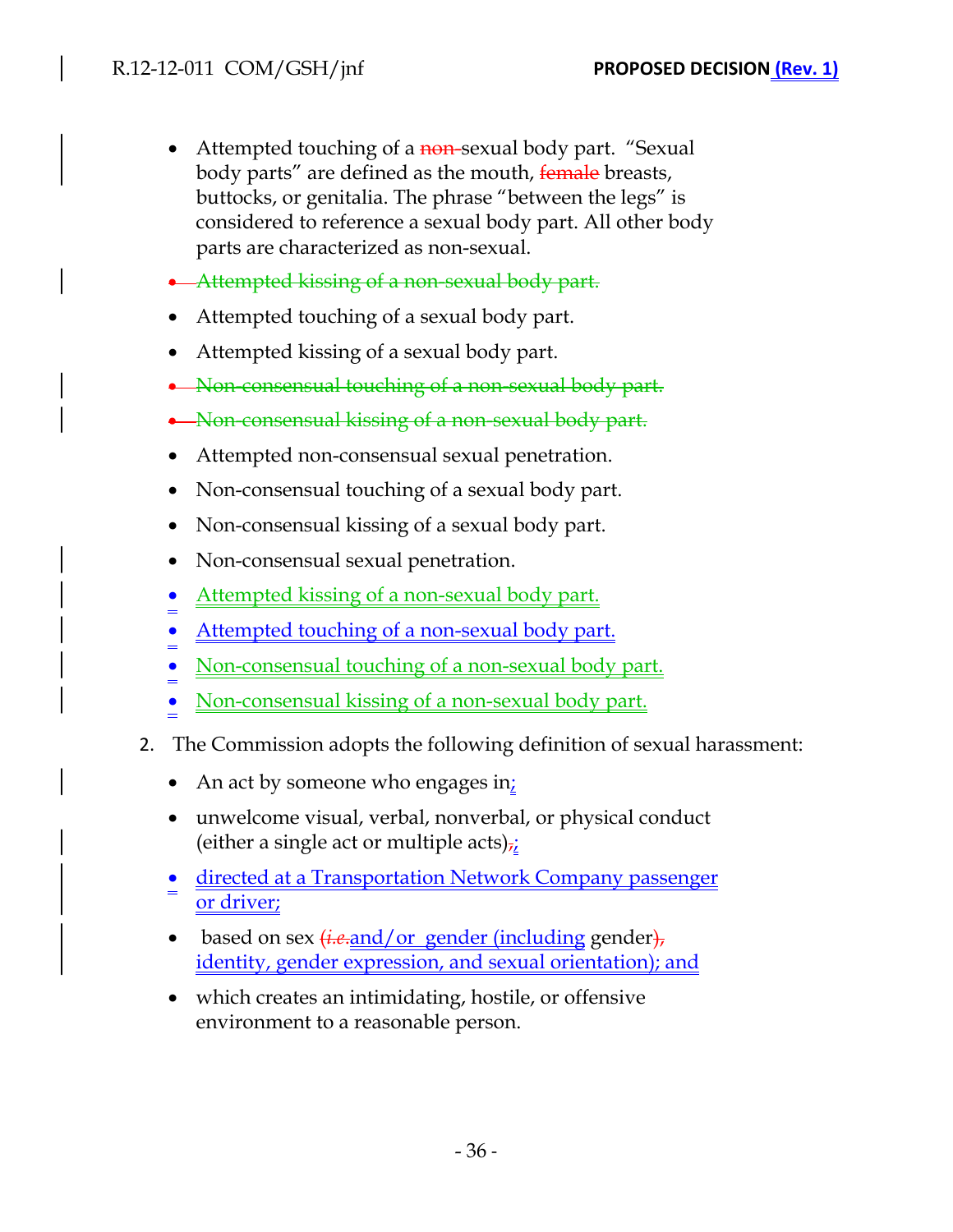The following is a non-exhaustive list of the types of **sexual harassment** 

conduct that must be reported by all Transportation Network Companies-as

# examples of sexual harassment:

- Comments about or asking personal questions (which would include questions about the user's personal life, home address, contact information, romantic or sexual preferences).
- Comments about or gestures regarding appearance.
- Flirting.
- Staring or leering.
- Explicit sexually suggestive gestures.
- Explicit sexually suggestive comments.
- Displaying of indecent material.
- Displaying Indecent photography/video without consent.
- Soliciting a sexual act.
- Masturbation or engaging in acts of indecent exposure.
- Turning general conversations into conversations regarding sex.
- Verbal threats of a sexual nature.

3. The taxonomies for sexual assault and sexual harassment adopted herein shall be updated following an industry-wide evaluation, informed or conducted by industry experts, of the California TNC industry's existing protocols and practices for classifying and reporting violence, including sexual violence. The settlement funds from Decision 21-12-003 may be devoted to such an evaluation and development of best practices, as described in the settlement.

4. 3. The Commission adopts the following baseline standards for sexual assault and sexual harassment training requirements for each Transportation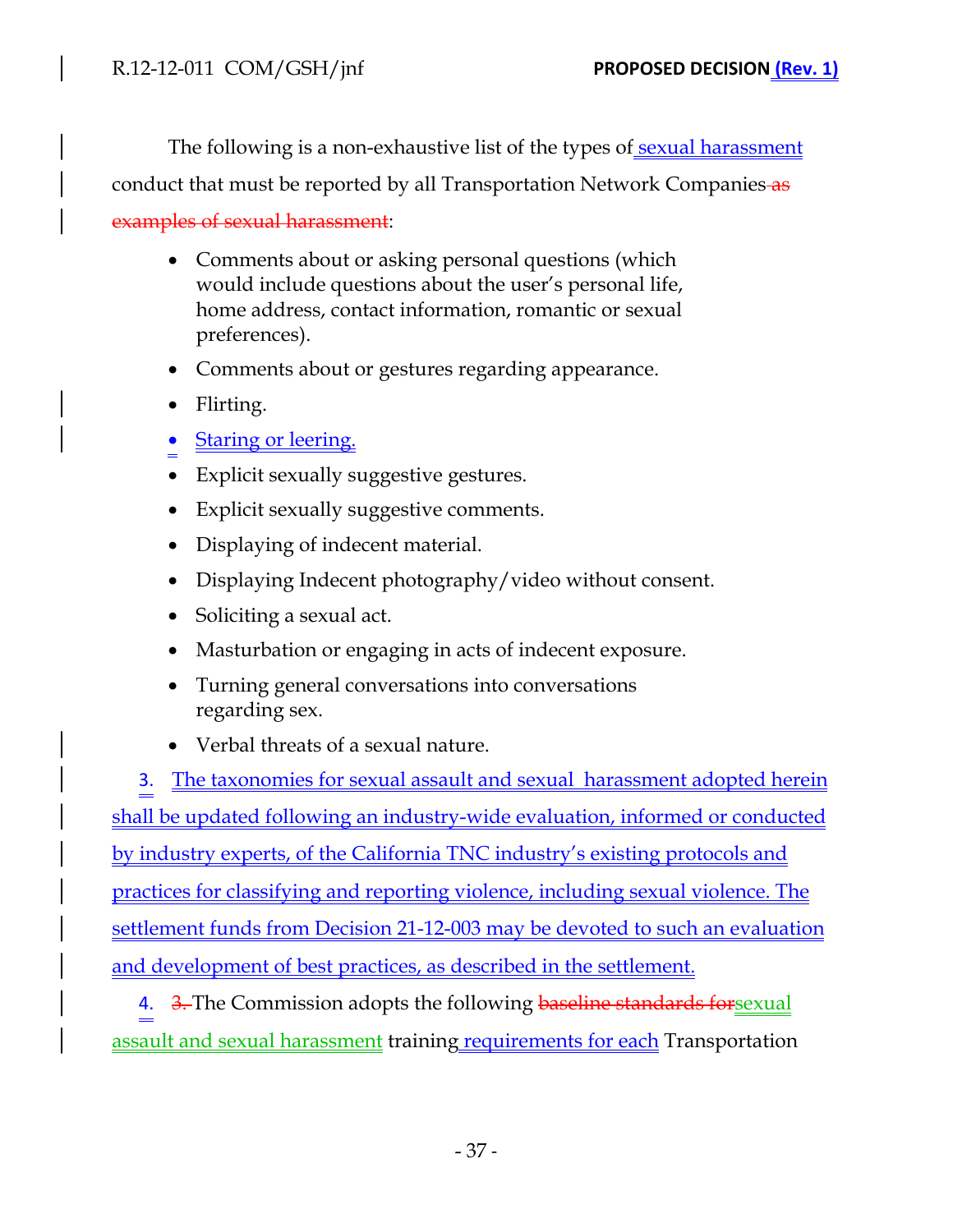Network Company (TNC) drivers regarding sexual assault and sexual

harassmentpermitted to operate in California:

- EachIf it has not already done so, each TNC must develop a training program <del>on its own or </del>in partnership/consultation with a recognized expert in the field of sexual assault and sexual harassment, that is accessible either in person, on a computer, or mobile device.
- As for the sexual assault component of the training, the course shall, at a minimum, instruct on the definition of sexual assault that has been developed by California law and by experts in the field of sexual assault instructions, and the various examples of conduct that can constitute a sexual assault.
- As for the sexual harassment component of the training, the course shall cover the definition of unlawful sexual harassment under the FEHA and Title VII of the Civil Rights Act of 1964, and by experts in the field of sexual harassment instruction, and provide examples of the types of conduct that constitute sexual harassment.
- As part of its sexual assault and sexual harassment training, each TNC must also adopt gender identity training as required by Senate Bill 396.
- Each TNC shall also provide written policies (either in hard copy or electronic form) for preventing sexual assault and sexual harassment to each of its TNC drivers.
- Each TNC's training program shall be operational within  $60120$  days from the adoption of this decision. Each TNC shall notify the Commission via Tier 1 Advice Letter that its training program is operational.
- AllEach TNC driversdriver shall have completed complete the training within  $\frac{120180}{120}$  days from the adoption of this decisiononboarding onto a TNC's platform for whom the driver intends to provide passenger transport.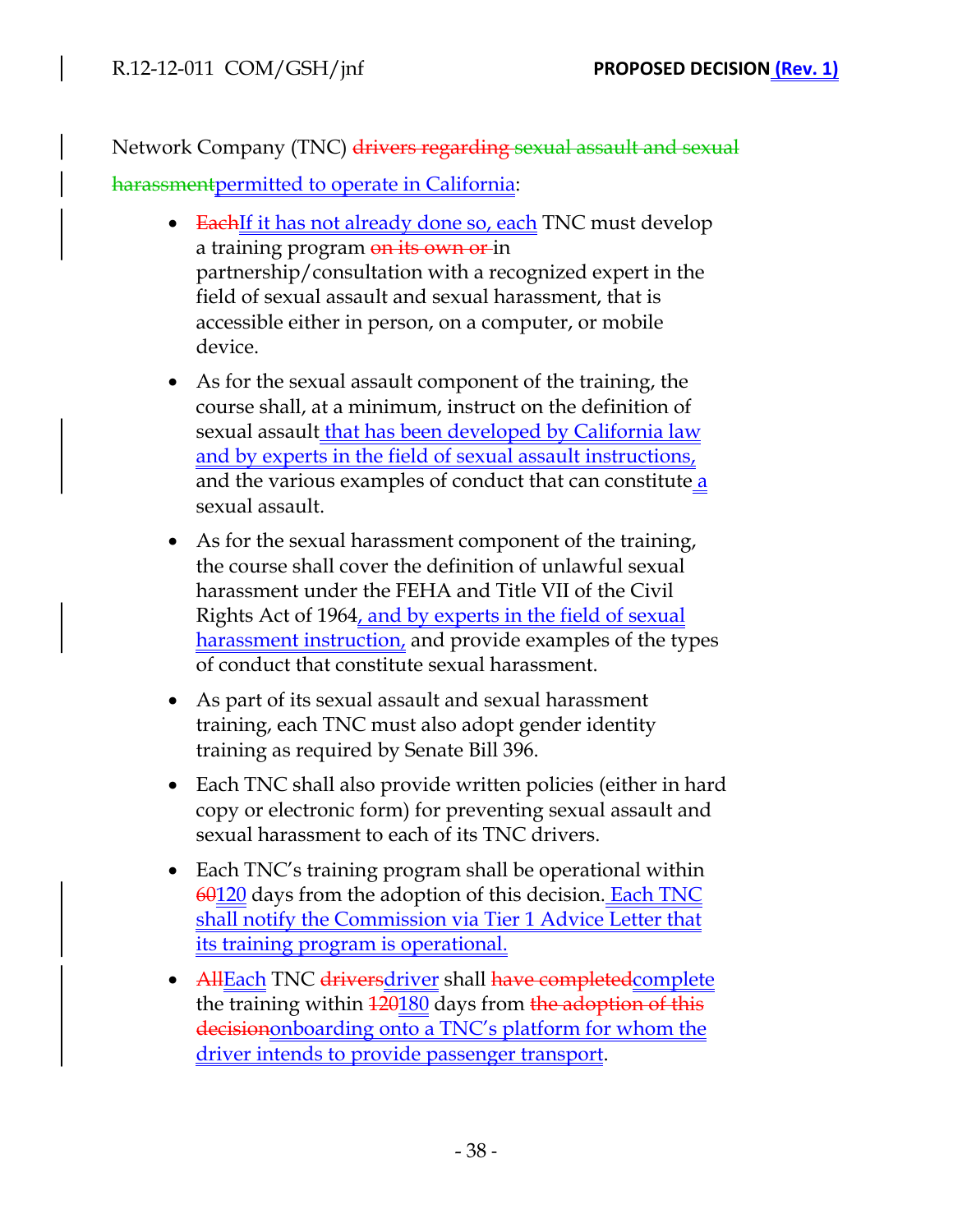4.

- Each TNC shall provide a copy of the current version of its training program and policies (in written policies or electronic form) to the Commission upon request.
- The training and written policies (in written or electronic form) must be available in English, and may also be available in (but not limited to), depending on a TNC's driver population, in Spanish, Korean, Chinese, Russian, Tagalog, and Vietnameseor other applicable languages.
- Each TNC driver must complete and pass the training annually.
- Each TNC driver must receive amaintain a copy (hard copy or electronic) of each of its current driver's training certificate of completion, with a copy going to TNC for whom the driver provides TNC transport through that TNC's app. Each TNC shall maintain the certificates of completion for each driver providing TNC transport. For drivers no longer subscribing to the TNC's app, the TNC shall maintain the <u>former driver's</u> certificates of completion for two years.

5. Each Transportation Network Companies may supplement the training standards adopted by this decision after consulting with experts in the field ofCompany's (TNC) sexual assault and sexual harassment training program described herein shall be updated as necessary following an industry-wide evaluation, informed or conducted by industry experts, of industry-wide education, outreach, and training on all forms of sexual violence, for the passenger carrier industry, including TNCs. The settlement funds from Decision 21-12-003 may be devoted to such an evaluation and development of best practices, as described in the settlement.

6. 5. The Commission adopts the following baseline standardsclaims investigation requirements for Transportation Network Companies (TNCsTNC)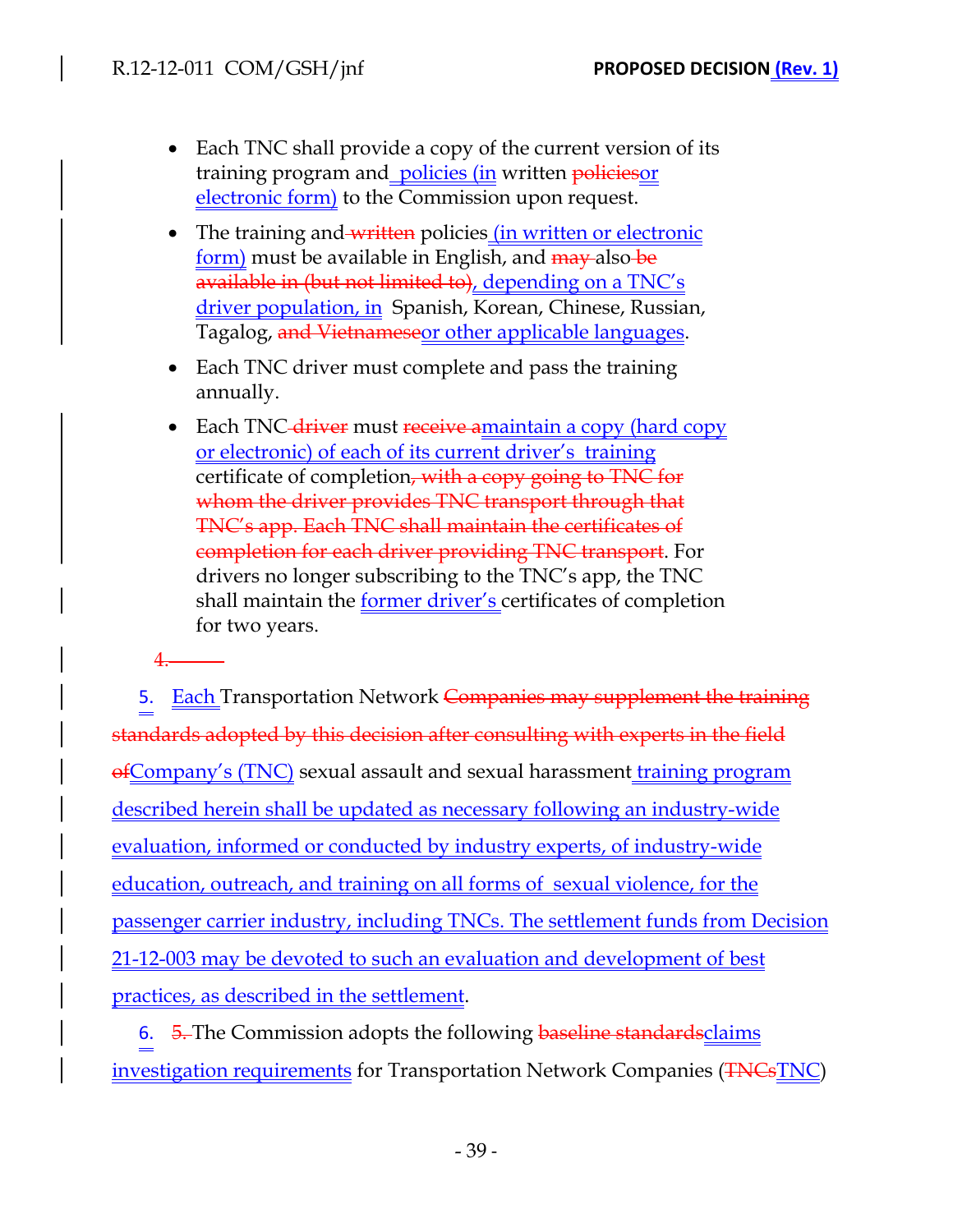to follow whenin investigating sexual assault and  $\sigma$  sexual harassment claims

from TNC passengers or drivers:

The claims investigation process.

- Each TNC shall have a written claims investigation manual (written or electronic) which sets forth how the TNC will investigate and resolve each claim.
- The written claims investigation manual must include the requirement that claims should be responded to in a timely manner once the TNC has been made aware that a claim has been made.
- The written claims investigation manual must include the steps for conducting a complete analysis of the claim.
- The written claims investigation manual must include the steps for conducting interviews with the claimant and any witnesses to the claim.
- The person(s) conducting the investigation of the claim must document (in writing or electronically) the results of each step of the investigation, including any claimant and witness statements.
- The written claims investigation manual must include steps for interviewing the driver named in the claim.
- The conclusions reached regarding the claim must be documented (in writing or electronically).
- Any appropriate action taken as a result of the conclusions reached regarding the claim must be documented (in writing or electronically).

<u>Selecting the claims investigator.</u>

- The investigator should be trained in investigating sexual assault and sexual harassment claims.
- The persons conducting the investigation must be sensitive to the privacy interests of the claimants and conduct their investigations in a manner that does not traumatize the claimants.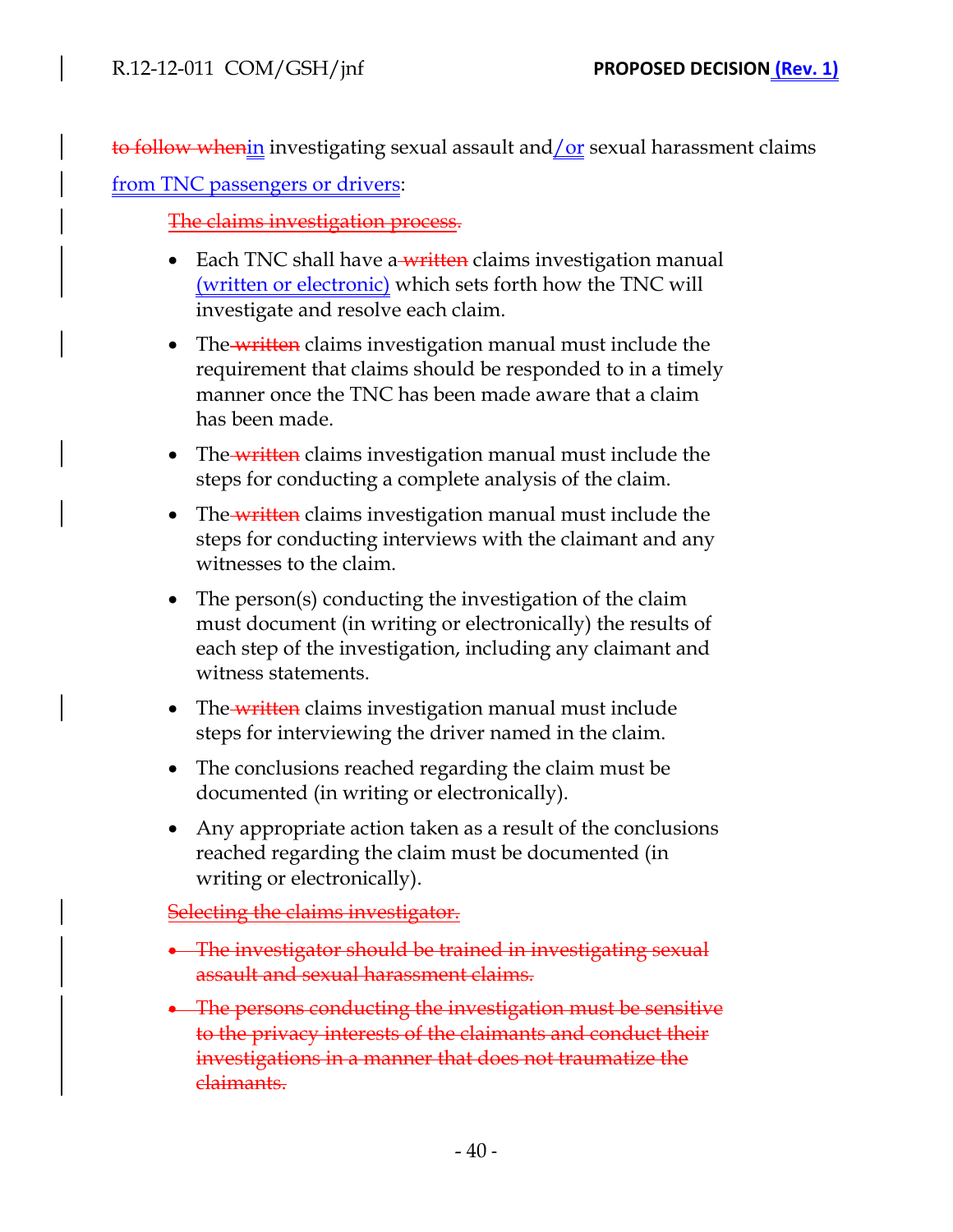- If the investigator is already employed by the TNC, the investigator must not have any personal involvement with any of the parties who are part of the investigation.
- Depending on the nature of the allegations, and to avoid the appearance of influence or bias, it may be necessary for a TNC to retain an outside third-party that is independent from the TNC to conduct the investigation.
- The selected investigator must be able to make credibility assessments of the claimant, alleged perpetrator, and any witnesses interviewed.

Questions to ask the claimant.

- Who committed the alleged act?
- What exactly occurred or was said?
- When did it occur?
- Where did it occur?
- Was it a single act or multiple acts?
- How did the act(s) affect you?
- How did you react?
- What response did you make when the incident occurred or afterwards?
- Are there any notes, physical evidence, or other documentation regarding the incident?
- $\longrightarrow$  How would you like to see the situation resolved?

Questions to ask the alleged perpetrator.

- What is your response to the allegations?
- **If the perpetrator claims that the allegations are false, ask** why the claimant would allegedly fabricate a story.
- Are there any persons who have relevant information?Each TNC must consult with an expert in the field of sexual assault and sexual harassment to adopt and follow trauma informed sexual assault and sexual harassment investigation protocols. These protocols shall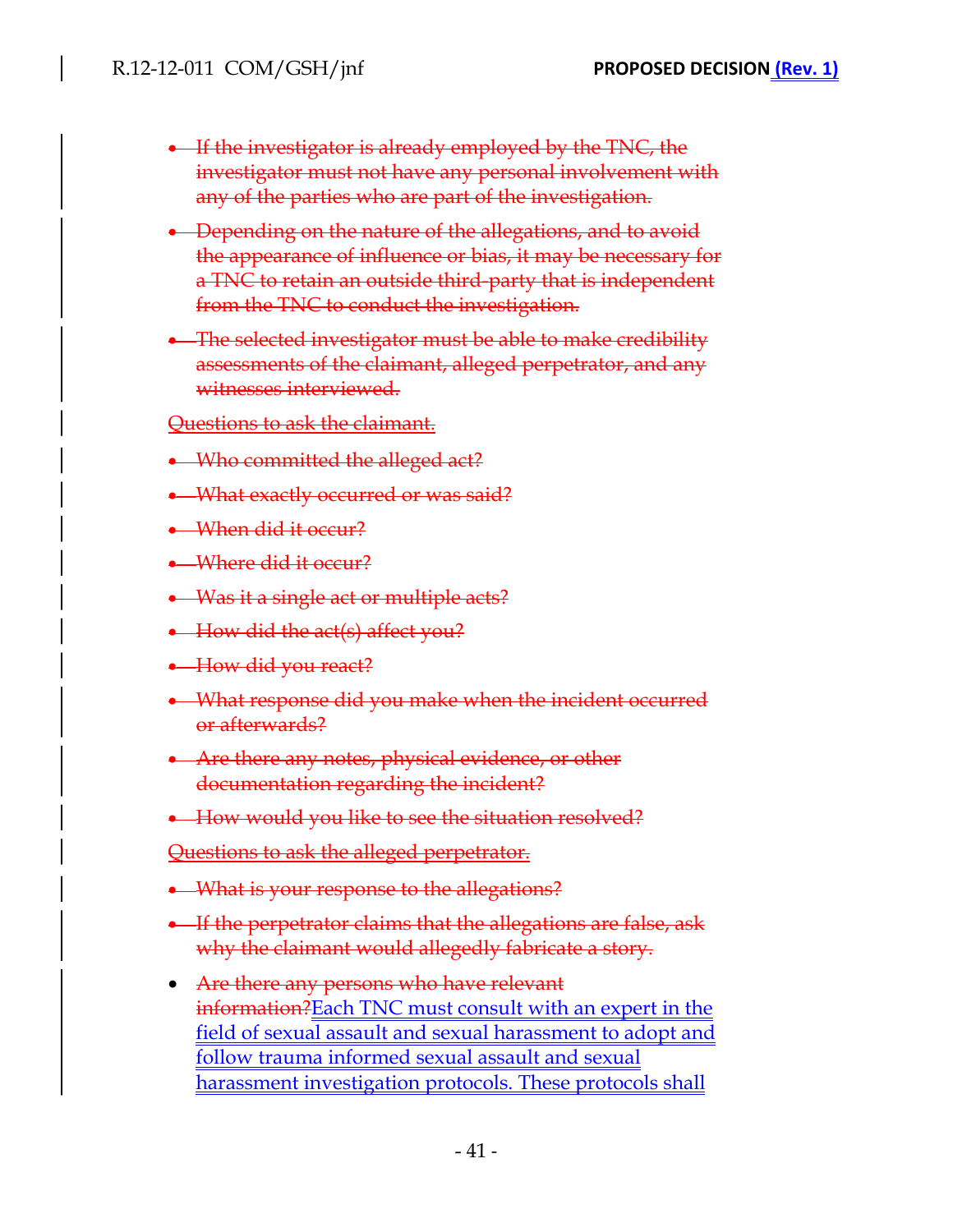be memorialized in the claim's investigation manual for sexually based claims.

7. In selecting a claims investigator, the Commission requires that each Transportation Network Company must consult with an expert in the field of sexual assault, assault, sexual harassment, and harassment to determine the qualifications for its claim's investigators, how the claims investigators shall be trained, and how an investigation should be conducted**.**

• • Are there any notes, physical evidence, or other documentation regarding the incident?

Questions to ask third parties.As for any questions a Transportation Network Company (TNC) representative wishes to ask the victim of a sexual assault and/or sexual harassment, the perpetrator, and any third-party witnesses, the Commission orders each TNC to consult with the experts in the field of sexual assault and sexual harassment to inform the TNC how to best obtain information regarding a sexual incident in a manner that respects the victim and does not subject the victim to retraumatization.

• What did you see or hear?

• When did this occur?

• What did the complainant tell you?

• When did the complainant tell you this?

6.

8. Transportation Network Companies may supplement the shall implement the claims investigation standards adopted by this decision after consulting with experts in the field of sexual assault and sexual harassment or after consulting with Commission staffmanual requirements as determined by the Commission following the development and recommendation of industry-wide best practices, informed or conducted by industry experts, for receiving, reporting, and responding to complaints of violence, including sexual violence. As directed by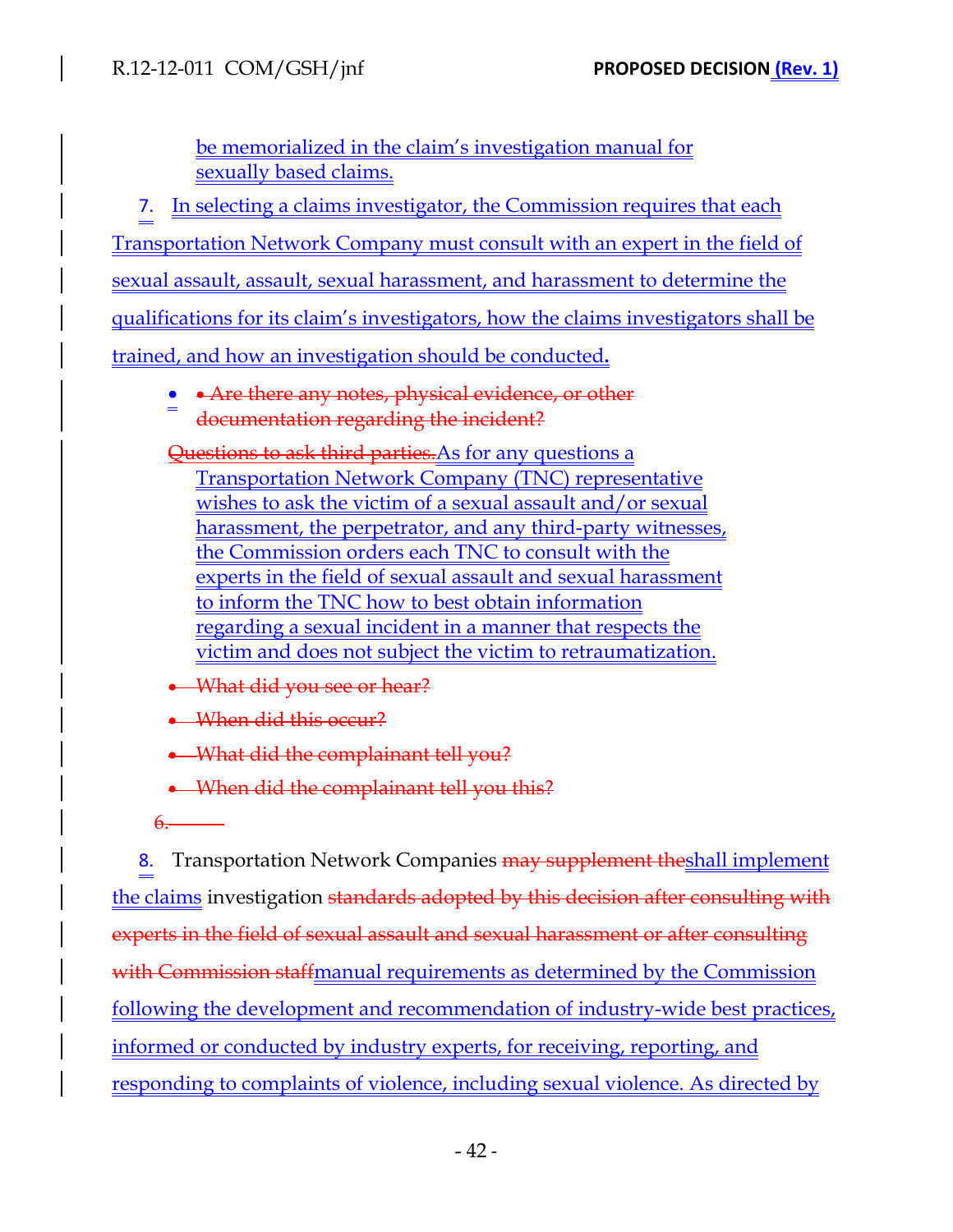Decision 21-12-003, the settlement funds may be devoted to such an evaluation and development of best practices.

9. 7. The Commission orders all Transportation Network Companies (TNCs) to continue complying with the requirement to report sexual assault and sexual harassment claims in their Annual Reports, including claims made against drivers and passengers and including claims that do not result in driver deactivations. Commission staff may supplement or modify those reporting requirements as needed and shall notify each TNC of such changes in writing.

8. Commission staff may supplement and/or modify the standards for reporting sexual assault and sexual harassment claims in the Annual Reports.

9. In the event Commission staff wants to conduct any follow up investigation with a Transportation Network Company (TNC) regarding any of the sexual assault or sexual harassment claims reported in its Annual Reports, the Commission agrees that the reporting requirements that it adopted in Decision 21-12-003 shall be adopted and applied to all TNCs operating in California as follows:

Each TNC shall ensure that, for any incident of sexual assault or sexual harassment that has been reported to the TNC, the TNC will offer witnesses involved in such incidents (including survivors) an opportunity to "opt-in" in writing to consent to be contacted by the Commission. Witnesses will be able to opt-in or withdraw that consent at any time. Each TNC shall submit to CPED the names and contact information for witnesses that have opted-in upon CPED request and such information may be accompanied by a claim of confidentiality pursuant to G.O. 66-D. CPED agrees to notify the TNC via email before it contacts any such witnesses. CPED agrees to allow the TNC a reasonable period of time to coordinate with organizations, such as RAINN, on any anticipated CPED contact of witnesses.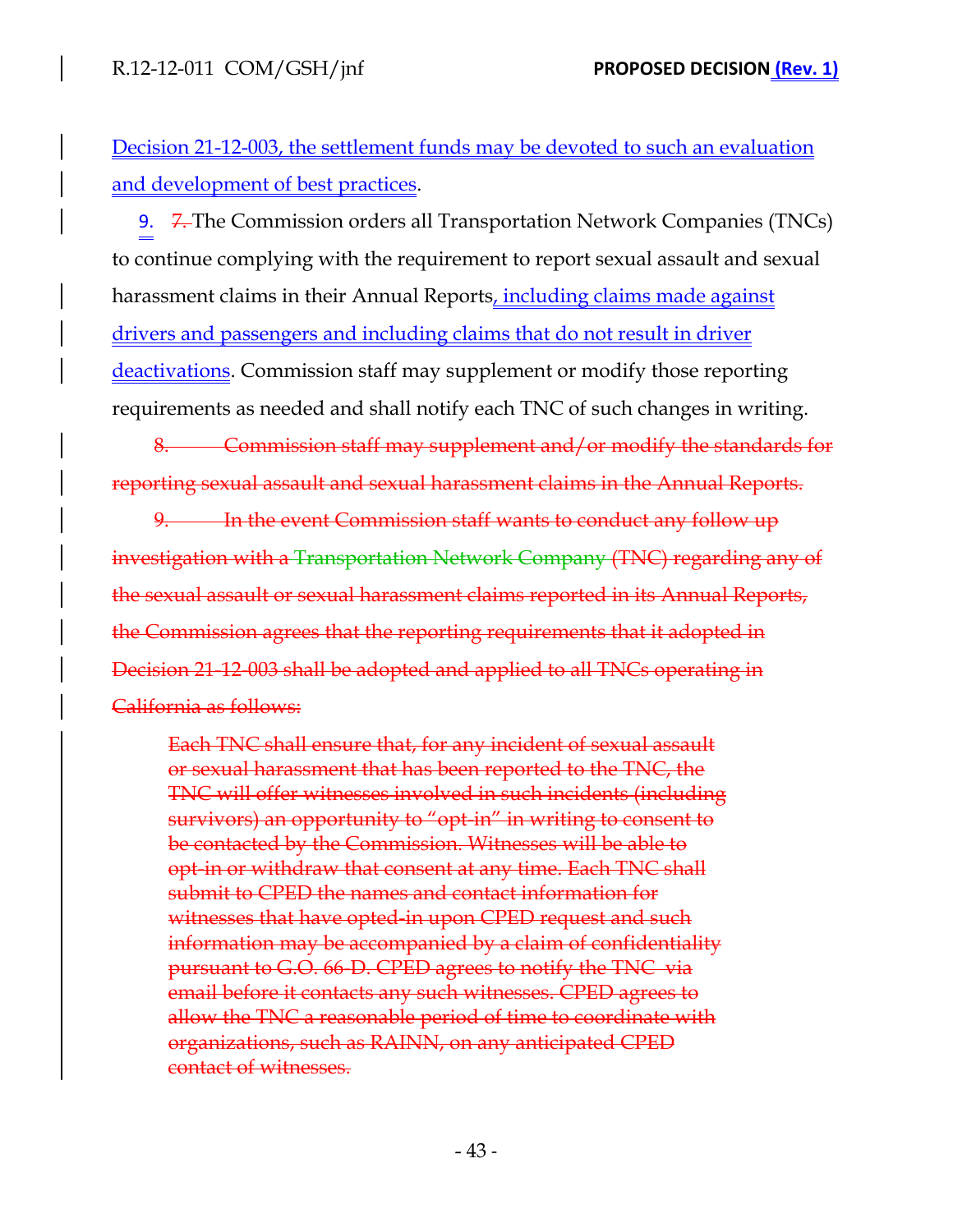R.12-12-011 COM/GSH/jnf **PROPOSED DECISION (Rev. 1)**

10. The claims investigation requirements for sexual assault, assault, sexual harassment, and harassment adopted herein shall be updated following the development and recommendation of industry-wide best practices, informed or conducted by industry experts, of the California Transportation Network Company industry's existing protocols and practices for receiving, reporting, and responding to sexually based complaints. The settlement funds from Decision 21-12-003 may be devoted to such an evaluation and development of best practices, as described in the settlement.

11. <del>10.</del> Rulemaking 12-12-011 remains open.

This order is effective today.

Dated **Material Contract Contract Contract Contract Contract Contract Contract Contract Contract Contract Contract Contract Contract Contract Contract Contract Contract Contract Contract Contract Contract Contract Contract**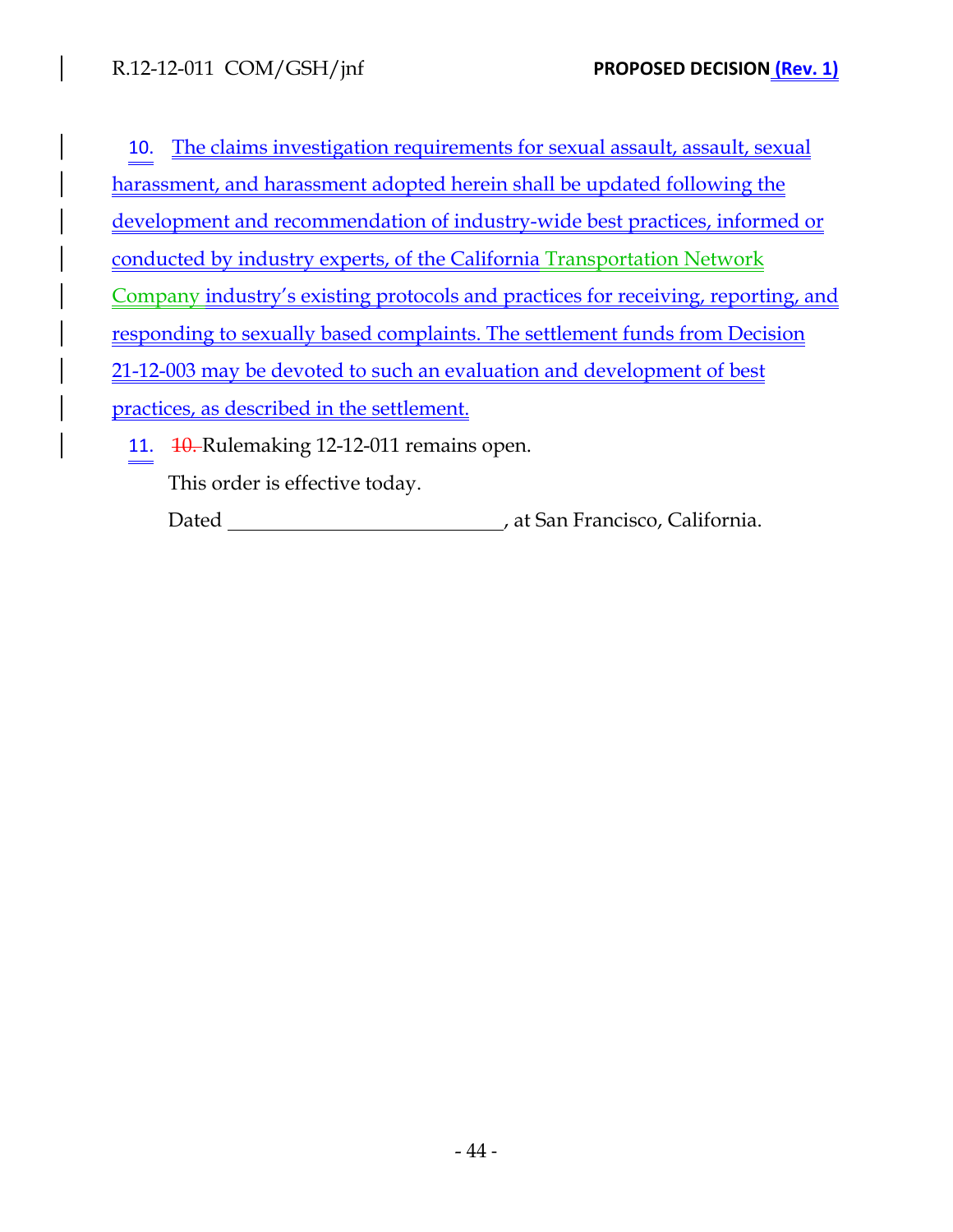Document comparison by Workshare Compare on Wednesday, June 22, 2022 9:57:11 AM

| Input:        |                                                                                                                      |
|---------------|----------------------------------------------------------------------------------------------------------------------|
| Document 1 ID | file://C:\Users\jnf\Desktop\REV 1\R1212011 GSH (RIM)<br>PD Assault Harassment Taxonomy Agenda<br>6-23-2022.docx      |
| Description   | R1212011 GSH (RIM) PD Assault Harassment Taxonomy<br>Agenda 6-23-2022                                                |
| Document 2 ID | file://C:\Users\jnf\Desktop\REV 1\R1212011 GSH (RIM)<br>PD Assault Harassment Taxonomy REV 1 (CLEAN<br>VERSION).docx |
| Description   | R1212011 GSH (RIM) PD Assault Harassment Taxonomy<br><b>REV 1 (CLEAN VERSION)</b>                                    |
| Rendering set | Standard                                                                                                             |

| Legend:           |  |  |
|-------------------|--|--|
| Insertion         |  |  |
| Deletion          |  |  |
| <b>Moved</b> from |  |  |
| Moved to          |  |  |
| Style change      |  |  |
| Format change     |  |  |
| Moved deletion    |  |  |
| Inserted cell     |  |  |
| Deleted cell      |  |  |
| Moved cell        |  |  |
| Split/Merged cell |  |  |
| Padding cell      |  |  |

| <b>Statistics:</b> |       |  |  |
|--------------------|-------|--|--|
|                    | Count |  |  |
| <b>Insertions</b>  | 213   |  |  |
| Deletions          | 264   |  |  |
| Moved from         | 12    |  |  |
| Moved to           | 12    |  |  |
| Style change       |       |  |  |